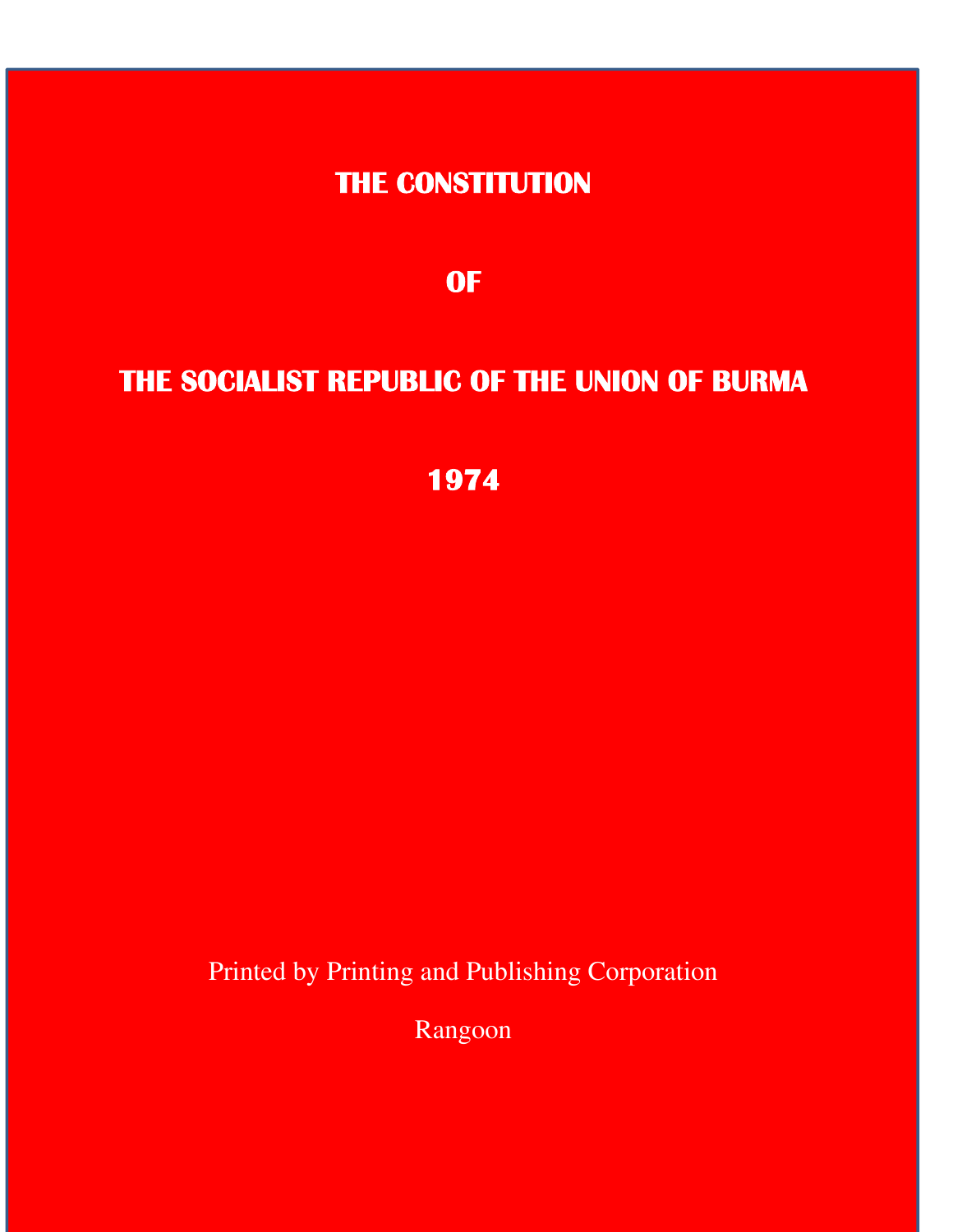# The Constitution of the Socialist Republic of the Union of

# Burma

# **CONTENTS**

| 8. CHAPTER VII. COUNCIL OF PEOPLE'S JUSTICES25    |    |
|---------------------------------------------------|----|
| 9. CHAPTER VIII. COUNCIL OF PEOPLE'S ATTORNEYS29  |    |
| 10. CHAPTER IX. COUNCIL OF PEOPLE'S INSPECTORS31  |    |
|                                                   |    |
| 12. CHAPTER XI. FUNDAMENTAL RIGHTS AN DUTIES OF   |    |
|                                                   |    |
|                                                   |    |
| 14. CHAPTER XIII. RECALL, RESIGNATION AND         |    |
| REPLACEMENT.                                      | 52 |
| 15. CHAPTER XIV. STATE FLAG, STATE SEAL, NATIONAL |    |
|                                                   |    |
|                                                   |    |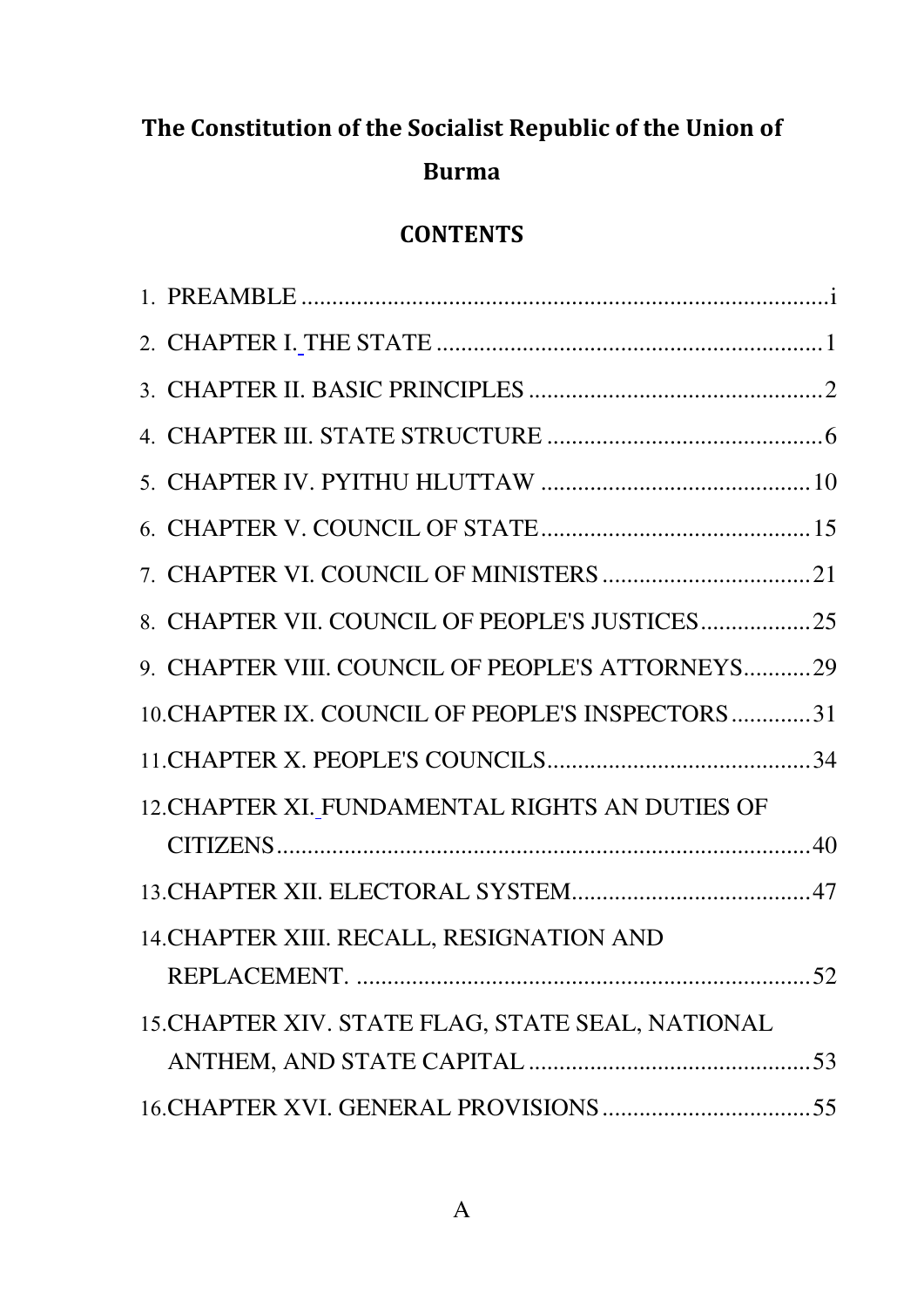#### PREAMBLE

We, the people residing in the Socialist Republic of the Union of Burma have throughout history lived in harmony and unity sharing joys and sorrows in weal or woe.

The people of the land have endeavoured with perseverance and undaunted courage, for the attainment of independence, displaying throughout their struggles for national liberation against imperialism an intense patriotism, spirit of mutual help and sacrifice and have aspired to Democracy and Socialism.

After attaining independence, the power and influence of the feudalists, landlords, and capitalists had increased and consolidated due to the defects in the old Constitution and the ill-effects of capitalistic parliamentary democracy. The cause of Socialism came under near eclipse.

In order to overcome this deterioration and to build Socialism, the Revolutionary Council of the Union of Burma assumed responsibility as a historical mission, adopted the Burmese Way to Socialism, and also formed the Burma Socialist Programme Party.

The Burma Socialist Programme Party has drafted the Constitution of the Socialist Republic of the Union of Burma, in accordance with the wishes of the people, after extensive and thorough discussions with them, for the purpose of building a peaceful and prosperous socialist society to which the working people of the national races have long aspired.

We, the working people, firmly resolved that we shall-

faithfully follow the leadership of the Burma Socialist Programme Party,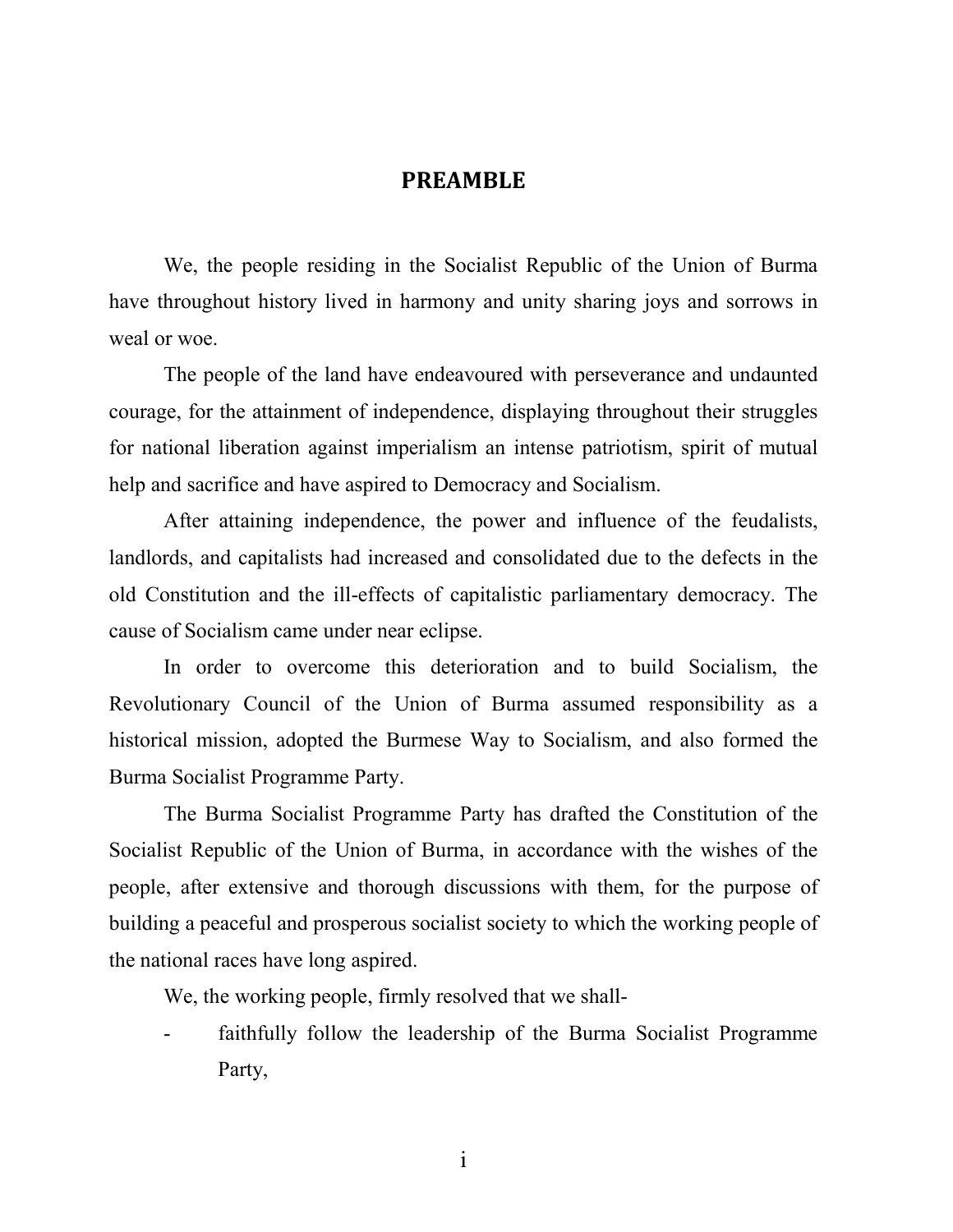- build a socialist economic system by the Burmese Way to Socialism, for the country to be peaceful and prosperous, opposing all pernicious systems characterised by exploitation of man by man, and of one national race by another, with a view to promoting justice and goodwill among the people, and to freeing them from apathy and callousness, ignorance, backwardness and want of opportunity,
- build a socialist democratic social order which will afford an opportunity to the people to shape their own destiny, by the Burmese Way to Socialism,
- live forever in harmony unity and racial equality sharing joys and sorrows through weal and woe in the Socialist Republic of the Union of Burma,
- efficiently perform all duties and fulfil all obligations in the interest of the State and for the cause of Socialism while enjoying the democratic rights and personal rights and freedom bestowed by this Constitution,
- constantly strive to promote international peace and friendly relations among the nations, do adopt this Constitution of the Socialist Republic of the Union of Burma by a nation-wide referendum this IIth day of the waxing of Pyatho of the year 1335 B.E. (the 3rd day of the month of January, 1974 A.D.).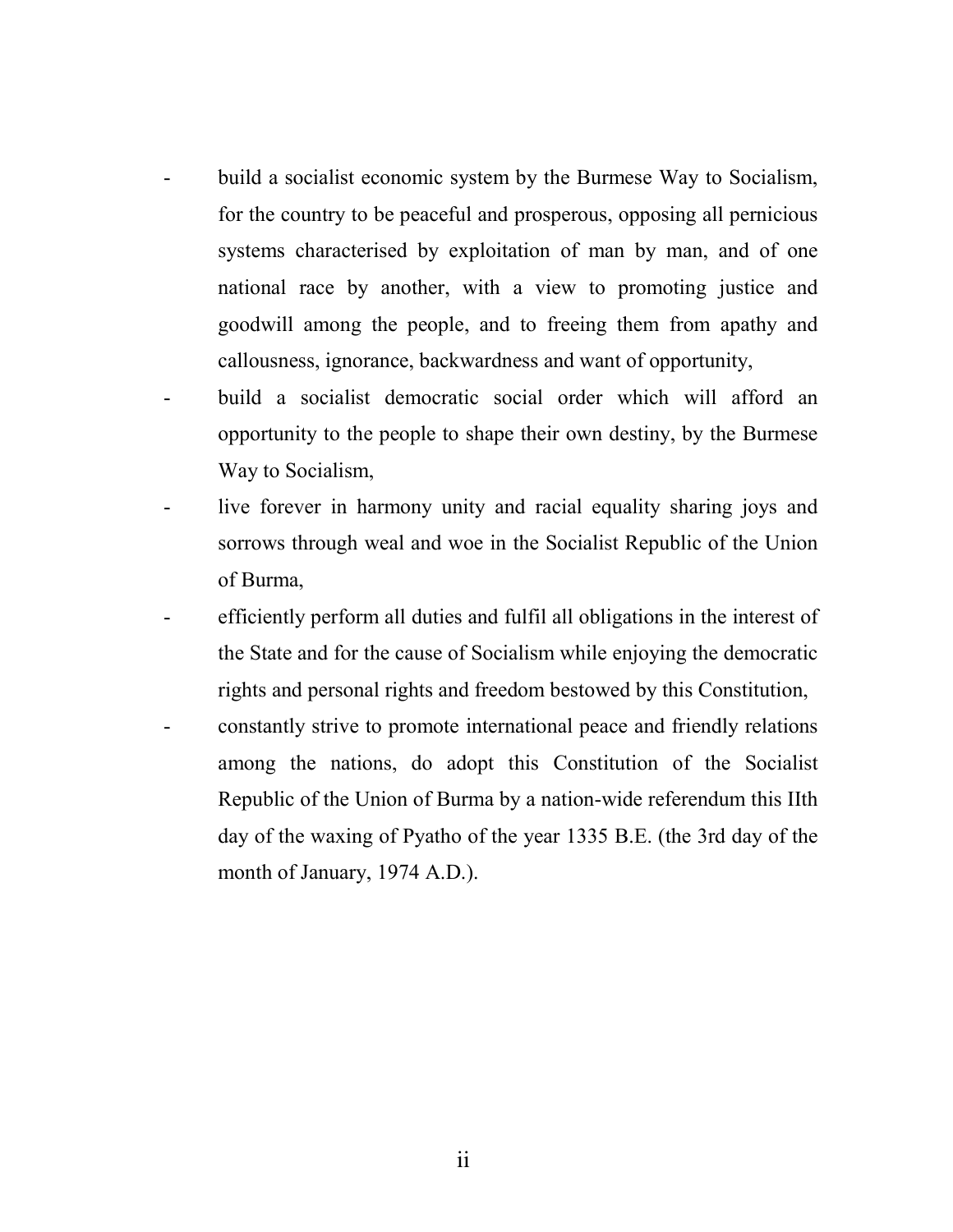## CHAPTER I

## THE STATE

## Article 1

Burma is a sovereign independent Socialist State of the working people. The State shall be known as The Socialist Republic of the Union of Burma.

## Article 2

The Socialist Republic of the Union of Burma is a State wherein various national races make their homes together.

## Article 3

The territory of the State shall be the land, sea and airspace which constitute its territory on the day this Constitution is adopted.

## Article 4

National sovereignty shall reside in the entire State.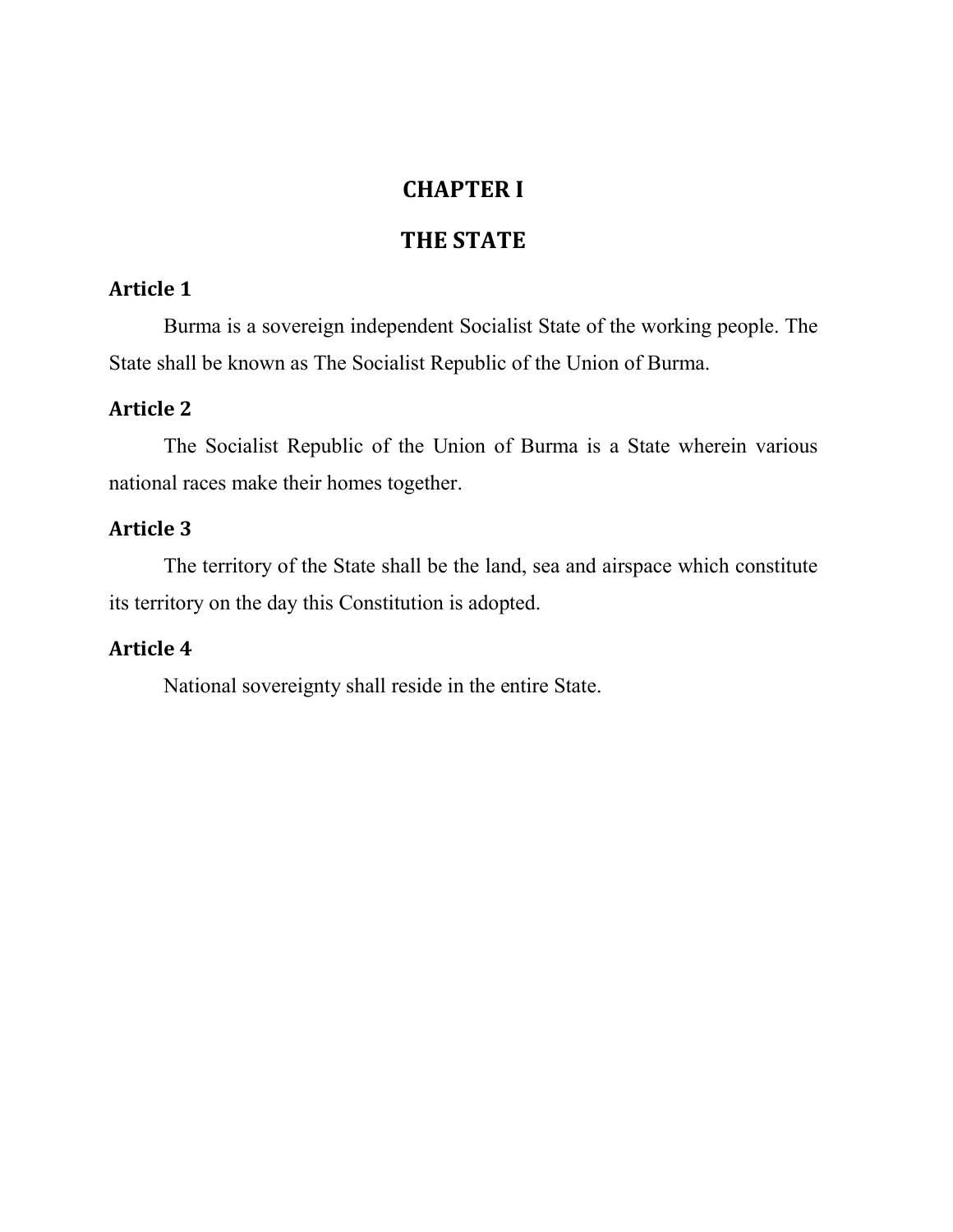## CHAPTER II

## BASIC PRINCIPLES

#### Article 5

A Socialist society is the goal of the State.

#### Article 6

The economic system of the State is a Socialist economic system.

## Article 7

Socialist democracy is the basis of the State structure.

#### Article 8

There shall be no exploitation of man by man nor of one national race by another in the State.

#### Article 9

The State safeguards the interests of the working people whose strength is based on peasants and workers.

#### Article 10

The State shall cultivate and promote the all-round physical, intellectual and moral development of youth.

#### Article 11

The State shall adopt a single-party system. The Burma Socialist Programme Party is the sole political party and it shall lead the State.

#### Article 12

The sovereign powers of the State, legislative, executive and judicial reside in the people, comprising all national races whose strength is based on peasants and workers. The Pyithu Hluttaw[1]1, elected by citizens having the right to vote,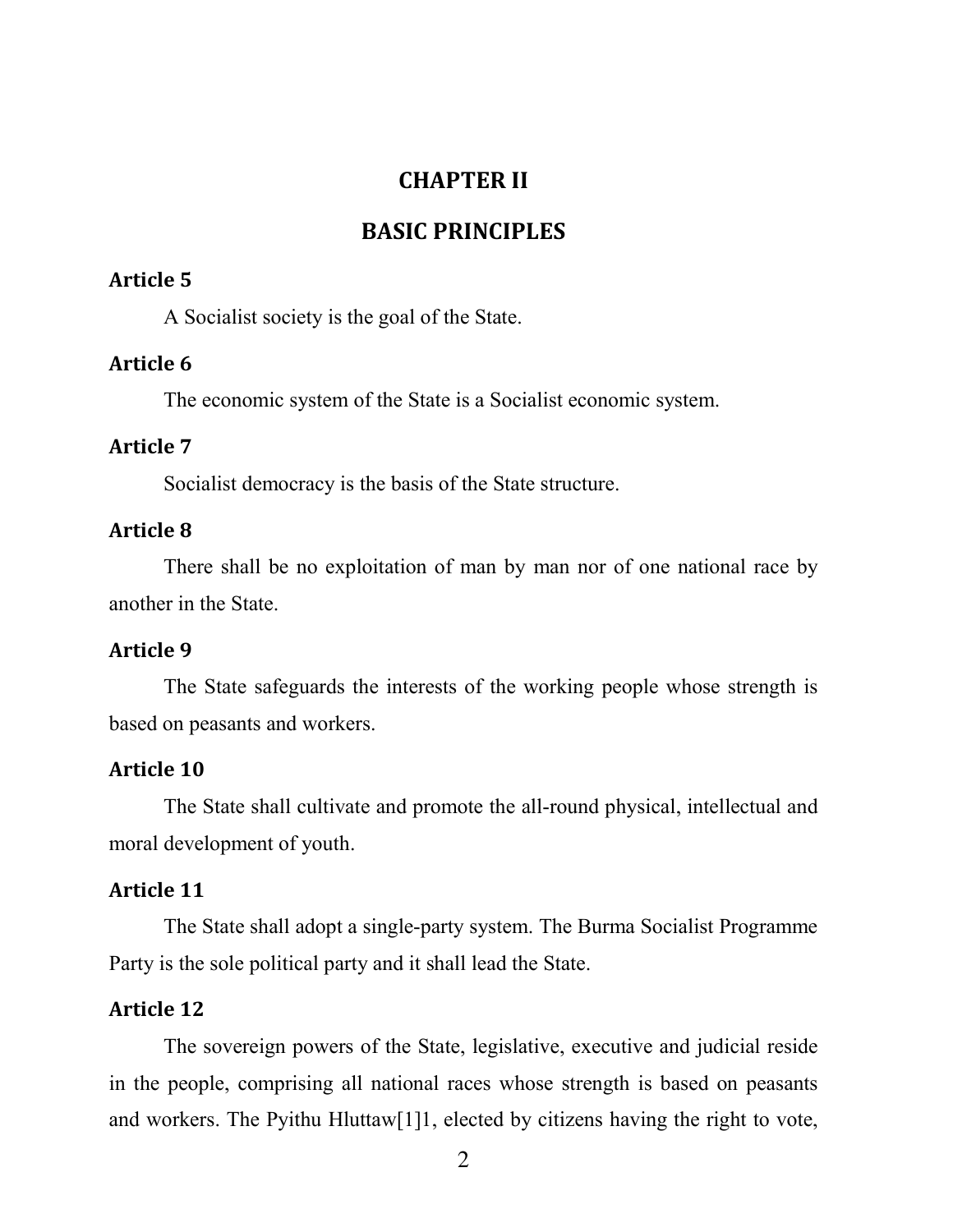exercises the sovereign power invested in it by the people and delegates to Organs of State Power in accordance with this Constitution.

#### Article 13

The Pyithu Hluttaw shall exercise the legislative power solely by itself while it may delegate executive and judicial powers to the Central and Local Organs of State Power formed under this Constitution.

#### Article 14

The Organs of State Power at different levels shall function in accordance with socialist democratic practices which include mutual reporting, mutually offering, accepting and respecting of advice and wishes, collective leadership, collective decision making, abiding by collective decisions, lower organs carrying out the decisions and directives of the higher organs which in turn respect the views submitted by the lower organs.

### Article 15

Every citizen has, in accordance with this Constitution and other relevant laws, the right to-

- (a) elect, and to be elected as, people's representatives to the Organs of State Power at different levels;
- (b) recall elected people's representatives.

#### Article 16

Every people's representative, elected to any Organ of State Power, shall report back to the electorate on his work and shall also ascertain the wishes of the people.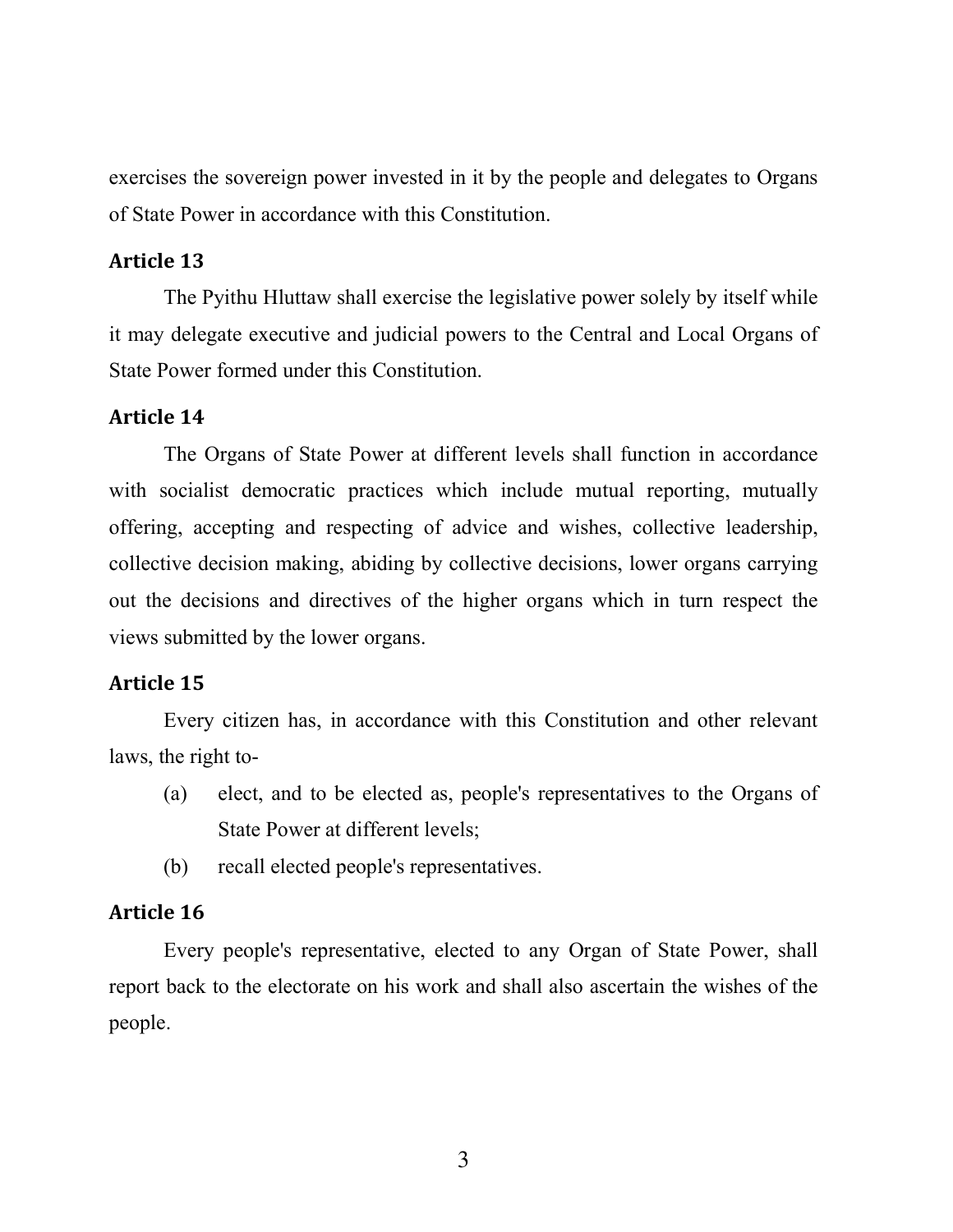The working people shall have full participation in local matters, so that such matters may be resolved as far as possible, at the local level. They shall be invested with duties and powers.

### Article 18

The State-

- (a) is the ultimate owner of all natural resources above and below the ground, above and beneath the waters and in the atmosphere, and also of all the lands;
- (b) shall develop, extract, exploit and utilise the natural resources in the interest of the working people of all the national races.

### Article 19

The State shall nationalise the means of production within the land. Suitable enterprises shall be owned and operated by co-operatives.

### Article 20

The State may, in accordance with law, permit such private enterprises which do not undermine the socialist economic system.

- (a) The State shall be responsible for constantly developing and promoting unity, mutual assistance, amity and mutual respect among the national races.
- (b) The national races shall enjoy the freedom to profess their religion, use and develop their language, literature and culture, follow their cherished traditions and customs, provided that the enjoyment of any such freedom does not offend the laws or the public interest.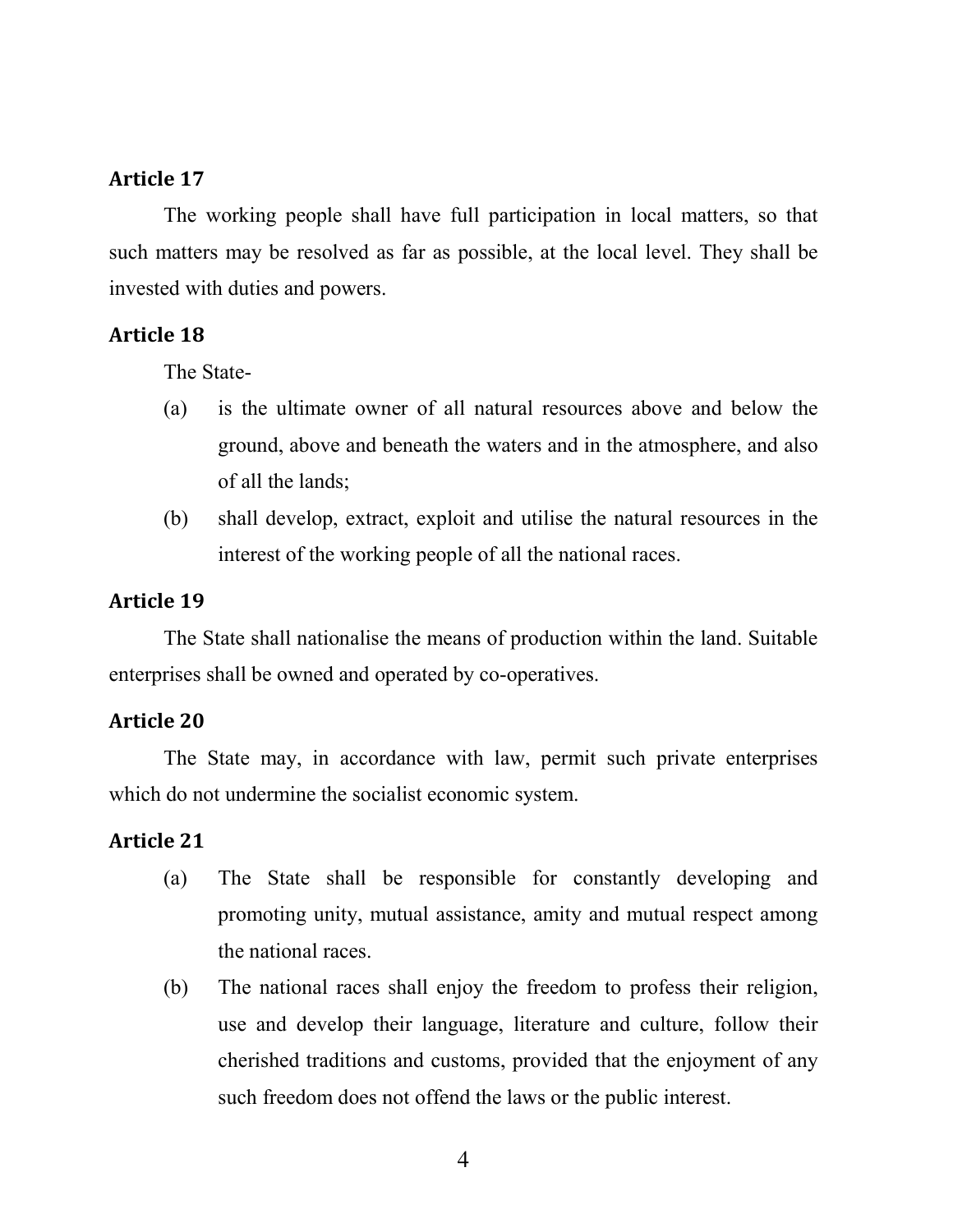All citizens shall-

- (a) be equal before the law, regardless of race, religion, status, or sex;
- (b) enjoy equal opportunities;
- (c) enjoy the benefits derived from his labour in proportion to his contribution in manual or mental labour;
- (d) have the right to inherit according to law.

#### Article 23

No penal law shall have retrospective effect.

#### Article 24

Punishments shall not be awarded in violation of human dignity.

## Article 25

Laws shall be enacted to enforce the freedoms, powers, rights, duties and restrictions prescribed by this Constitution.

#### Article 26

The State consistently practises an independent foreign policy, aimed at international peace and friendly relations among nations, and upholds the principles of peaceful co-existence of nations.

#### Article 27

These basic principles constitute the guidelines for interpreting the provisions of this Constitution and of other laws.

[1] People's Congress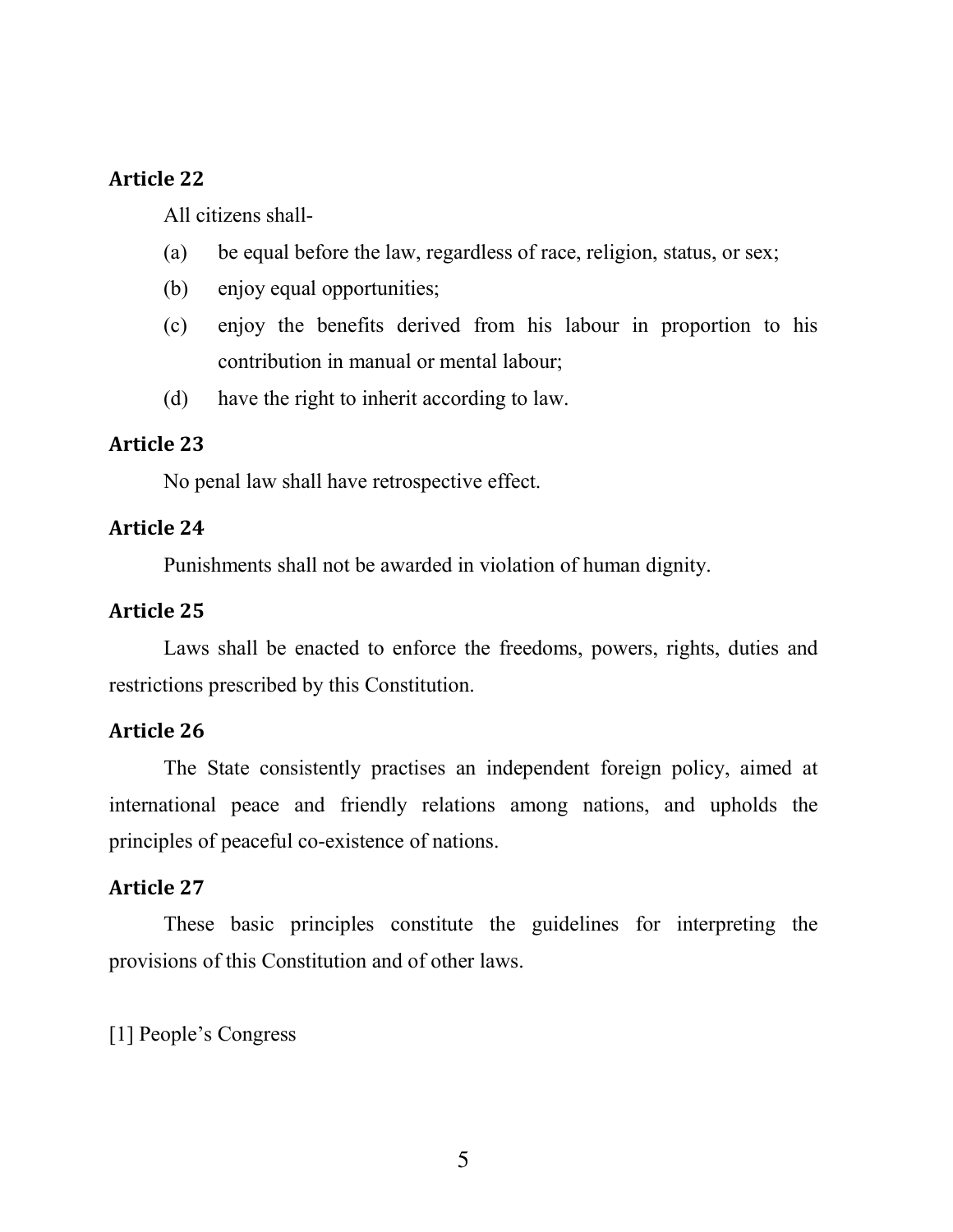## CHAPTER III

## STATE STRUCTURE

## Article 28

Local autonomy under central leadership is the system of the State.

### Article 29

- (a) Local areas of the Socialist Republic of the Union of Burma shall be organised as follows:-
	- (1) villages are organised as village-tracts;
	- (2) wards are organised as towns;
	- (3) village-tracts and towns are organised as townships;
	- (4) townships are organised as states or divisions;
	- (5) states and divisions are organised as the State.
- (b) The different levels of administrative areas of the Socialist Republic of the Union of Burma shall be as follows:-
	- (1) wards or village-tracts;
	- (2) townships;
	- (3) states or divisions;
	- (4) the State.

- (a) Kawthoolei is constituted as Karen State;
- (b) Chin Special Division is constituted as Chin State;
- (c) Tenasserim Division (I) is constituted as Mon State;
- (d) Tenasserim Division (2) is constituted as Tenasserim Division;
- (e) Arakan Division is constituted as Arakan State.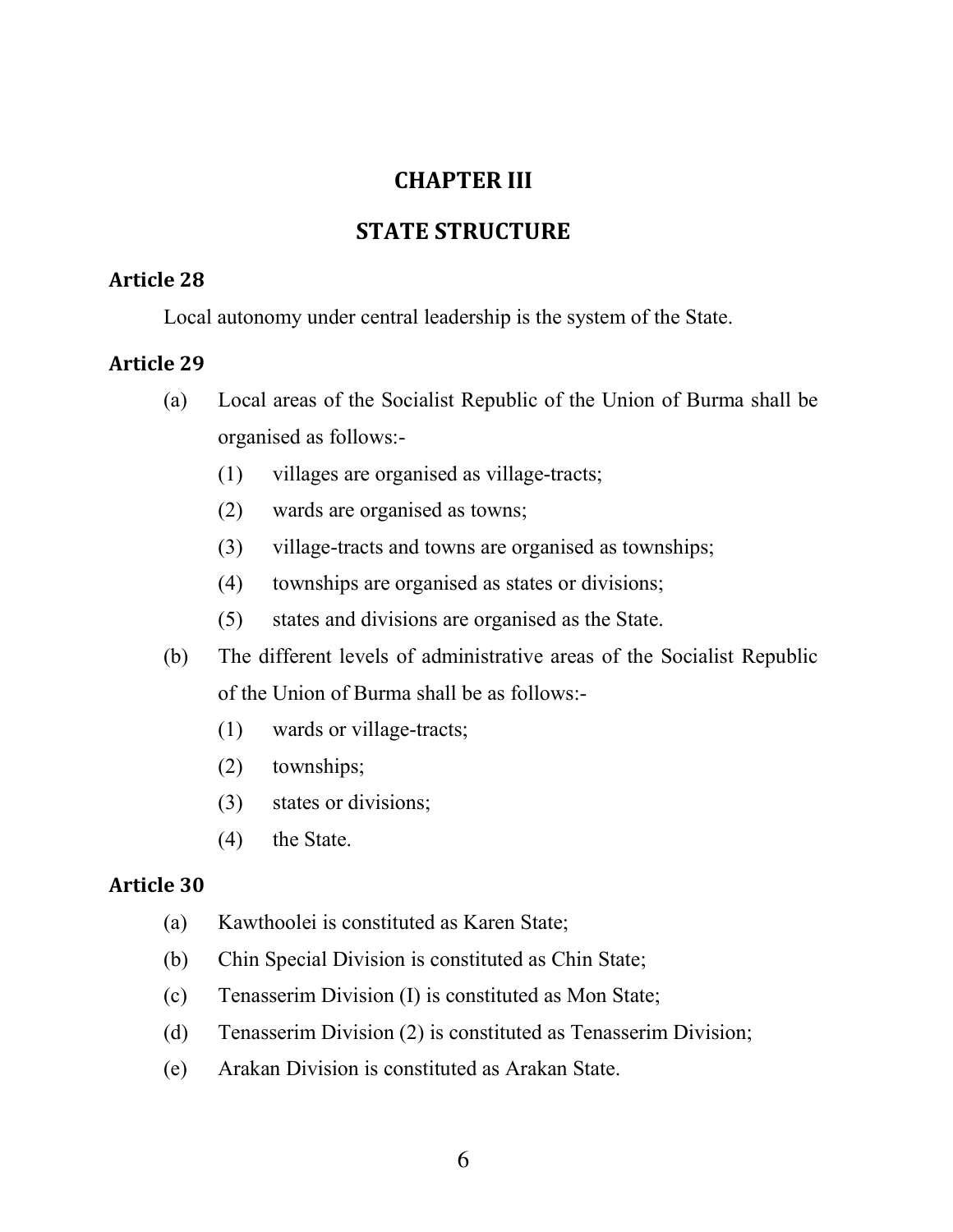The States and Divisions of the Socialist Republic of the Union of Burma are as follows:-

- (a) Kachin State
- (b) Kayah State
- (c) Karen State
- (d) Chin State
- (e) Sagaing Division
- (f) Tenasserim Division
- (g) Pegu Division
- (h) Magwe Division
- (i) Mandalay Division
- (j) Mon State
- (k) Arakan State
- (l) Rangoon Division
- (m) Shan State
- (n) Irrawaddy Division.

#### Article 32

The Socialist Republic of the Union of Burma has a unicameral Pyithu Hluttaw.

#### Article 33

The Council of State shall be formed for the purpose of directing, supervising and co-ordinating the works of the Central and Local Organs of State Power and of the Bodies of Public Services in accordance with the laws, rules and resolutions passed by the Pyithu Hluttaw.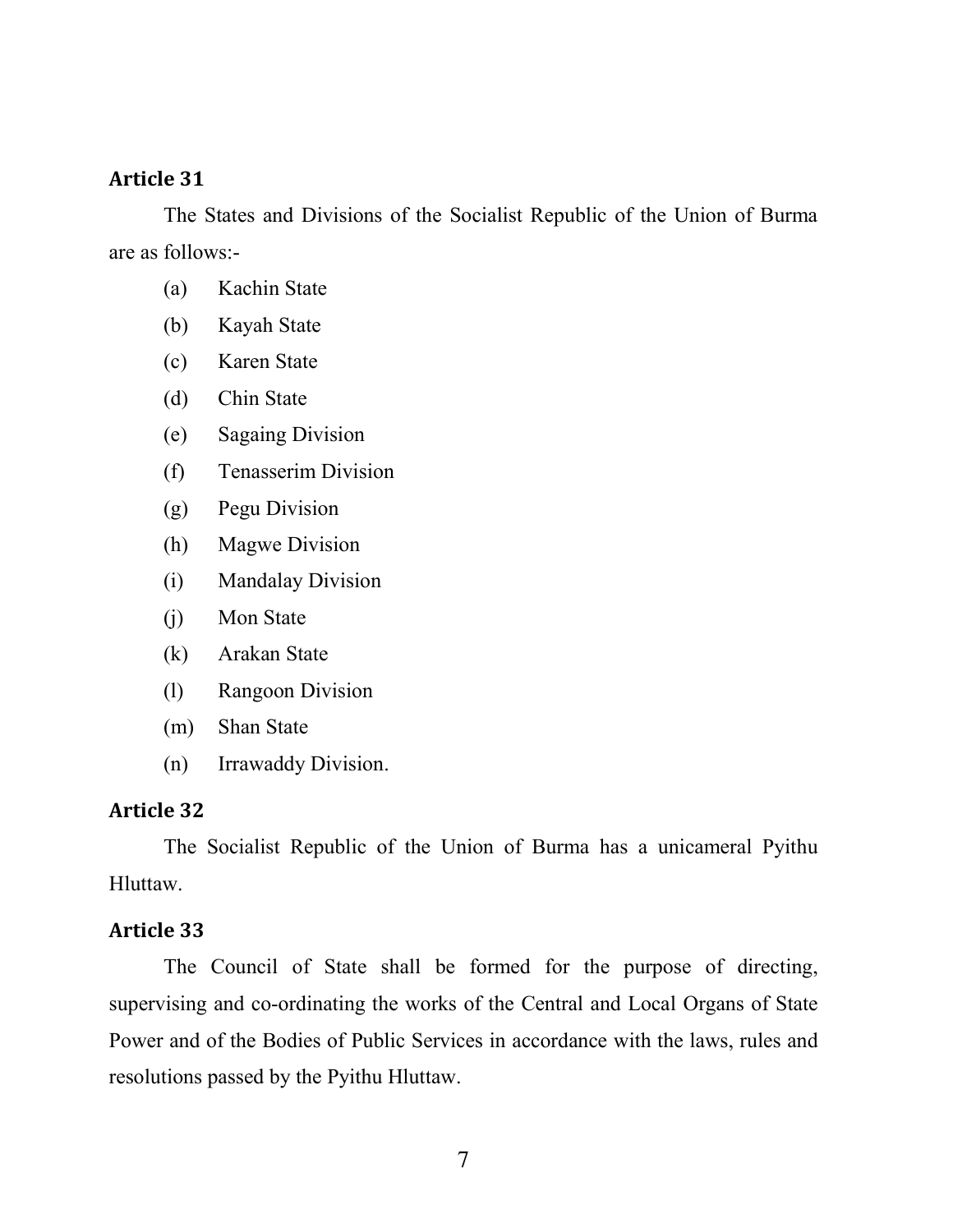The following Central Organs of State Power shall be formed to carry out the tasks laid down by the Pyithu Hluttaw:-

- (a) The Council of Ministers;
- (b) The Council of People's Justices;
- (c) The Council of People's Attorneys;
- (d) The Council of People's Inspectors.

#### Article 35

A People's Council shall be formed for each State, Division, Township, Ward and Village-tract.

#### Article 36

- (a) An Executive Committee, a Committee of Judges and an Inspection Committee shall be formed for each State, Division, or Township People's Council.
- (b) An Executive Committee and a Committee of Judges shall be formed for each Ward or Village-tract People's Council.

#### Article 37

Bodies of Public Services, such as bodies of Public Administrative Services, Judicial Services, Law Services and Accounts Services shall be formed where necessary at central and local levels.

#### Article 38

The Pyithu Hluttaw may, in the interests of the State re-demarcate the territorial limits of the State by a vote of 75 per cent of all the members of the Pyithu Hluttaw.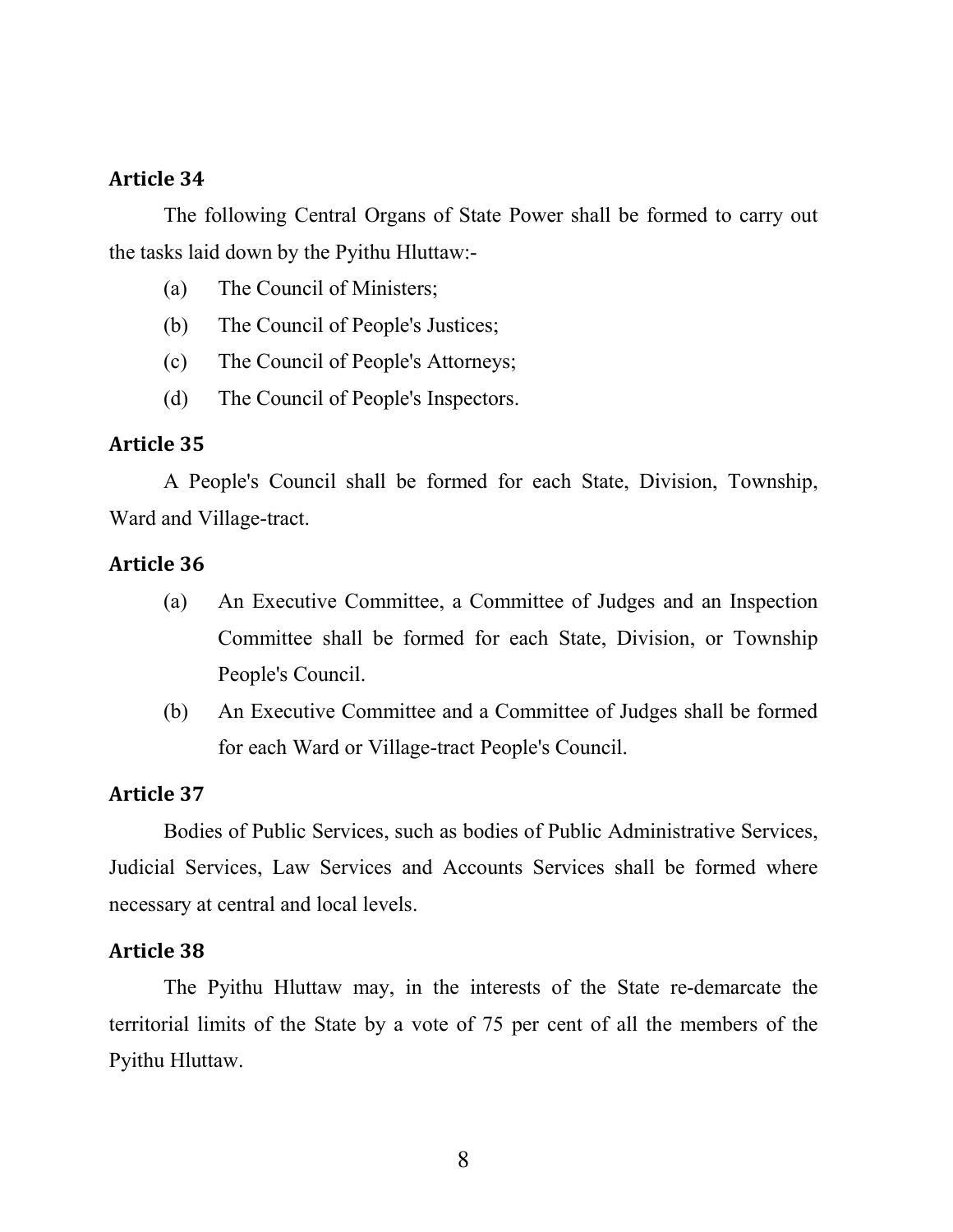The Pyithu Hluttaw may make laws to-

- (a) reconstitute States or Divisions as the need arises, after ascertaining the wishes of the citizens residing in the States or Divisions concerned;
- (b) re-demarcate the boundary of any State or Division, as the need arises, after ascertaining the wishes of the citizens residing in the States or Divisions concerned;
- (c) change the name of any State or Division, as the need arises, after ascertaining the wishes of citizens residing in the State or Division concerned.

#### Article 40

The Council of Ministers may constitute or reconstitute villages, villagetracts, wards, towns and townships within a State or Division, as the need arises, in consultation with the People's Councils concerned.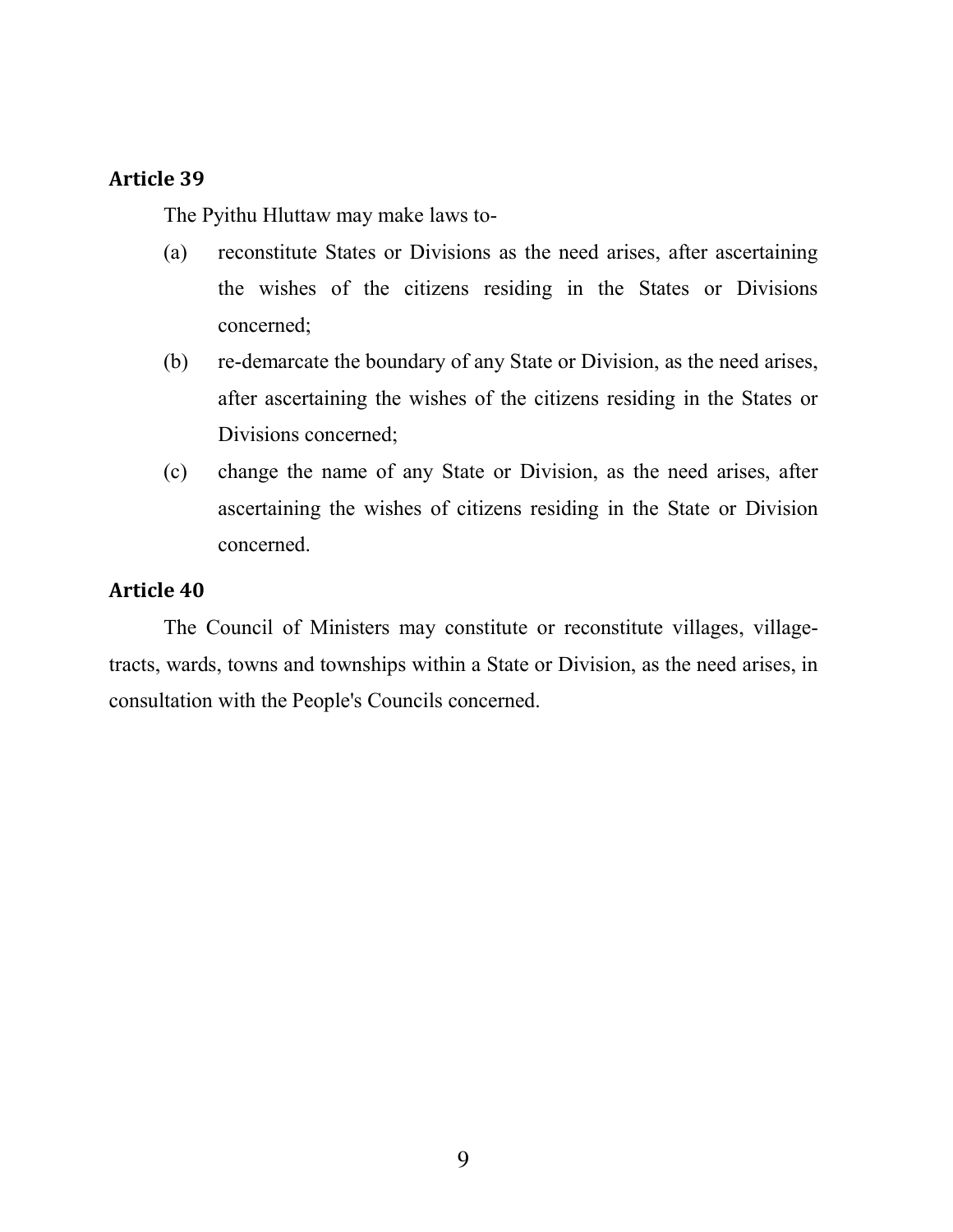## CHAPTER IV

## PYITHU HLUTTAW

### Article 41

The Pyithu Hluttaw is the highest Organ of state power. It exercises the sovereign powers of the State on behalf of the people.

#### Article 42

The Pyithu Hluttaw shall be formed with People's representatives elected directly by secret ballot by citizens who have the right to vote under this Constitution and other electoral laws.

#### Article 43

The regular term of the Pyithu Hluttaw is four years from the date of its first session.

#### Article 44

The legislative power of the State is vested solely in the Pyithu Hluttaw.

#### Article 45

The Pyithu Hluttaw may delegate executive and judicial powers of the State to Central and Local Organs of State Power in accordance with this Constitution.

#### Article 46

The Pyithu Hluttaw shall have the right to enact laws concerning the culture of a national race only with the consent of more than half of all the members of the Pyithu Hluttaw from the State or Division concerned.

#### Article 47

The Pyithu Hluttaw shall have exclusive power to enact laws relating to State economic plans, annual budget and taxation.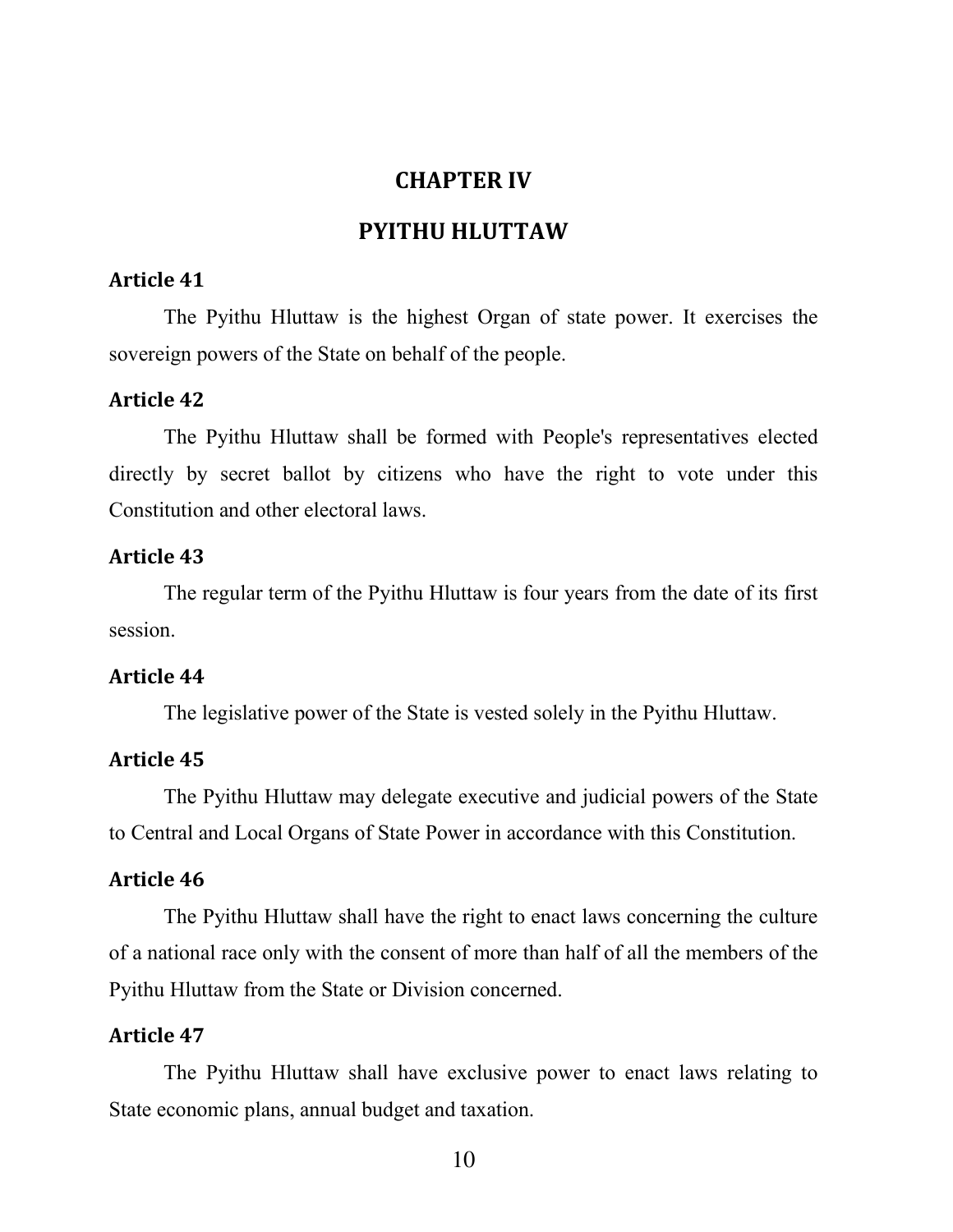The Pyithu Hluttaw shall decide-

- (a) important matters only by a vote of 75 per cent of all of its members;
- (b) ordinary matters by a vote of more than half of all its members;
- (c) as to whether any matter is important or ordinary by a vote of more than half of the members present.

#### Article 49

The Pyithu Hluttaw may decide to declare war and to make peace only by a vote of 75 per cent of all its members. The Council of State shall convene an emergency session of the Pyithu Hluttaw should circumstances call for a decision while the Pyithu Hluttaw is not in session.

#### Article 50

The Pyithu Hluttaw may decide to hold a referendum where necessary.

#### Article 51

Regular sessions of the Pyithu Hluttaw shall be convened at least twice a year. The interval between two sessions shall not exceed eight months. The Council of State may summon a special or an emergency session of the Pyithu Hluttaw where necessary.

#### Article 52

The Council of State shall convene a session of the Pyithu Hluttaw as soon as possible if 34 per cent of all the members of the Pyithu Hluttaw so requisition.

#### Article 53

(a) A Panel of Chairmen shall be elected to preside at each regular session of the Pyithu Hluttaw.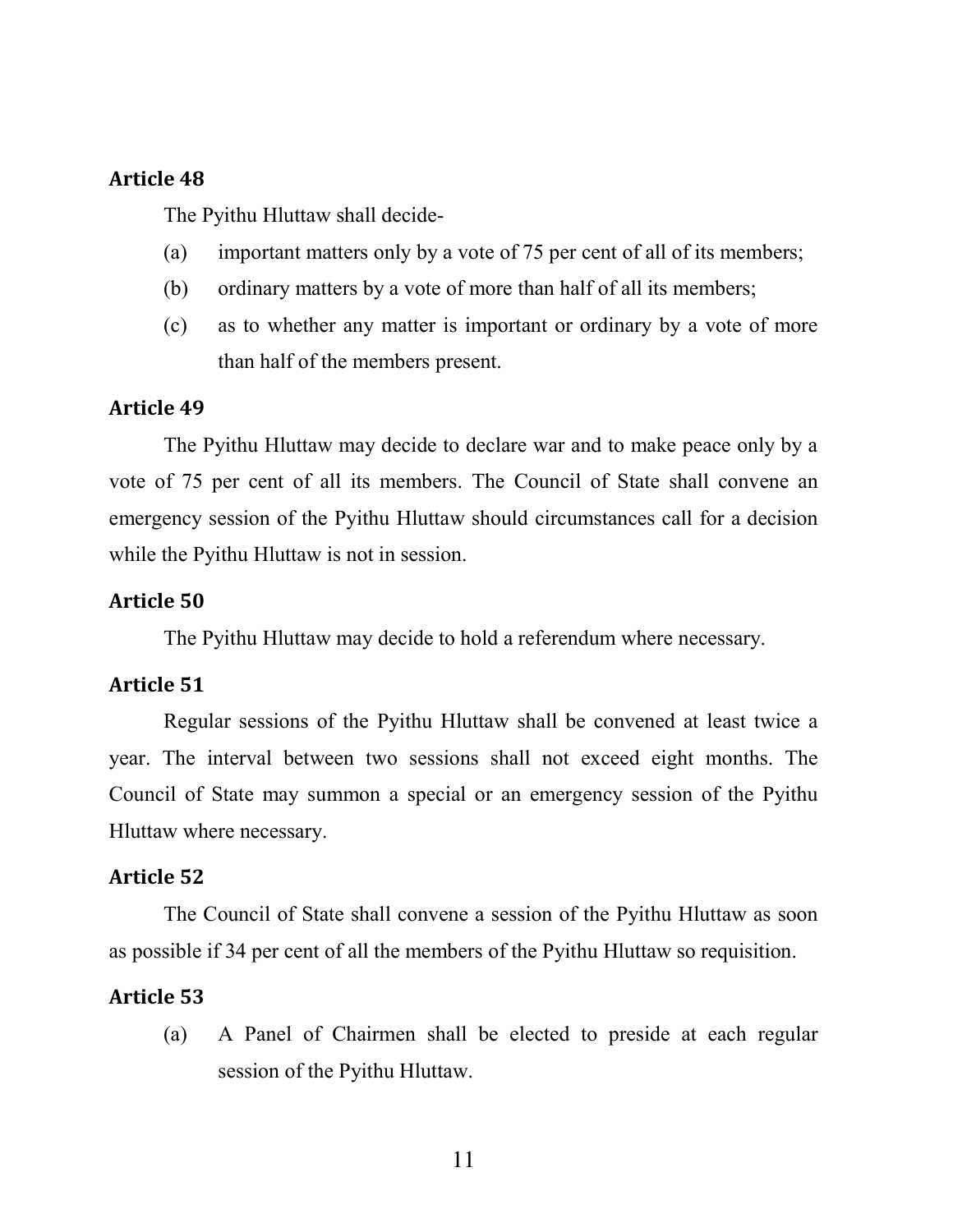- (b) The members of the Pyithu Hluttaw from each State or Division shall elect a chairman from among themselves to the Panel of Chairmen. The Pyithu Hluttaw shall give its approval to the election of the chairmen.
- (c) Members of the Panel of Chairmen shall preside over the sessions of the Pyithu Hluttaw by rotation.
- (d) A member of the Pyithu Hluttaw who is also a member of the Council of State or of any Central Organ of State Power shall not be a member of the Panel of Chairmen. Should a member of the Panel of Chairmenbe elected to the Council of State or to any Central Organ of State Power he shall resign from the Panel.
- (e) The Panel of Chairmen shall continue to carry out its duties till a new Panel has been elected at the next regular session of the Pyithu Hluttaw.
- (f) The Panel of Chairmen of the Pyithu Hluttaw shall convene a session of the Pyithu Hluttaw if the Council of State fails to comply within 30 days from the date of a requisition made under Article 52.

The Pyithu Hluttaw shall-

- (a) constitute various Affairs Committees of the Pyithu Hluttaw relating to economic, financial, social, public administrative, legislative, foreign, national races and other affairs, with members elected from among those of the Pyithu Hluttaw;
- (b) in accordance with law constitute a National Defence and Security Committee consisting of a suitable number of members of the Council of State and of the Council of Ministers.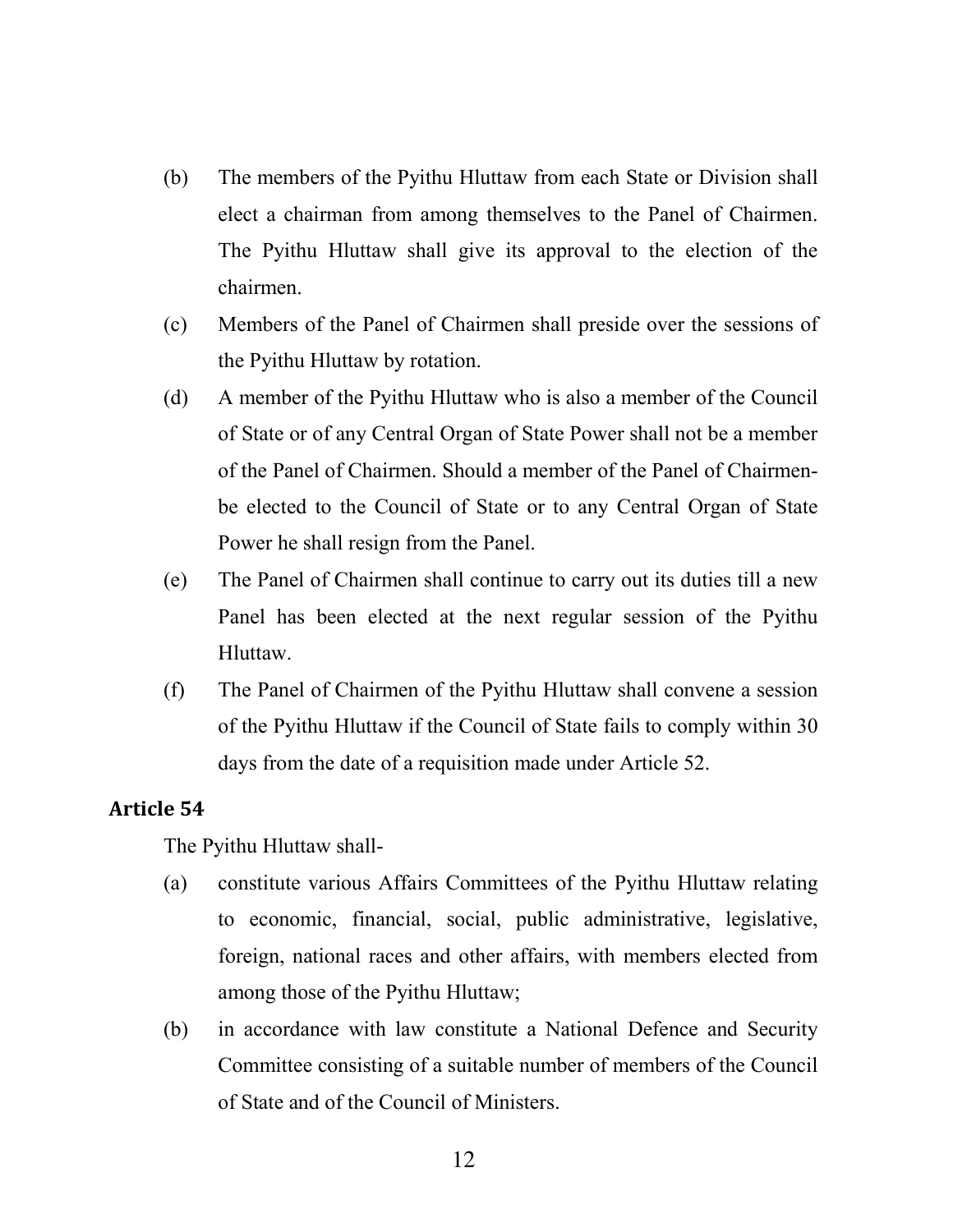The Pyithu Hluttaw shall enact a law to enable the Council of People's Inspectors to conduct inspections through committees to be formed by it, to determine whether or not the activities and the work of the following bodies are beneficial to the interests of the people:-

- (a) Local Organs of State Power;
- (b) Ministries;
- (c) Bodies of Public Services; and
- (d) such other organisations as may be prescribed by law.

#### Article 56

The Pyithu Hluttaw may form Commissions and Committees as and when necessary and invest them with duties and powers.

#### Article 57

The Pyithu Hluttaw shall make laws, rules and procedures for itself and for its Affairs Committees.

#### Article 58

The Council of State and the Central Organs of State Power shall be responsible to the Pyithu Hluttaw.

- (a) If need should arise to arrest any member of the Pyithu Hluttaw while it is in session, reliable evidence in support of such need shall be produced before the Panel of Chairmen. No such arrest shall be made without the prior approval of the Panel of Chairmen.
- (b) If need should arise to arrest any member of the Pyithu Hluttaw belonging to any organ of the Pyithu Hluttaw, while such organ is in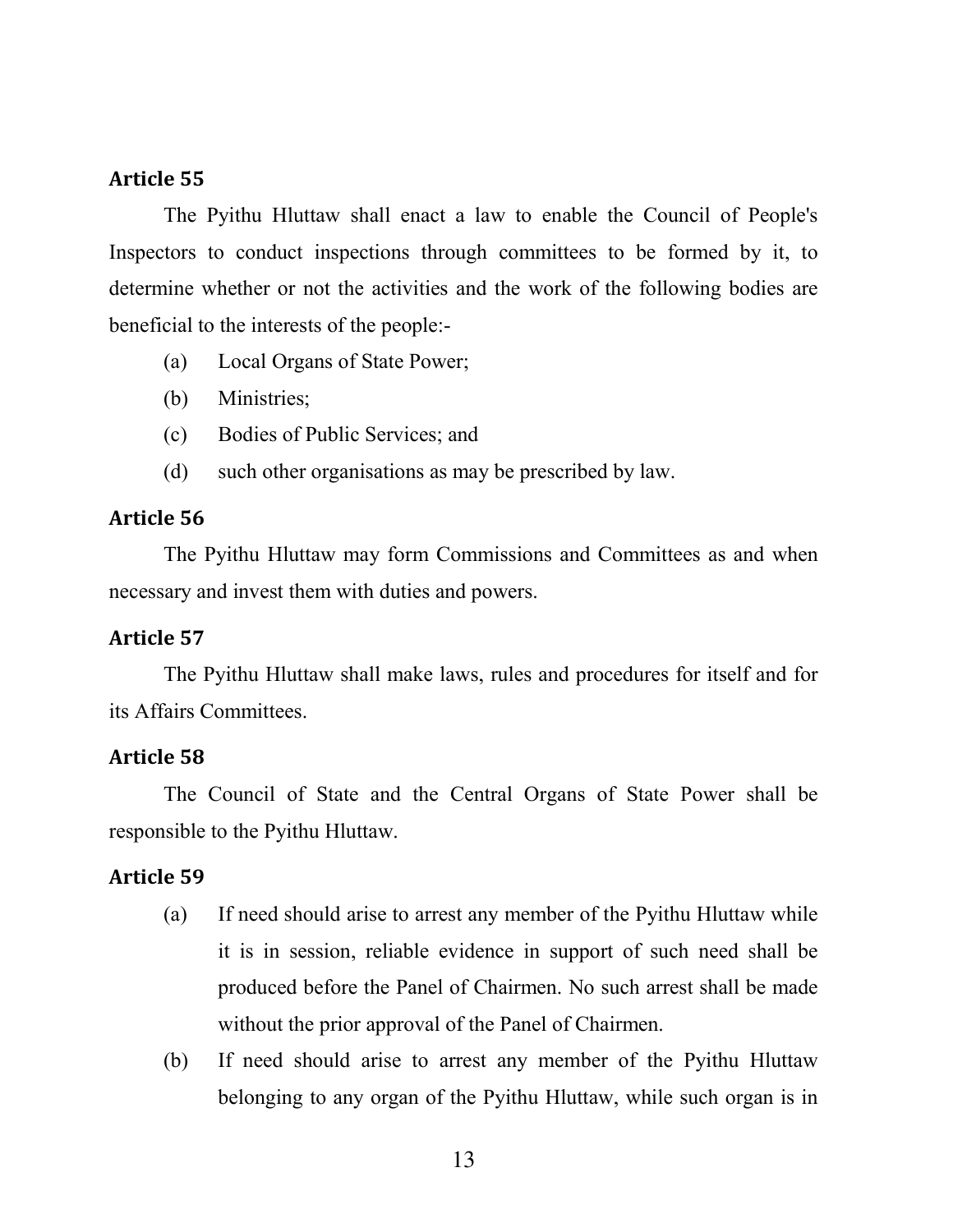session, reliable evidence in support of such need shall be produced before the Council of State. No such arrest shall be made without the prior approval of the Council of State.

(c) If any member of the Pyithu Hluttaw is arrested while the Pyithu Hluttaw or any organ of the Assembly to which he belongs is not in session the arrest and reliable evidence in support thereof shall be submitted to the Council of State as soon as possible.

### Article 60

All deliberations and actions in sessions of the Pyithu Hluttaw or of the Organs of the Pyithu Hluttaw are absolutely privileged. No member shall be liable or punishable therefor, except under the laws, rules and regulations of the Pyithu Hluttaw.

## Article 61

When the Pyithu Hluttaw is not in session, the Central Organs of State Power shall reply to written questions submitted by any member of the Pyithu Hluttaw within three weeks from the date of receipt of the question.

#### Article 62

The Pyithu Hluttaw may be dissolved if 75 per cent of all its members so resolve.

#### Article 63

The Pyithu Hluttaw may dissolve any People's Council or People's Councils for any of the following reasons:-

- (a) violation of any provision of this Constitution,
- (b) actions undermining national unity,
- (c) endangering the stability of the State,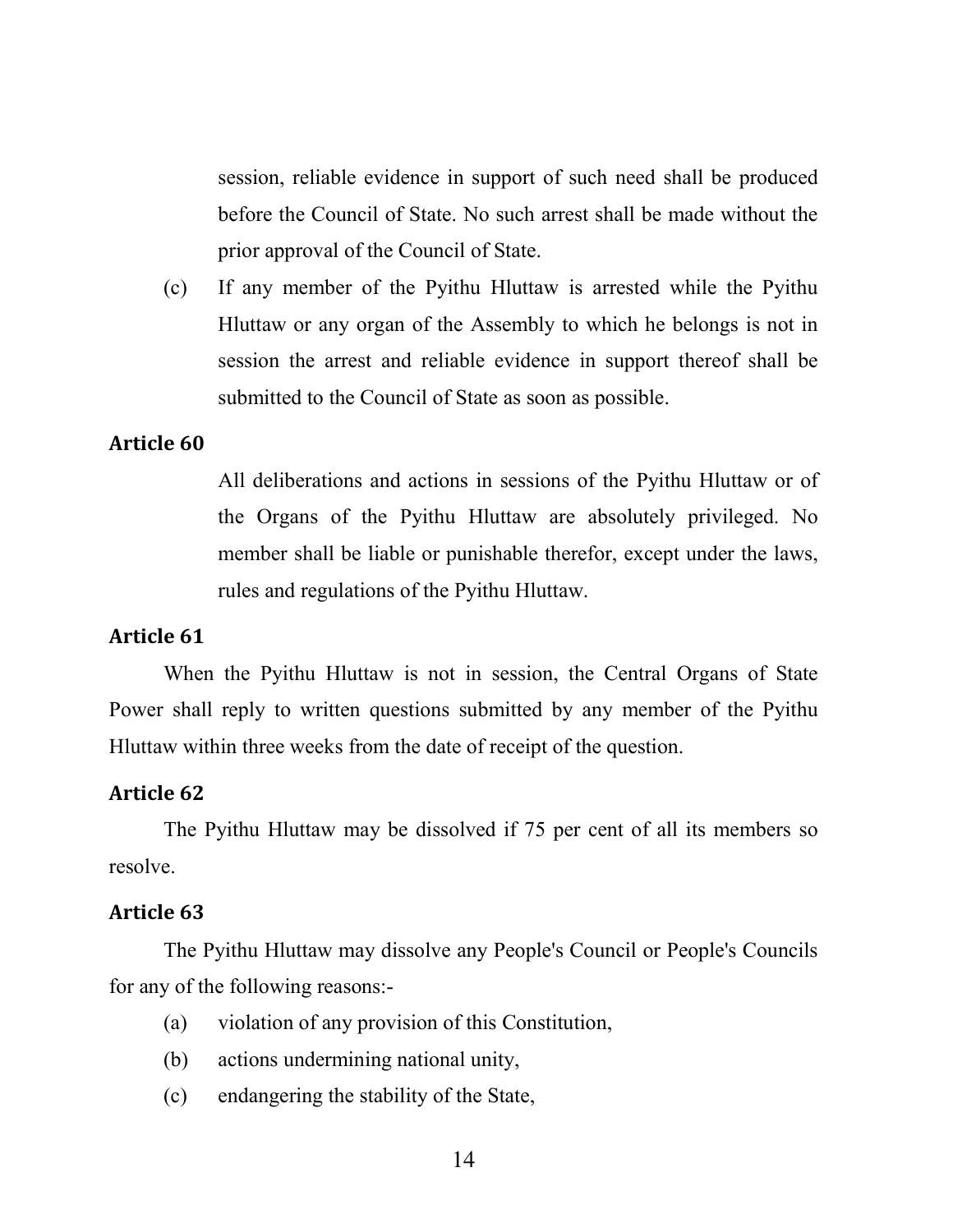- (d) contravention of any resolution adopted by the Pyithu Hluttaw,
- (e) inefficient discharge of duties.

## CHAPTER V

## COUNCIL OF STATE

### Article 64

The Pyithu Hluttaw shall form the Council of State with the following persons elected from among its members:-

- (a) one member each elected by the States and Divisions, from among members of the Pyithu Hluttaw of the State or Division concerned,
- (b) members elected by the members of the Pyithu Hluttaw from among themselves, equal in number to the number of representatives elected under Clause (a) of this Article, and
- (c) the Prime Minister.

## Article 65

Members of the Council of State elected under Clauses (a) and (b) of Article 64 shall elect from among themselves the Chairman and the Secretary of the Council of State and shall obtain the approval of the Pyithu Hluttaw for such election.

### Article 66

The Chairman of the Council of State shall be the President of the Republic.

### Article 67

The term of office of the President is the same as that of the Council of State.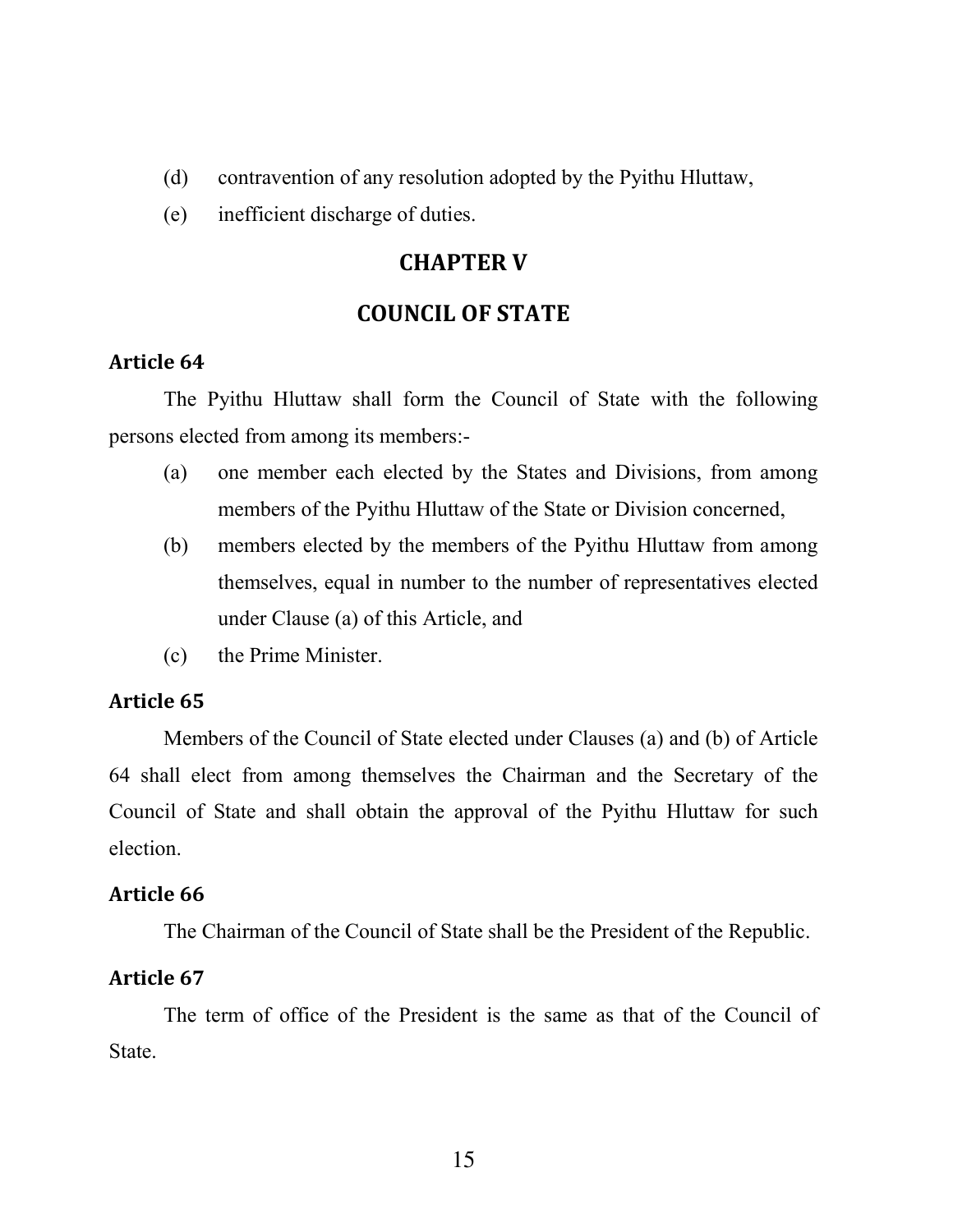The President of the Republic represents the State.

### Article 69

If the Chairman of the Council of State is temporarily incapable of performing his duties, the Secretary of the Council of State shall perform the duties of the chairman, in addition to his own.

## Article 70

The Council of State shall be responsible for giving effect to the provisions of this Constitution.

## Article 71

The Council of State is responsible to the Pyithu Hluttaw. It shall report on its activities to the nearest session of the Pyithu Hluttaw.

## Article 72

The term of office of the Council of State is the same as that of the Pyithu Hluttaw. The Council of State shall, on the expiry of the Pyithu Hluttaw, continue to perform its duties and functions till a new Council of State has been duly elected and constituted.

## Article 73

The Council of State shall-

- (a) convene sessions of the Pyithu Hluttaw in consultation with the Panel of Chairmen of the Pyithu Hluttaw;
- (b) interpret the laws other than this Constitution for the purpose of uniformity;
- (c) promulgate laws enacted and rules made by the Pyithu Hluttaw;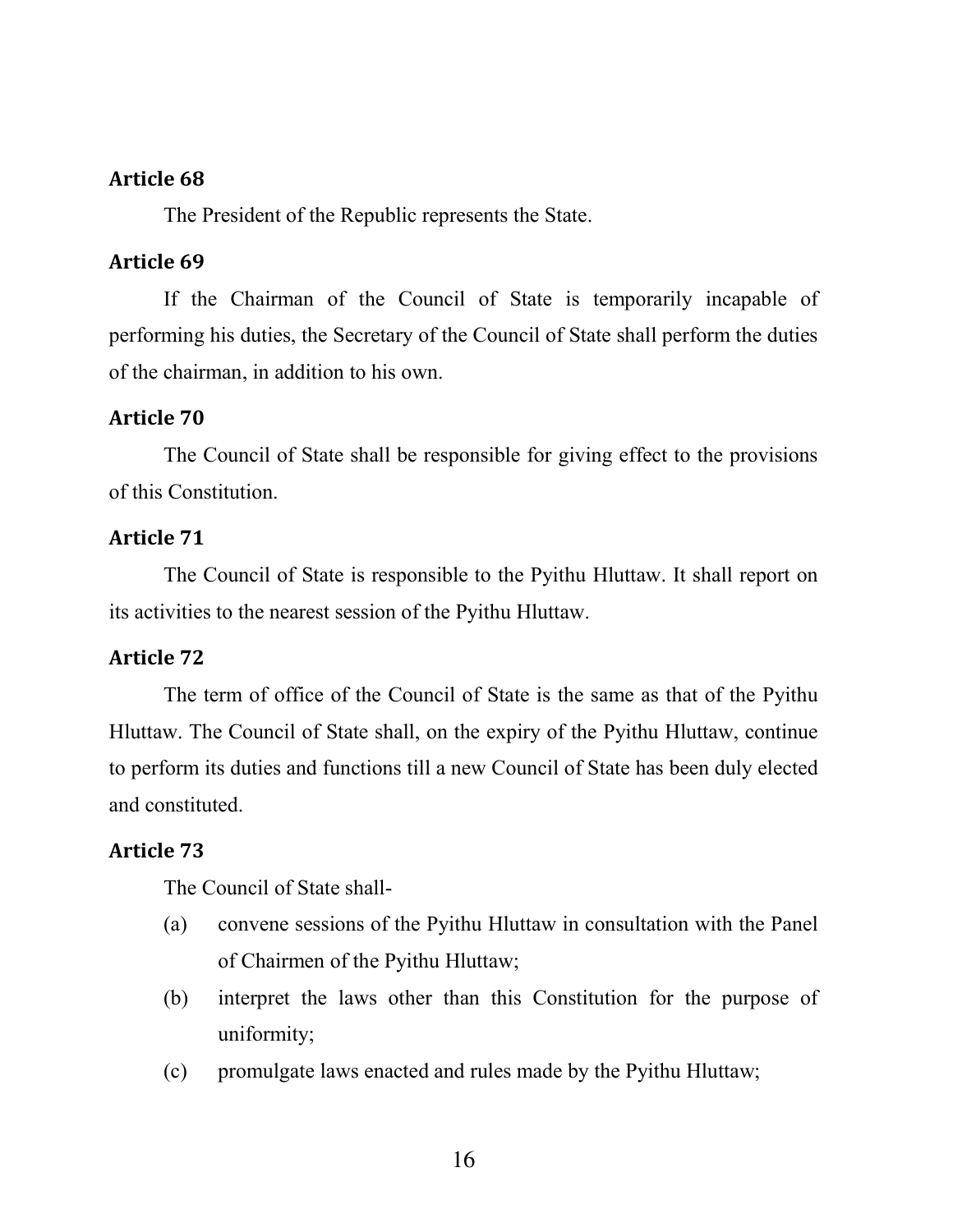- (d) submit lists of candidates from among the members of the Pyithu Hluttaw to enable the Pyithu Hluttaw to elect the Council of Ministers, the Council of People's Justices, the Council of People's Attorneys and the Council of People's Inspectors. [Members of the Council of State elected under Clauses (a) and (b) of Article 64 shall collectively submit such lists.];
- (e) submit a list of candidates from among the members of the Pyithu Hluttaw to enable the Pyithu Hluttaw to elect Affairs Committees of the Pyithu Hluttaw [Members of the Council of State elected under Clauses (a) and (b) of Article 64 shall collectively submit such lists];
- (f) make decisions concerning the establishment of diplomatic relations with foreign countries, severance of such relations and appointment and recall of diplomatic representatives;
- (g) make decisions concerning the acceptance of credentials of envoys of foreign States or their recall;
- (h) make decisions concerning the entering into, ratification or annulment of international treaties, or the withdrawal from such treaties with the approval of the Pyithu Hluttaw;
- (i) make decisions concerning international agreements;
- (j) appoint or remove Deputy Ministers;
- (k) decide on the temporary suspension from duty or attendance of any session of any member of the Pyithu Hluttaw against whom action for high treason may be called for, provided the approval therefor shall be obtained from the nearest session of the Pyithu Hluttaw;
- (l) appoint or dismiss heads of Bodies of Public Services;
- (m) abrogate the decisions and orders of the Central and Local Organs of State Power if they are not consistent with the law;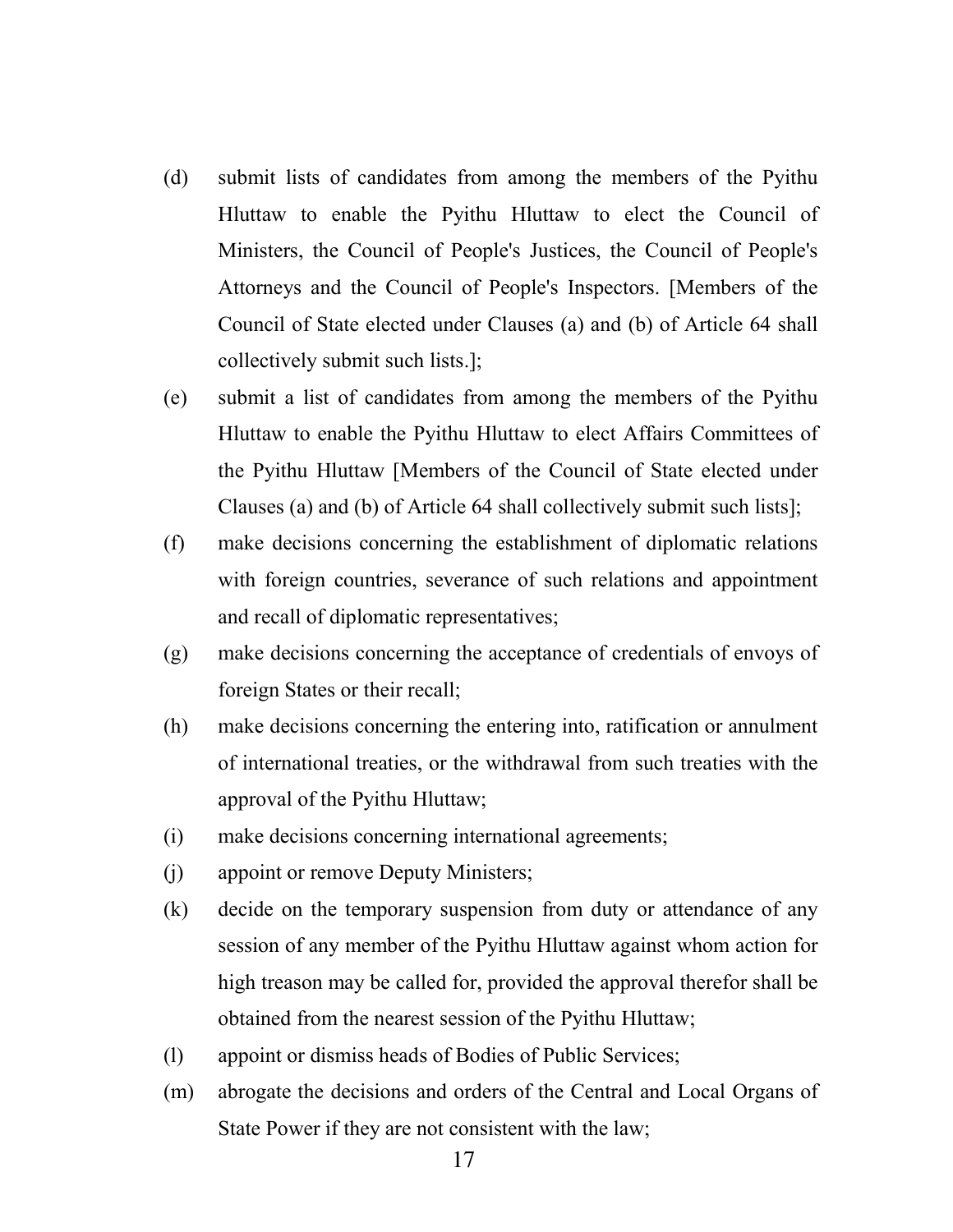- (n) institute, confer or revoke titles, honours and awards;
- (o) grant pardons or amnesty;
- (p) perform other duties and exercise powers invested under this Constitution and other laws.

The Council of State may make, if necessary, ordnances having the force of law, on matters other than those prescribed in Article 47, during the interval between sessions of the Pyithu Hluttaw. Such orders shall be submitted for approval to the nearest session of the Pyithu Hluttaw held within go days. If no session of the Pyithu Hluttaw is due within 90 days after the promulgation of such orders, an emergency session of the Pyithu Hluttaw shall be convened and approval obtained. Such orders shall cease to have effect from the date on which they are disapproved by the Pyithu Hluttaw.

#### Article 75

The Council of State may take suitable military action in the face of aggression against the State and action so taken shall be submitted to an emergency session of the Pyithu Hluttaw. If the situation is such that it is absolutely impossible to convene an emergency session of the Pyithu Hluttaw, the Council of State may continue all necessary military action. Such action shall be submitted for approval to the nearest session of the Pyithu Hluttaw.

#### Article 76

The Council of State may declare a state of emergency and promulgate martial law in specified areas or in the entire State, if an emergency affecting the defence and security of the State should arise. It may order mobilisation in certain areas or in the entire State. Such measures shall be submitted for approval to the nearest session of the Pyithu Hluttaw.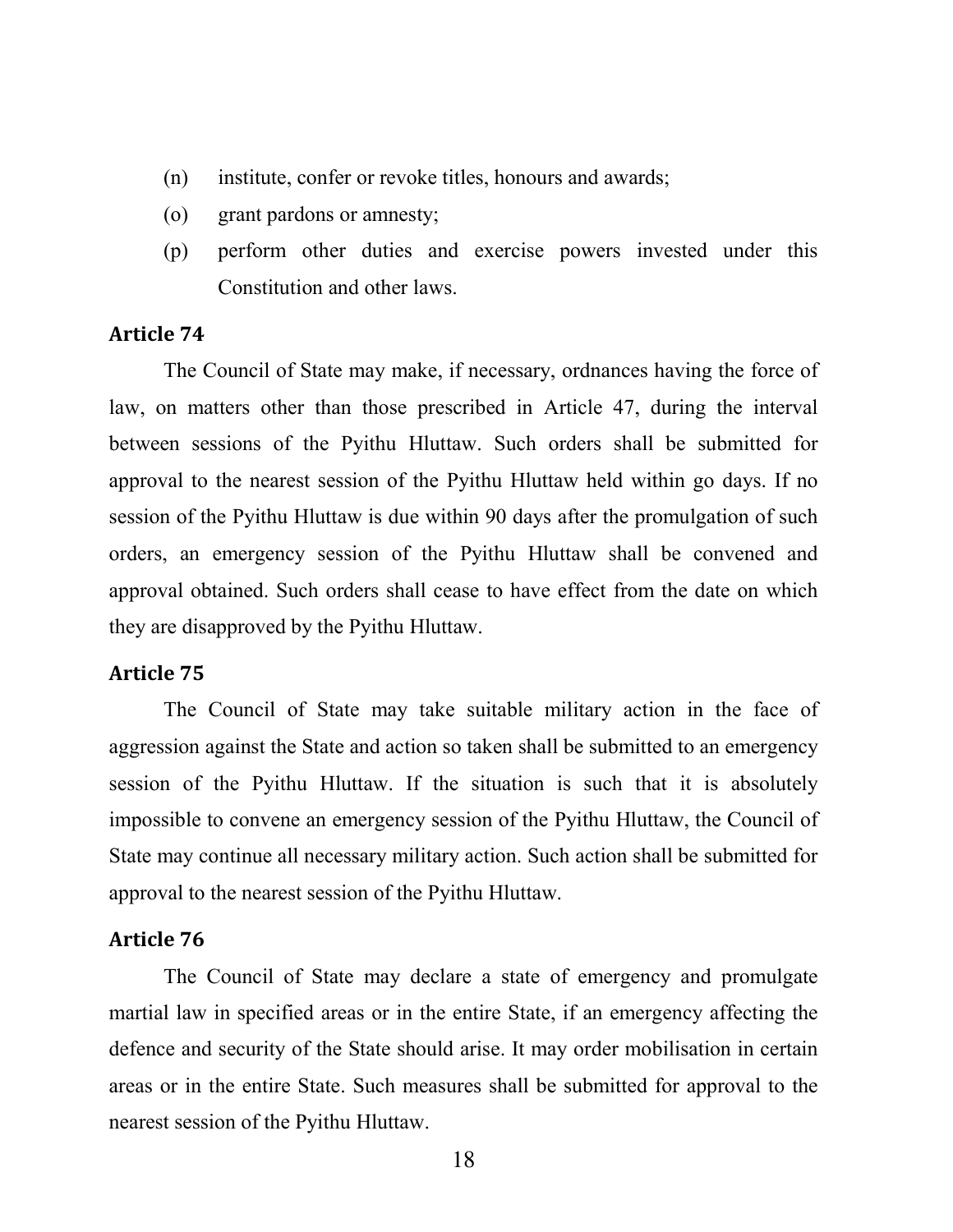The Council of State may propose to the Pyithu Hluttaw the extension of the term of the Pyithu Hluttaw or of the People's Councils at different levels by six months at a time up to three times, if wars or natural disasters or conditions prejudicial to security render elections impossible though the regular term of the Pyithu Hluttaw or of the People's Councils has expired.

#### Article 78

If an emergency arises in the entire State, the Council of State shall declare a state of emergency and convene an emergency session of the Pyithu Hluttaw. If a sufficient number of Pyithu Hluttaw members necessary to form a quorum fails to attend, the Council of State may take the following measures:-

- (a) the Council of State, the Central Organs of State Power, members of the Pyithu Hluttaw belonging to the Organs of the Pyithu Hluttaw and those members who are able to attend the session shall collectively perform the duties and functions of the Pyithu Hluttaw, and
- (b) a session of the Pyithu Hluttaw shall be convened as soon as the situation permits and approval obtained on the measures taken on behalf of the Pyithu Hluttaw.

### Article 79

The Council of State shall direct, supervise and co-ordinate the work of the Central and Local Organs of State Power and of the Bodies of Public Services in accordance with the laws, rules and resolutions passed by the Pyithu Hluttaw.

#### Article 80

The Chairman of the Council of State shall sign the laws, rules and resolutions passed by the Pyithu Hluttaw as well as the orders promulgated by the Council of State. These shall be promulgated in the official Gazette.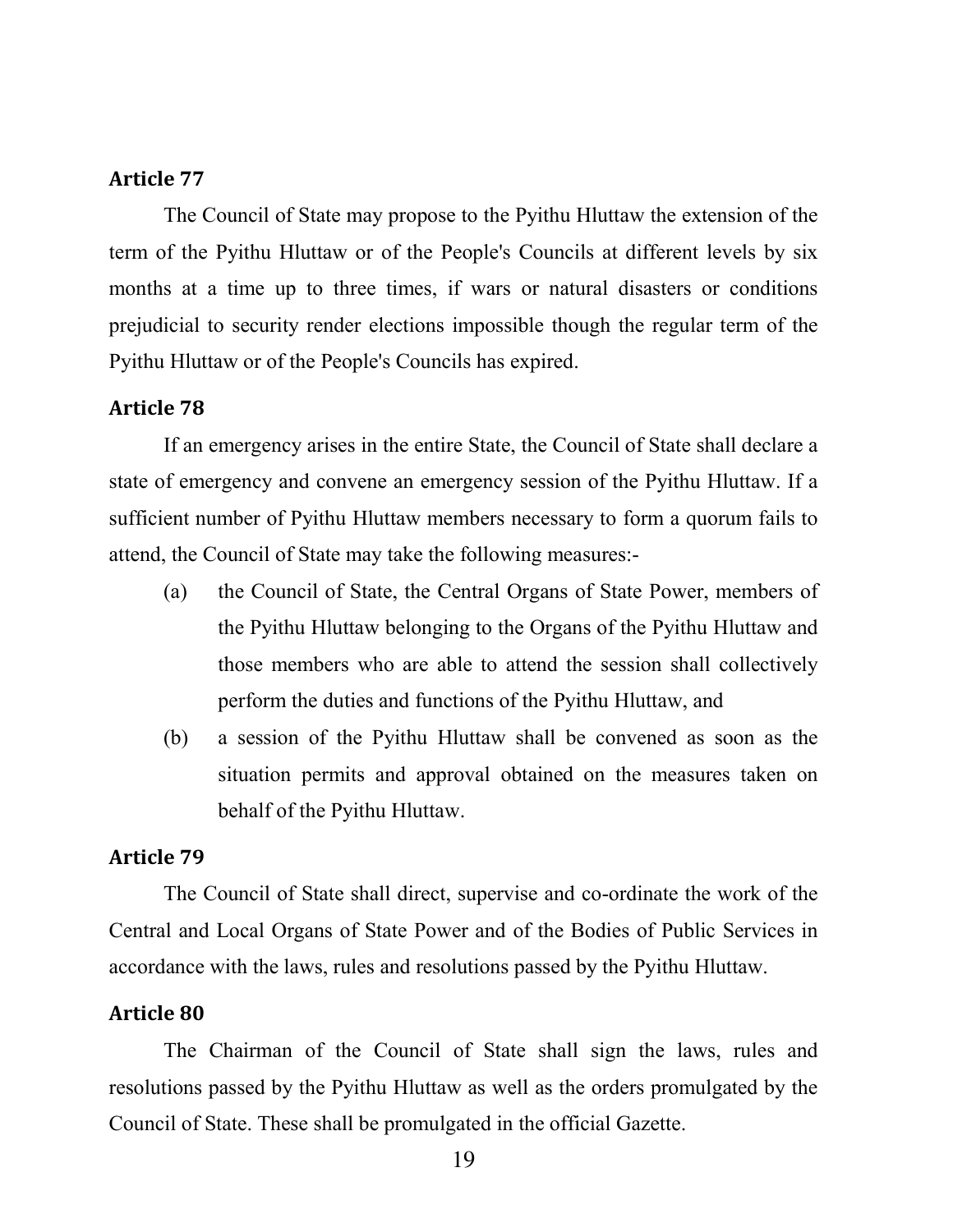Bodies of Public Services may be constituted only by decision of the Council of State.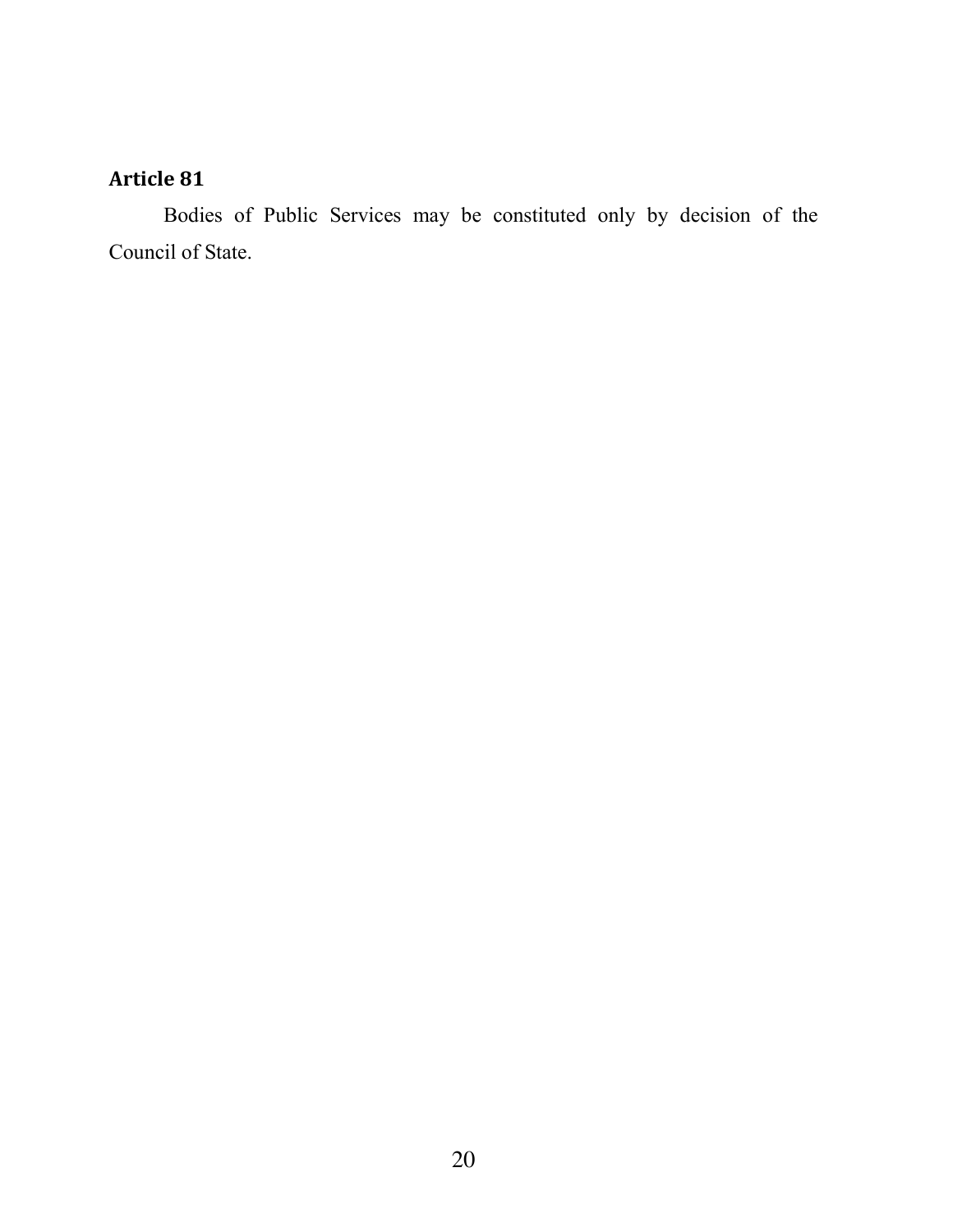## CHAPTER VI

## COUNCIL OF MINISTERS

## Article 82

The Council of Ministers shall be formed as follows:-

- (a) The Pyithu Hluttaw elects members of the Council of Ministers from among those members of the Pyithu Hluttaw whose names are on the list submitted collectively by members of the Council of State elected under Clauses (a) and (b) of Article 64.
- (b) The Council of Ministers elects a Prime Minister from among its members.
- (c) The Council of Ministers elects Deputy Prime Ministers from among the Ministers nominated by the Prime Minister.

## Article 83

The Council of Ministers is the highest executive organ of the State.

## Article 84

The Council of Ministers is responsible to the Pyithu Hluttaw when the Pyithu Hluttaw is in session and to the Council of State when the Pyithu Hluttaw is not in session.

## Article 85

The Council of Ministers-

- (a) shall submit to the Council of State a list of those members of the Pyithu Hluttaw who should be appointed as Deputy Ministers;
- (b) may propose to the Council of State the termination of the service of a Deputy Minister, when necessary.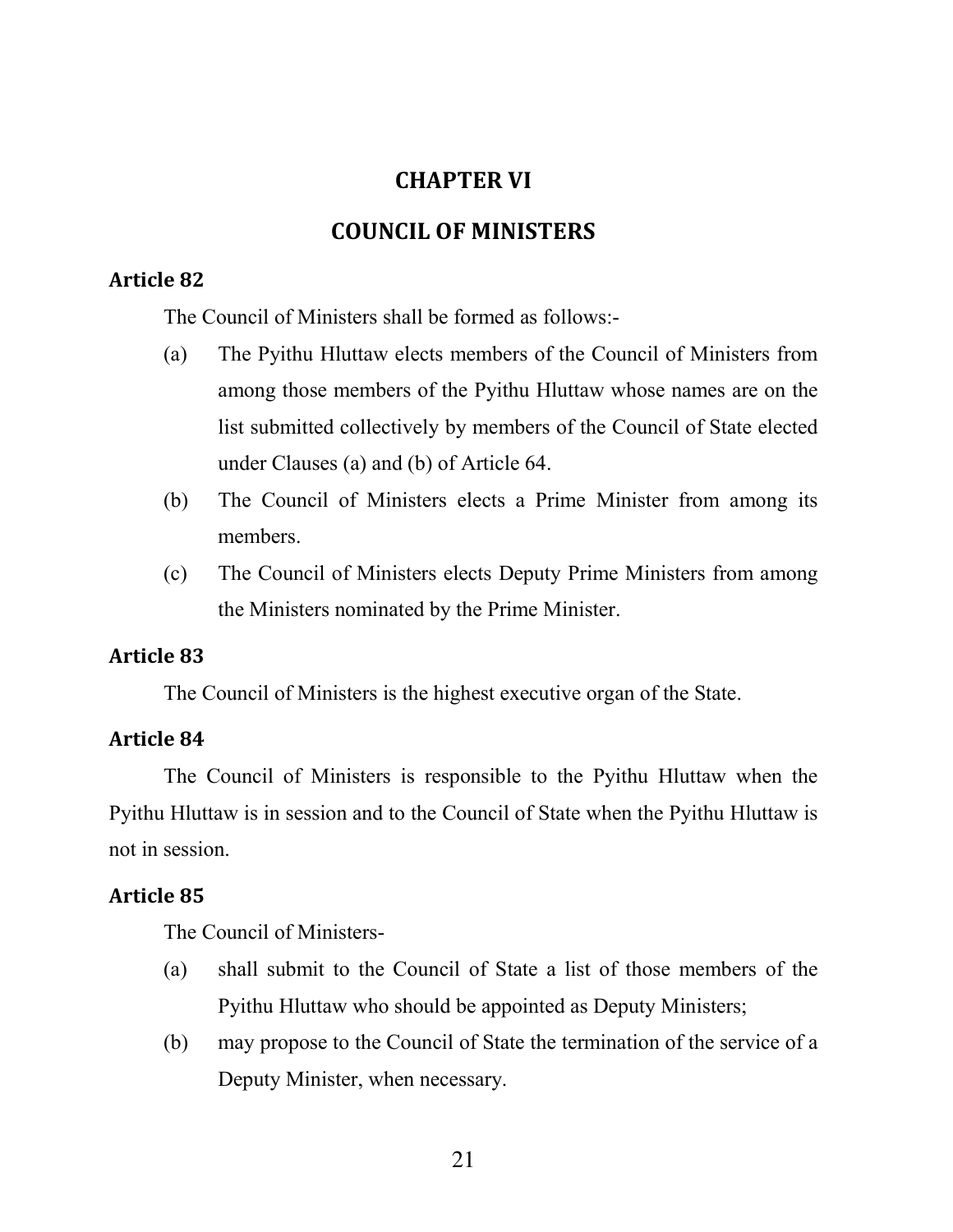- (a) The term of office of the Council of Ministers is the same as that of the Pyithu Hluttaw. On the expiry of the term of the Pyithu Hluttaw, the Council of Ministers shall continue to perform its duties until a new Council of Ministers has been elected.
- (b) The term of office of Deputy Ministers is the same as that of the Council of Ministers.

## Article 87

The Council of Ministers-

- (a) is responsible for the management of executive, economic, financial, social, cultural and foreign affairs and national defence on behalf of the Pyithiu Hluttaw in accordance with the principle of collective leadership;
- (b) implements the socialist economic system through the economic plan of all the national races;
- (c) implements the resolution of the Pyithu Hluttaw and the orders of the Council of State;
- (d) directs and co-ordinates the Ministries, organs of public administration and the executive Committees of the People's Council at different levels;
- (e) maintains the rule of law and upholds law and order;
- (f) perform such other duties as may be laid down by the Pyithu Hluttaw or the Council of State.

## Article 88

The Council of Ministers shall draw up, after making necessary adjustments, and submit the following to the Pyithu Hluttaw through the Council of State:-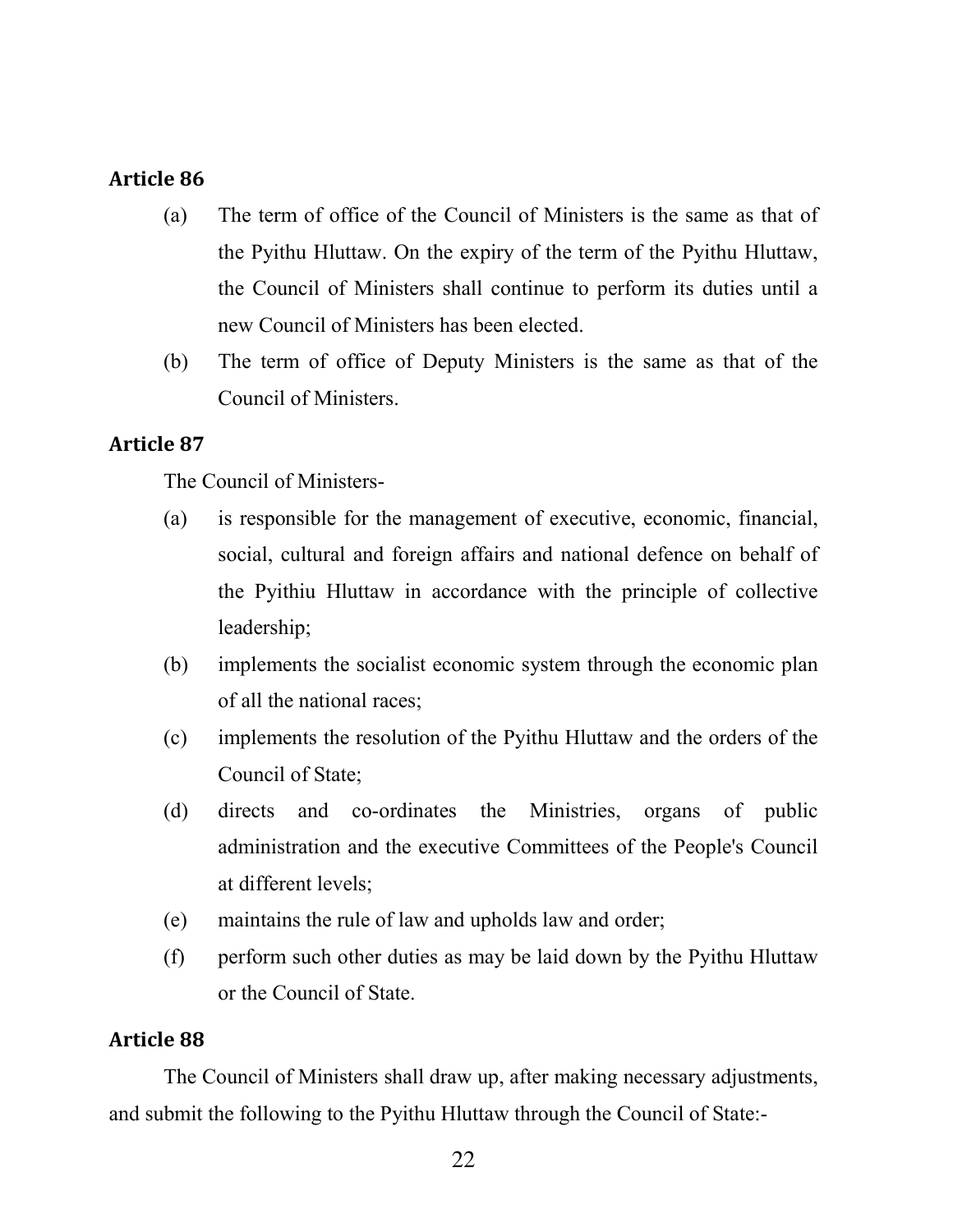- (a) long-term, short-term and annual economic plans;
- (b) annual budgets;
- (c) annual reports on the situation of the State;
- (d) reports that may be required from time to time.

The Council of Ministers shall be solely responsible for the submission of the following bills to the Pyithu Hluttaw through the Council of State for enactment into law:-

- (a) bills on economic plans;
- (b) bills on budgets;
- (c) bills on taxation.

#### Article 90

Each Minister is responsible for the successful performance of the duties of those organs of public administration with which he is charged at their different levels.

#### Article 91

A Minister is responsible to the Council of Ministers. A Deputy Minister is responsible to the Minister concerned.

#### Article 92

The Council of Ministers may, with the approval of the Council of State, constitute such Bodies of Public Administrative Services at different levels as may be necessary and may appoint the required personnel to such Services, according to law.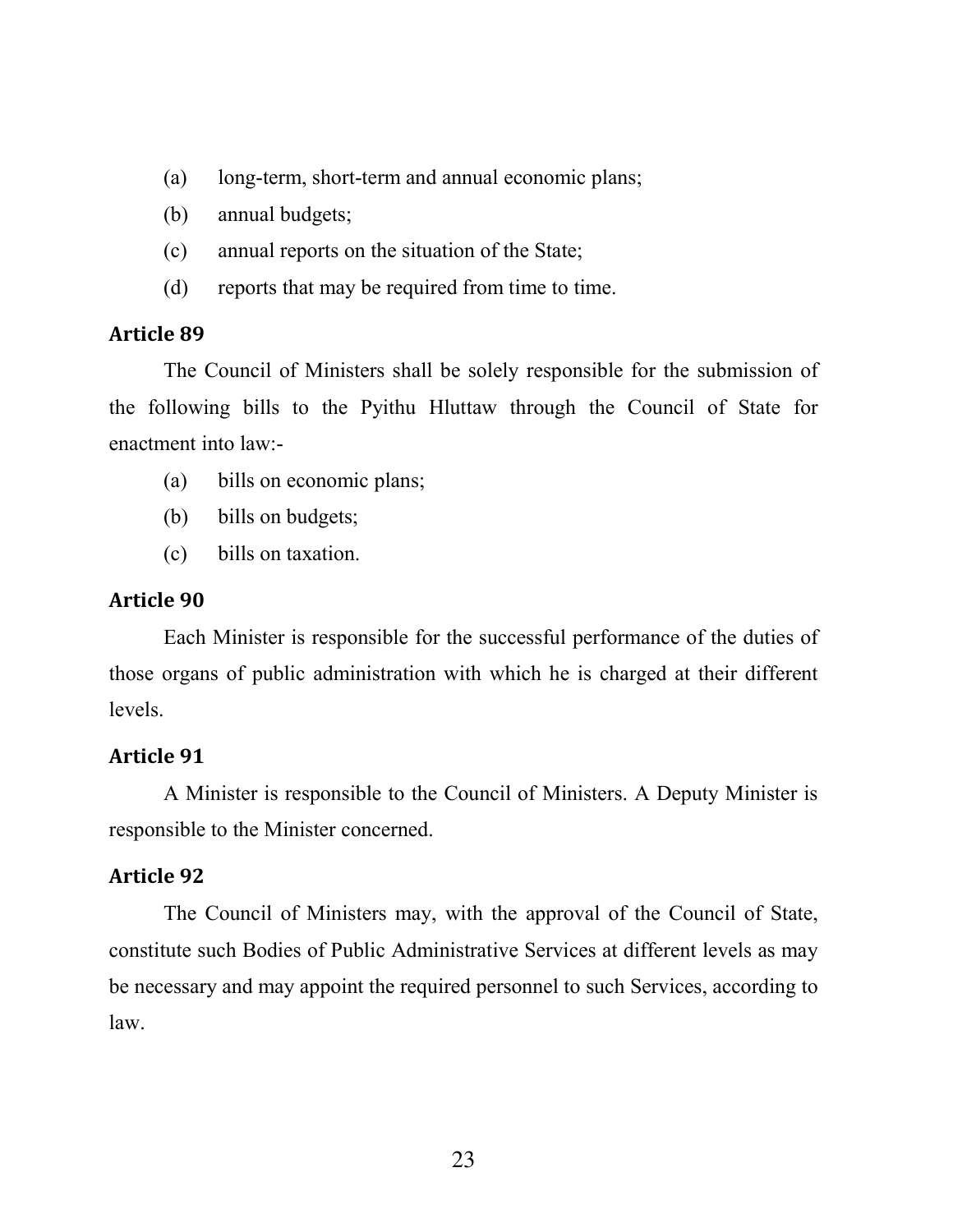The Council of Ministers shall prescribe the duties and powers of organs of public administration at all levels.

## Article 94

Organs of public administration at different levels shall be responsible to those of the next higher level as well as to the People's Councils concerned and be subject to their supervision and inspection.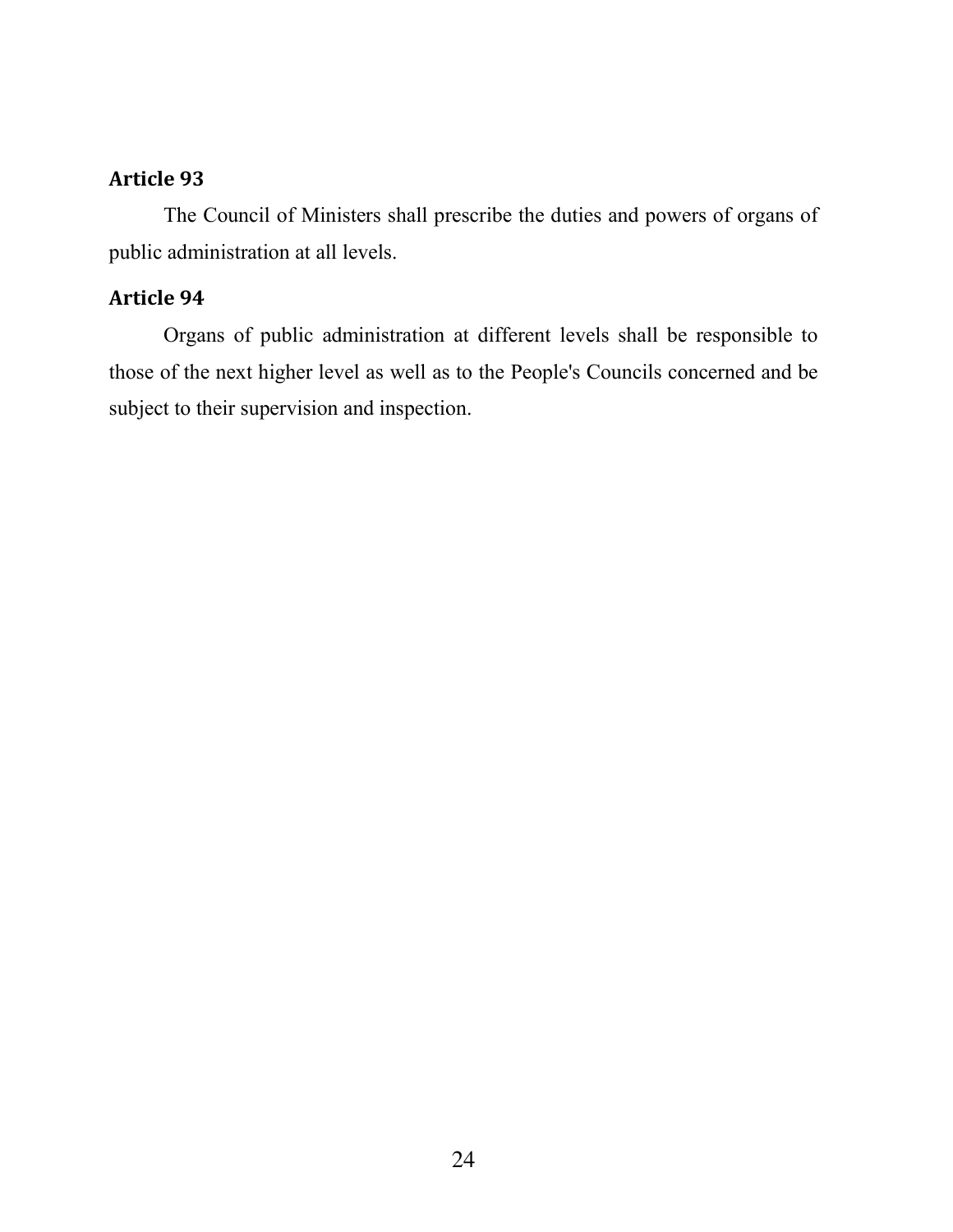## CHAPTER VII

## COUNCIL OF PEOPLE'S JUSTICES

## Article 95

- (a) The Pyithu Hluttaw elects members of the Council of People's Justices from among those members of the Pyithu Hluttaw whose names are on the list submitted collectively by members of the Council of State elected under Clauses (a) and (b) of Article 64.
- (b) Members of the Council of People's Justices shall elect a Chairman from among themselves.

## Article 96

- (a) The following Judicial Organs shall be constituted in the State-
	- (1) The Council of People's Justices;
	- (2) State Judges' Committee, Divisional Judges' Committee;
	- (3) Township Judges' Committee;
	- (4) Ward Judges' Committee, Village-tract Judges' Committee;
- (b) The Pyithu Hluttaw shall prescribe, by law, the duties and powers of the Judicial Organs.

## Article 97

The term of office of the Council of People's Justices shall be the same as that of the Pyithu Hluttaw. The Council of People's Justices shall, on expiry of the term of the Pyithu Hluttaw, continue to perform its duties and functions till a new Council of People's Justices has been elected.

## Article 98

Justice shall be administered collectively by each judicial organ.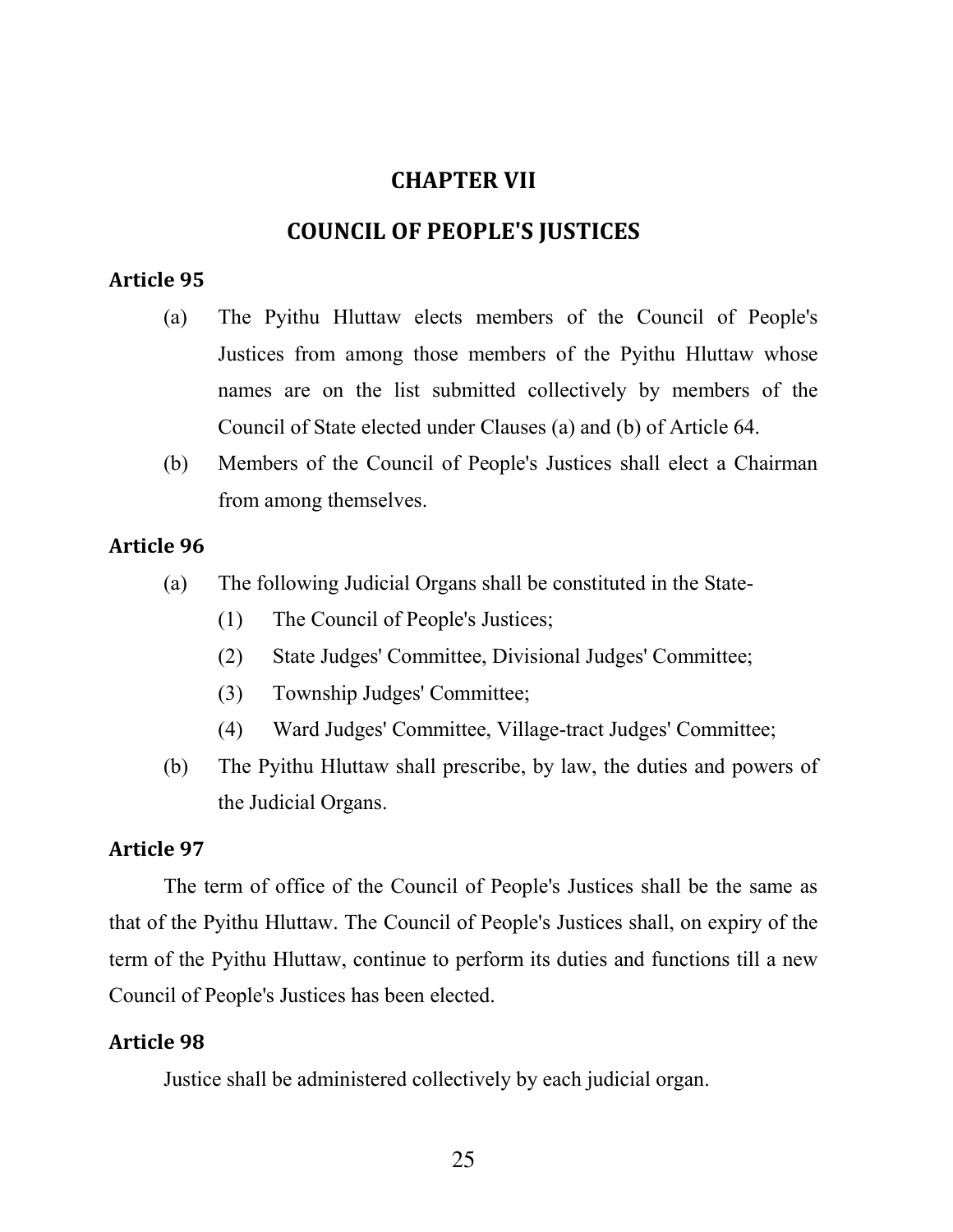Military justice for members of the People's Defence Services may be administered according to law by a collective organ or by a single Judge.

#### Article 100

Administrative tribunals may be formed according to Law.

## Article 101

Administration of justice shall be based on the following principles-

- (a) to protect and safeguard the Socialist system;
- (b) to protect and safeguard the interests of the working people;
- (c) to administer justice independently according to law;
- (d) to educate the public to understand and abide by the law;
- (e) to work within the framework of law as far as possible for the settlement of cases between members of the public;
- (f) to dispense justice in open court unless otherwise prohibited by law;
- (g) to guarantee in all cases the right of defence and the right of appeal under law;
- (h) to aim at reforming moral character in meting out punishment to offenders.

## Article 102

The Burmese language shall be used in the administration of justice. Languages of the national races concerned may also be used, when necessary, and arrangements shall then be made to make interpreters available.

#### Article 103

The Council of People's Justices-

(a) is the highest judicial organ of the State and;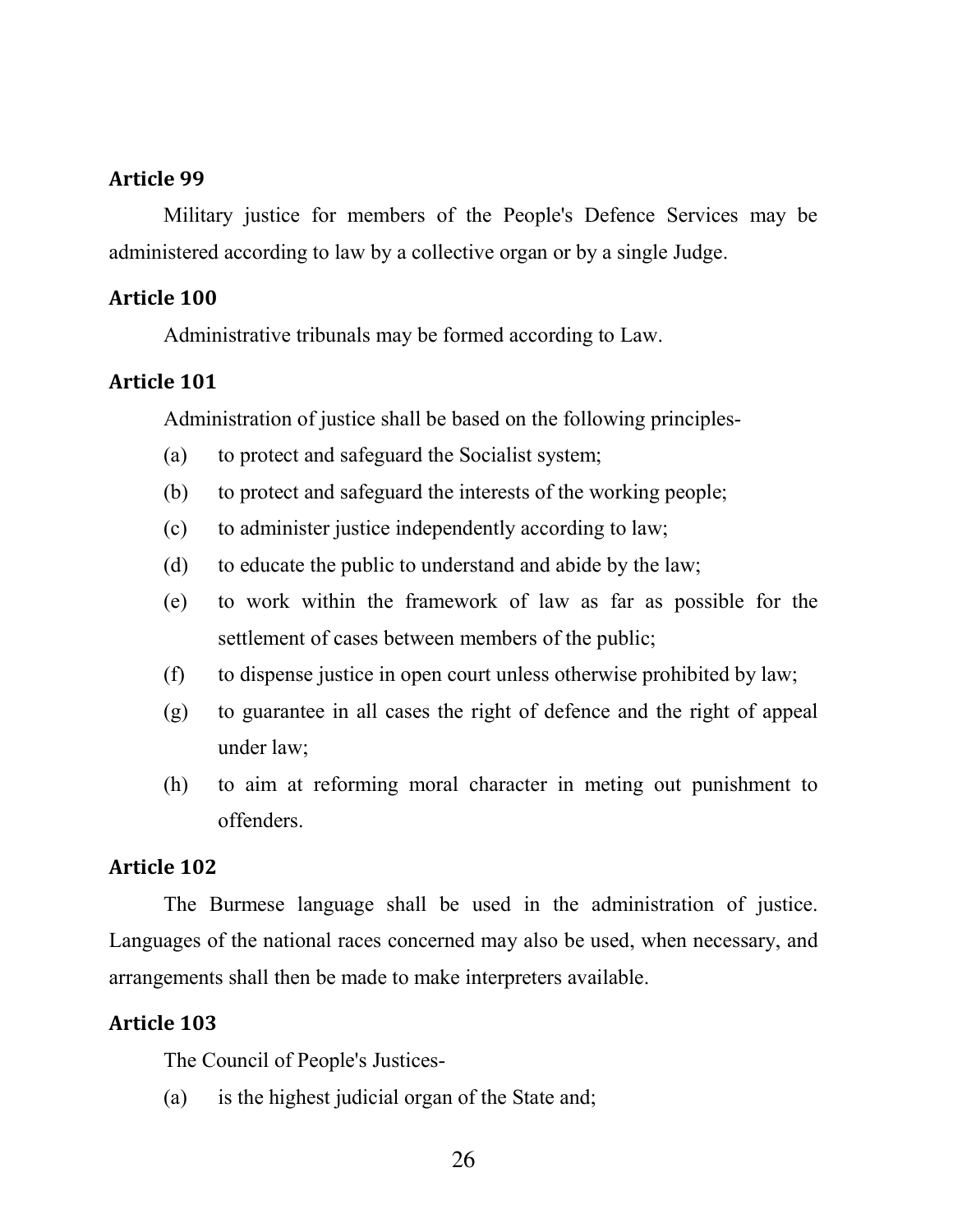(b) shall form the necessary judicial Courts only with its members and administer justice.

### Article 104

The Council of People's Justices shall be responsible to the Pyithu Hluttaw and shall report to the Pyithu Hluttaw on the state of the administration of justice. When the Pyithu Hluttaw is not in session, the Council of People's Justices shall be responsible to the Council of State.

#### Article 105

The Council of People's Justices shall supervise all judicial organs and courts within the State.

#### Article 106

- (a) The State People's Councils, the Divisional People's Councils, the Township People's Councils, the Ward People's Councils and the Village-tract People's Councils shall respectively form the State Judges' Committees, the Divisional Judges' Committees, the Township Judges' Committees, the Ward Judges' Committees and the Village-tract Judges' Committees with persons elected from among the members of the respective People's Councils.
- (b) Members of the Judges' Committees elected by the People's Councils at different levels under Clause (a) above shall each elect a Chairman from among their members.

#### Article 107

(a) The Judges' Committees of the People's Councils at different levels shall form with it members, such Courts as may be necessary.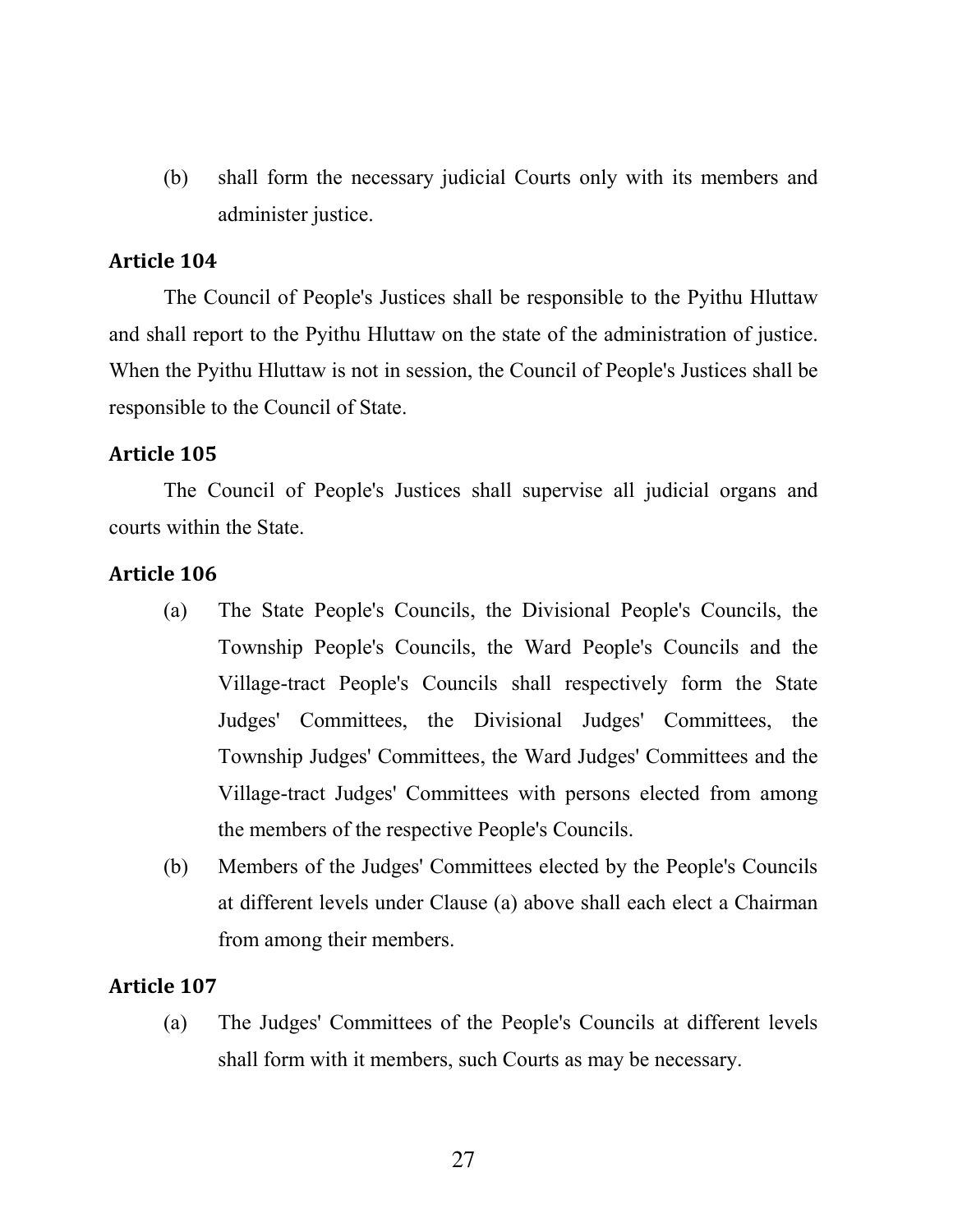(b) If the number of members of the Judges' Committees is not sufficient to form Courts under Clause (a) above Courts may be formed with members of the Peoples' Councils concerned under the leadership of a member of the Judges' Committee at the respective level. Other suitable citizens may be included in such Courts only if the number of members of the respective People's Council is not sufficient to form such Courts.

#### Article 108

The term of office of State Judges' Committees, Divisional Judges' Committees, Township Judges' Committees, Ward Judges' Committees and Village-tract Judges' Committees shall be the same as that of the People's Councils concerned at different levels. On expiry of the term of the People's Councils at different levels, the respective Judges' Committee shall continue to perform its duties and functions until a new Judges' Committee has been elected.

#### Article 109

The Council of People's Justices may, with the approval of the Council of State, form bodies of judicial services at different levels as may be necessary and appoint the required personnel to such services according to law.

#### Article 110

The State Judges' Committees, the Divisional Judges' Committees, the Township Judges' Committees, the Ward Judges' Committees and the Village-tract Judges' Committees shall supervise the judicial organs and Courts formed by them and such Judges' Committees shall be responsible to the People's Councils concerned.

28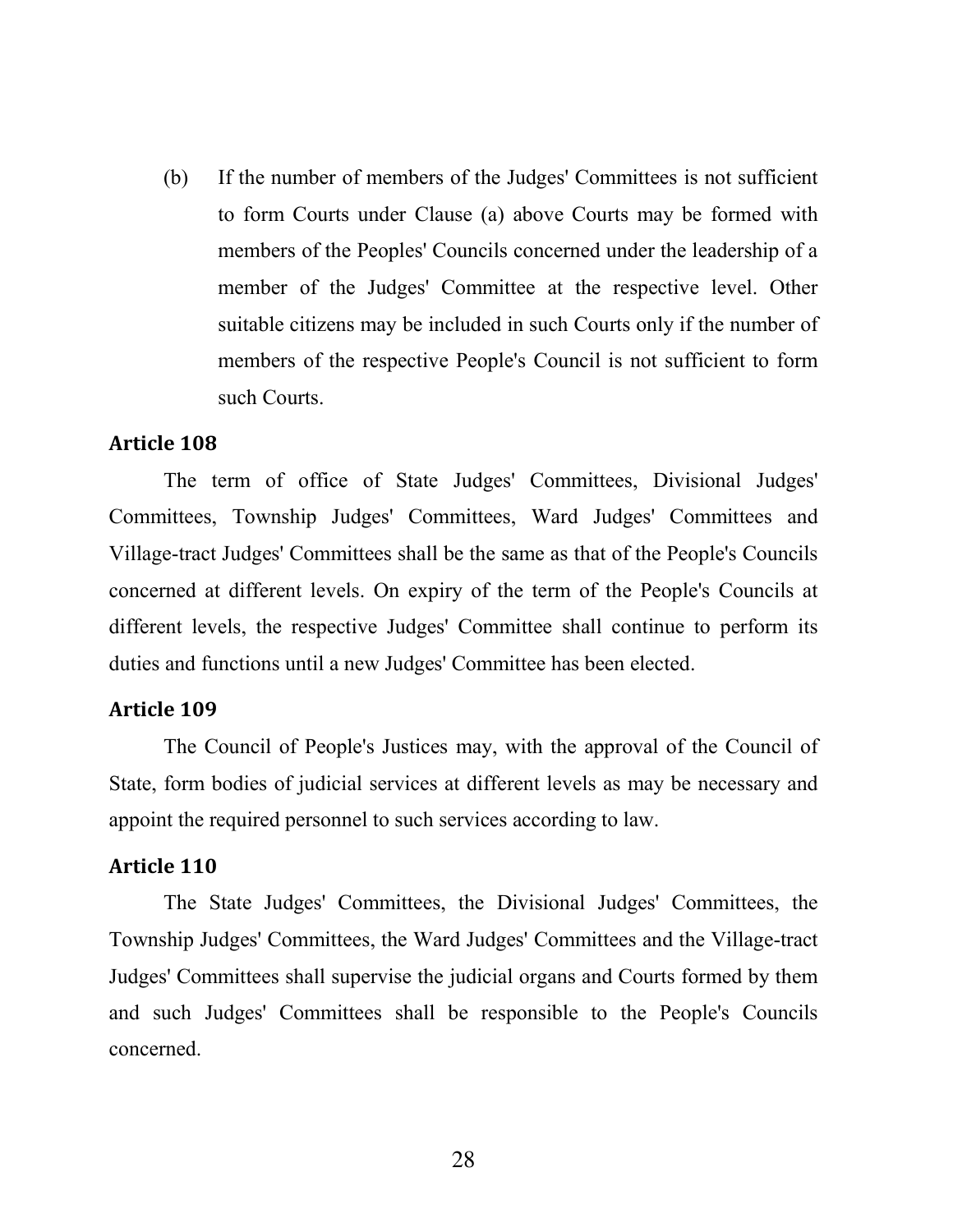## CHAPTER VIII

## COUNCIL OF PEOPLE'S ATTORNEYS

#### Article 111

- (a) The Pyithu Hluttaw elects members of the Council of People's Attorneys from among those members of the Pyithu Hluttaw whose names are on the list submitted collectively by members of the Council of State elected under Clauses (a) and (b) of Article 64.
- (b) Members of the Council of People's Attorneys shall elect a Chairman from among themselves.

### Article 112

The Council of People's Attorneys shall-

- (a) protect and safeguard the Socialist system;
- (b) protect and safeguard the rights and privileges of the working people;
- (c) tender legal advice to the Council of State and to the Council of Ministers;
- (d) report to the Council of State any acts of the Central and Local Organs of State Power and of the Bodies of Public Services which infringe the law;
- (e) undertake any other duties prescribed by law.

#### Article 113

The term of office of the Council of People's Attorneys is the same as that of the Pyithu Hluttaw. On expiry of the term of the Pyithu Hluttaw, the Council of People's Attorneys shall continue to perform its duties and functions till a new Council of People's Attorneys has been elected.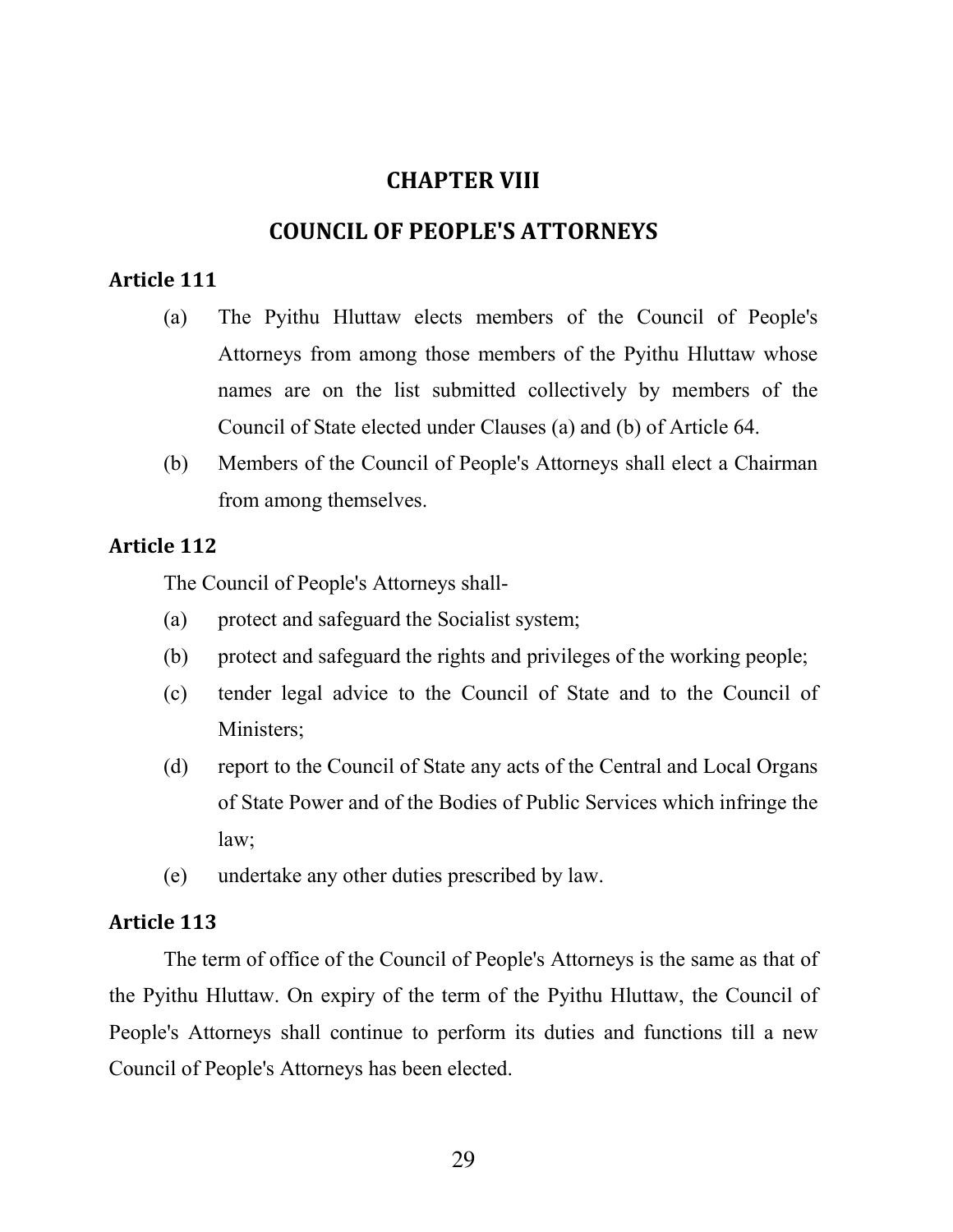The Council of People's Attorneys shall be responsible to the Pyithu Hluttaw. It shall report to the Pyithu Hluttaw on the progress of its work. It shall be responsible to the Council of State when the Pyithu Hluttaw is not in session.

### Article 115

The Council of People's Attorneys may, with the approval of the Council of State, form as necessary, bodies of law services at different levels and shall also appoint the required law officers in accordance with law.

### Article 116

The Council of People's Attorneys shall direct and supervise the Central law officers, State and Divisional law officers and Township law officers.

### Article 117

The Pyithu Hluttaw shall by law prescribe the duties and powers of the Council of People's Attorneys, the Central, State and Divisional law officers and Township law officers.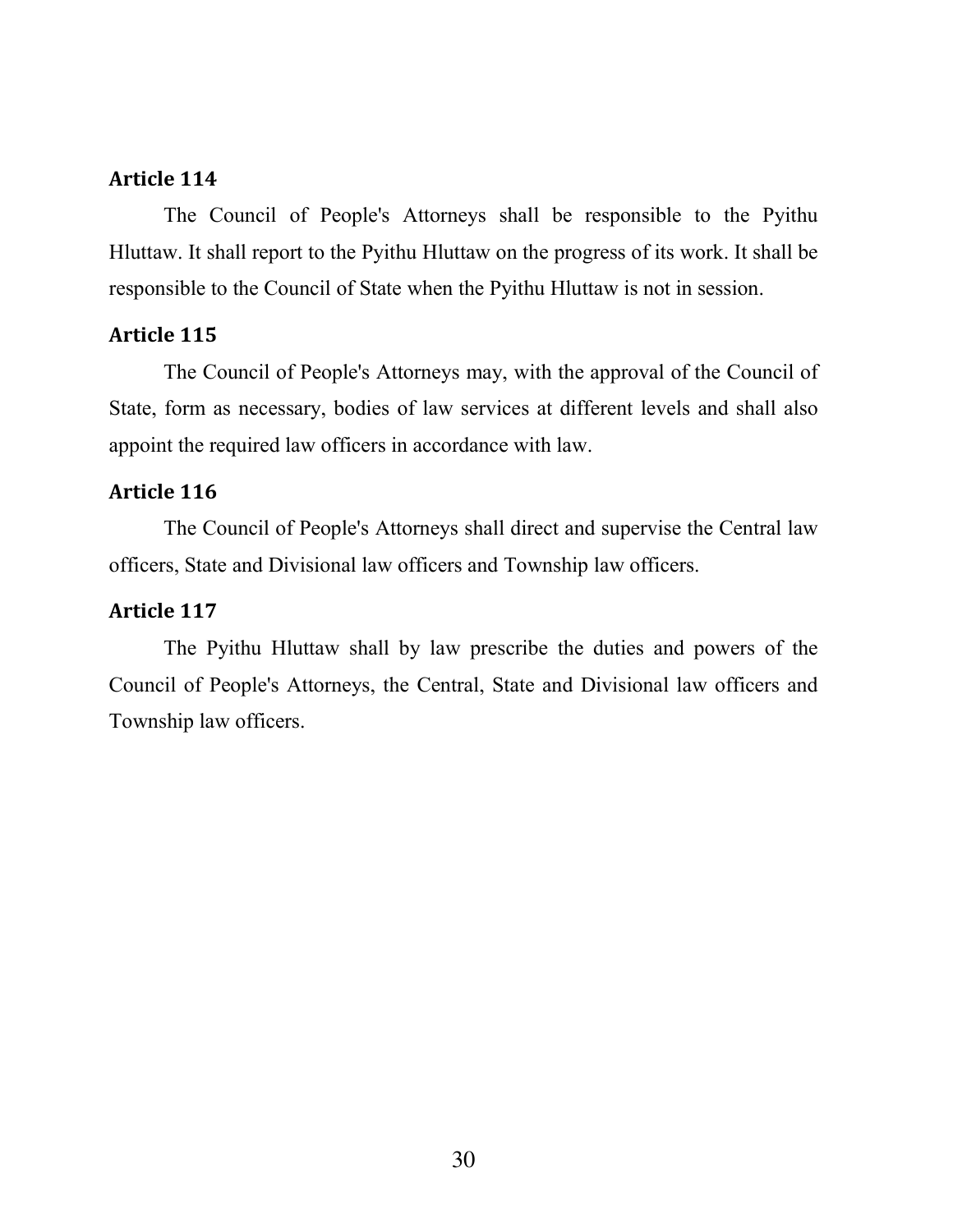## CHAPTER IX

## COUNCIL OF PEOPLE'S INSPECTORS

## Article 118

- (a) The Pyithu Hluttaw elects members of the Council of People's Inspectors from among those members of the Pyithu Hluttaw whose names are on the list submitted collectively by members of the Council of State elected under Clauses (a) and (b) of Article 64.
- (b) Members of the Council of People's Inspectors shall elect a Chairman from among themselves.

### Article 119

The Council of People's Inspectors is the highest organ of inspection of public undertakings.

## Article 120

The Council of People's Inspectors shall be responsible to the Pyithu Hluttaw. It shall submit reports to the Pyithu Hluttaw on the progress of inspection of public undertakings. It shall be responsible to the Council of State when the Pyithu Hluttaw is not in session.

### Article 121

(a) The Council of People's Inspectors shall conduct inspections to determine whether the activities of the Local Organs of State Power, Ministries, Bodies of Public Services and such other organisations as may be prescribed by law prove beneficial to the interests of the public.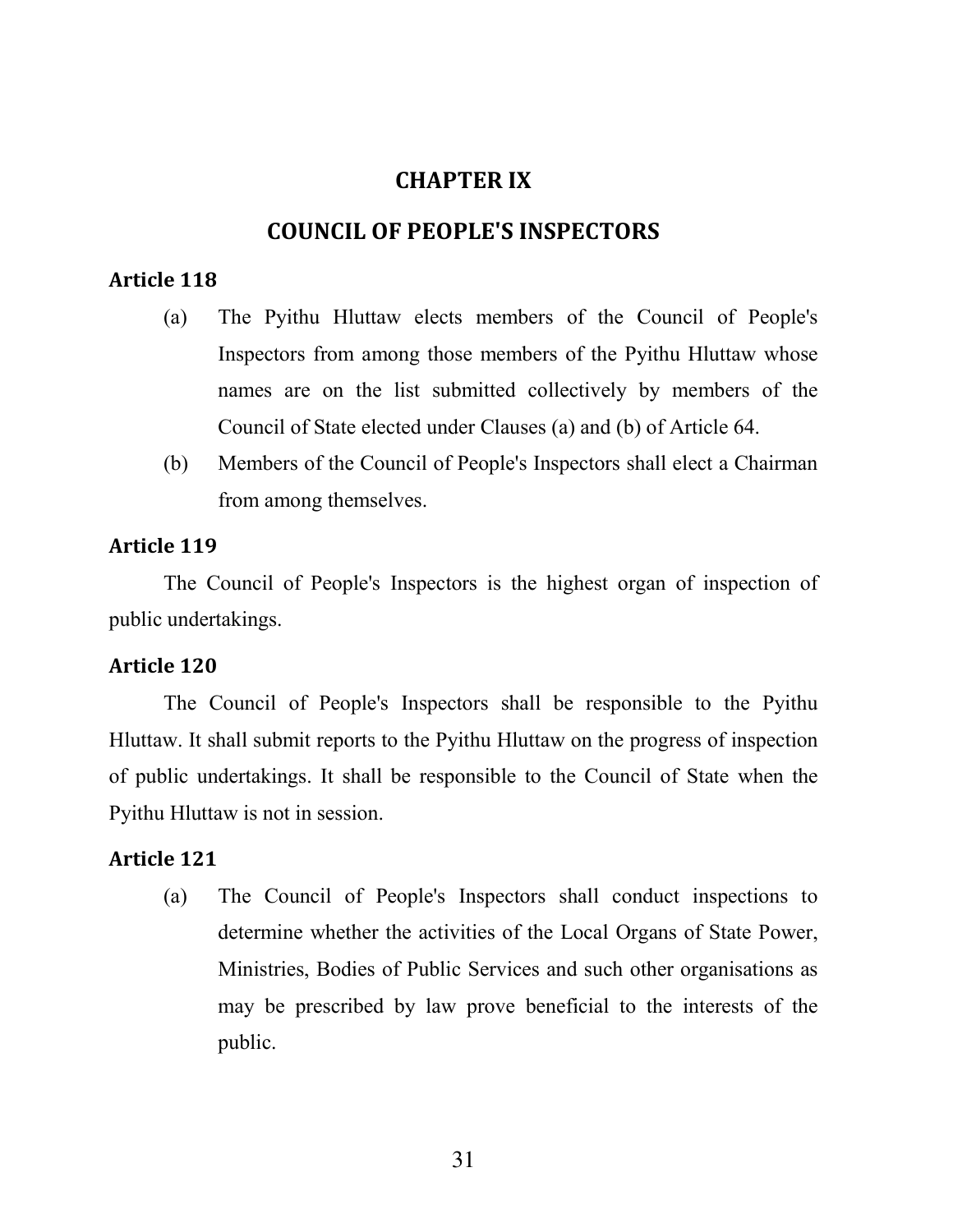(b) The Council of People's Inspectors shall report on its findings and measures taken by it, to the Pyithu Hluttaw through the Council of State.

### Article 122

The term of office of the Council of People's Inspectors is the same as that of the Pyithu Hluttaw. On expiry of the term of the Pyithu Hluttaw, the Council of People's Inspectors shall continue to perform its duties and functions till a new Council of People s Inspectors has been elected.

## Article 123

- (a) The State, Divisional and Township People's Councils shall form State, Divisional and Township Inspectorates with members of State, Divisional and Township People's Councils concerned.
- (b) Members of each Local Inspectorate shall elect a Chairman from among themselves.
- (c) The Pyithu Hluttaw shall by law prescribe the duties and powers of Local Inspectorates.

## Article 124

Each Local Inspectorate shall be responsible to the People's Council concerned.

## Article 125

The Local Inspectorates shall perform the following duties-

- (a) reporting to the People's Council concerned on the activities carried out during the interval between the meetings of the People's Council;
- (b) implementing tasks and submitting reports under the guidance of the People's Council concerned and of the organs at higher level.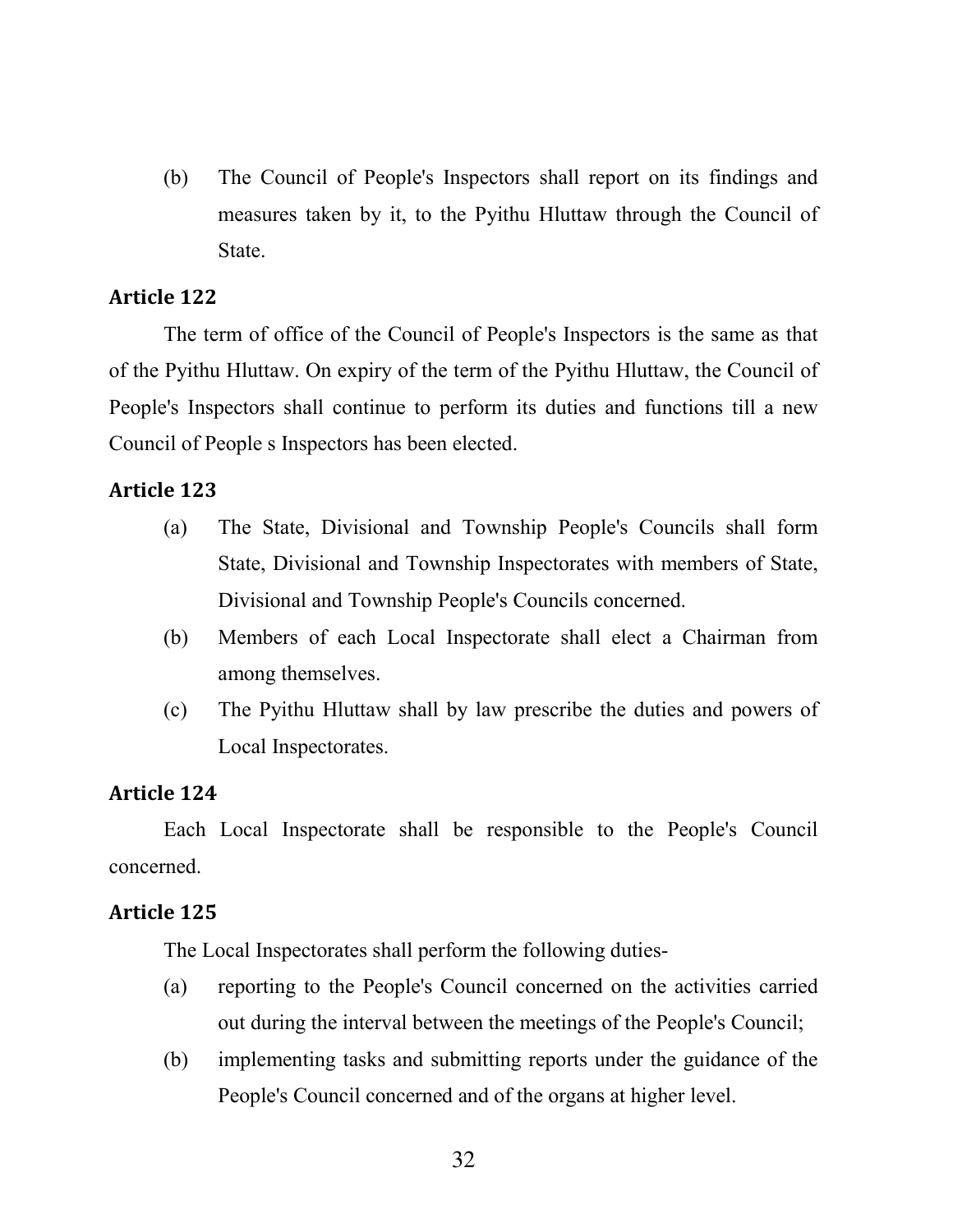The term of office of the Local Inspectorates is the same as that of the People's Councils at different levels. On expiry of the People's Council, the Local Inspectorate shall continue to perform, its duties and functions until a new Local Inspectorate has been elected.

#### Article 127

The Council of People's Inspectors may, with the approval of the Council of State, form as necessary, Bodies of Accounts Services at different levels and shall also appoint the required accounts officers in accordance with law.

#### Article 128

The Central Accounts Office shall be responsible to the Council of People's Inspectors and accounts offices at different levels shall be responsible to the Inspectorates concerned and to the accounts offices at the higher level and shall submit to their supervision and inspection.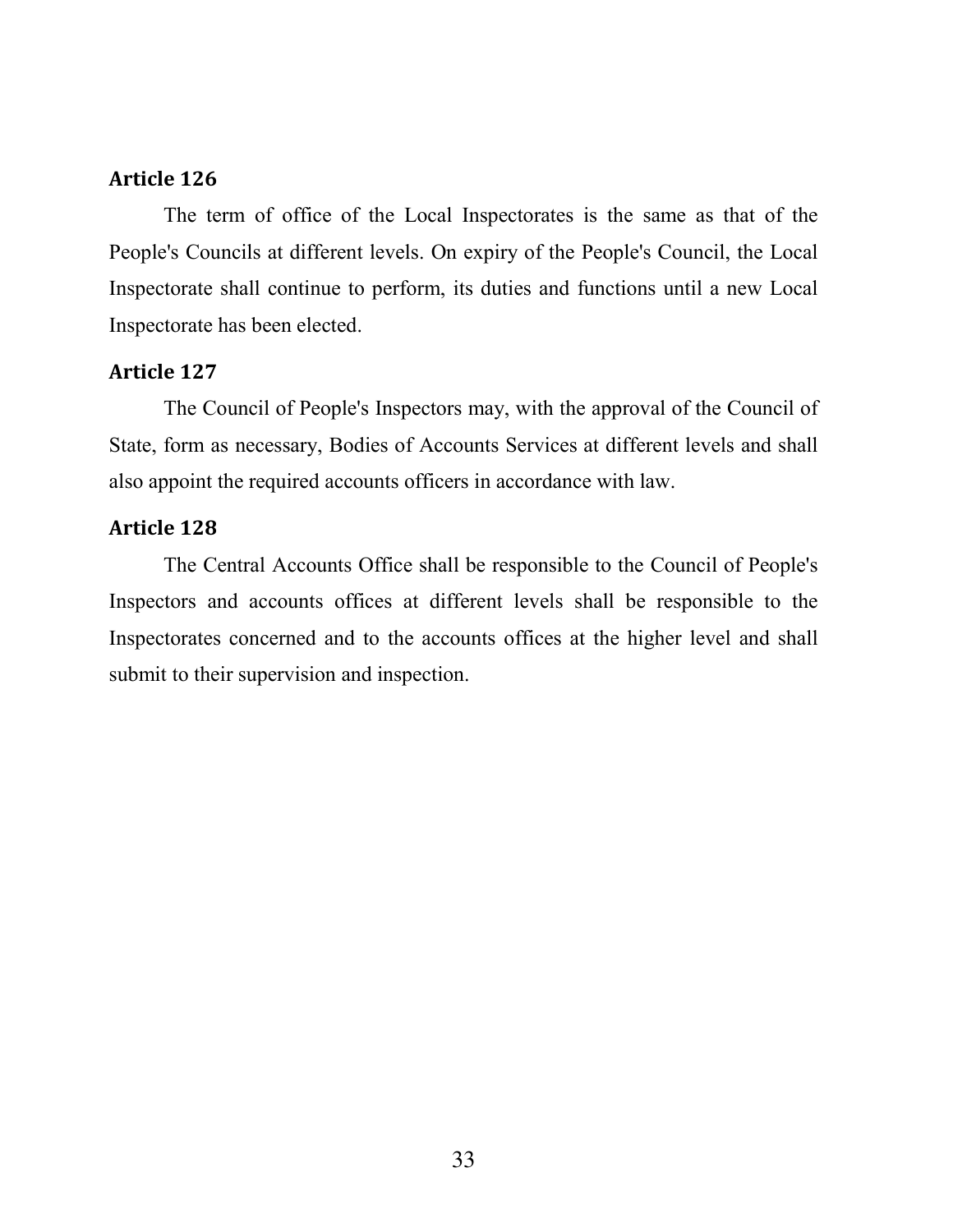## CHAPTER X

## PEOPLE'S COUNCILS

### Article 129

The People's Councils at different levels shall be formed in accordance with this Constitution and electoral laws with people's representatives elected directly by secret ballot by citizens having the right to vote in the area concerned.

## Article 130

The number of people's representatives constituting the People's Councils at different levels as well as the Organs of the People's Council shall be prescribed by law.

### Article 131

The term of office of the People's Councils at different levels shall be the same as the regular term of office of the Pyithu Hluttaw.

## Article 132

The People's Councils at different levels are Local Organs of State Power and they shall implement the following tasks within the framework of law:-

- (a) economic and social affairs and public administration;
- (b) administration of justice;
- (c) local security, defence, maintenance of rule of law and order;
- (d) solidarity of the national races and preservation, protection and promotion of their traditional cultures;
- (e) Protection of the rights of the people in the area concerned and organising and urging them to perform their duties efficiently;
- (f) formulation of economic plans and their implementation;
- (g) preparation of annual budgets and their co-ordination;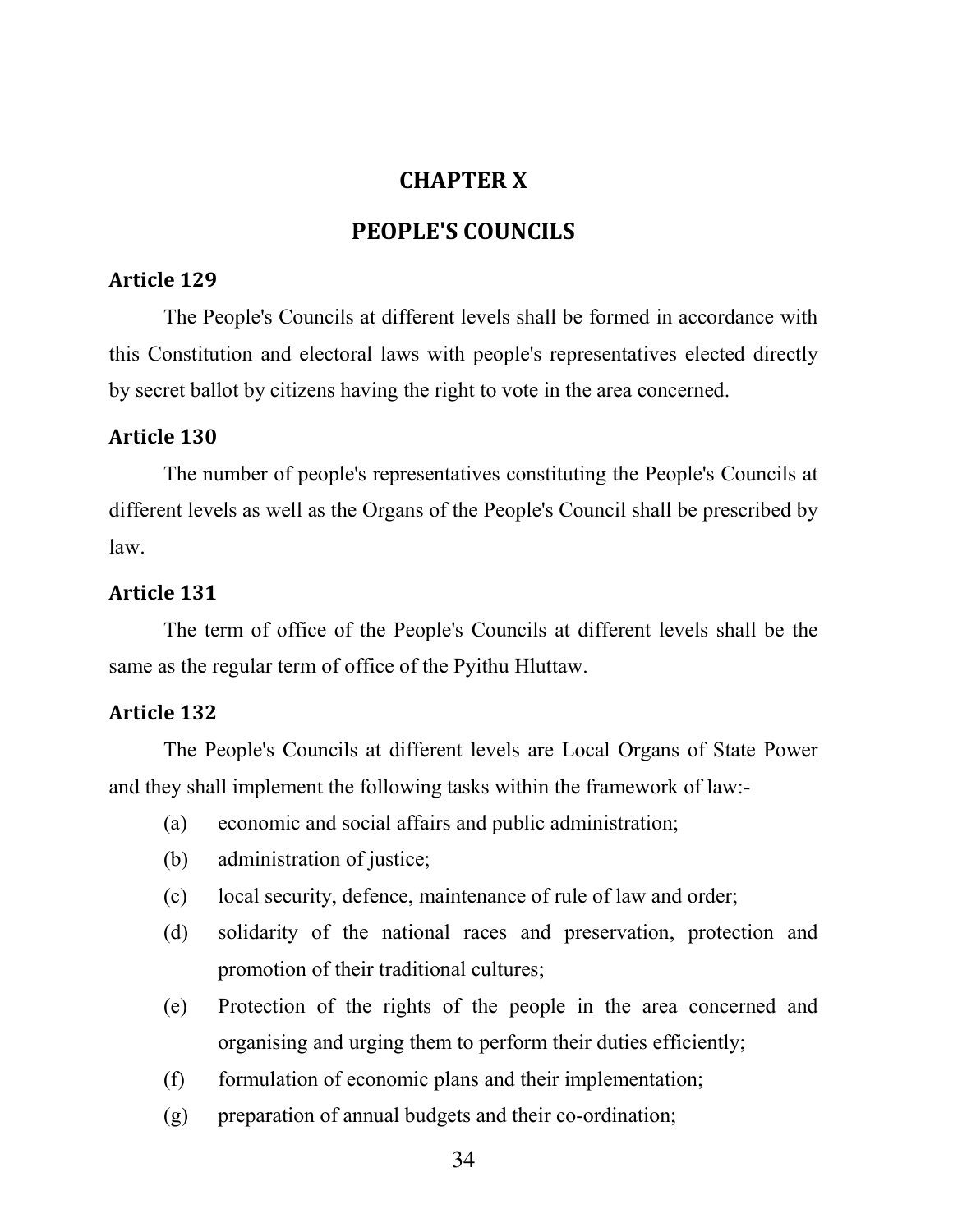- (h) construction, settlement and rural and urban development works;
- (i) communications;
- (j) directing, supervising and co-ordinating Local Organs of State Power and Bodies of Public Services relating to them;
- (k) providing leadership to the people and keeping in close contact with them to obtain their active participation in works of public interest;
- (l) preservation, protection and development of natural environment;
- (m) co-ordinating the affairs of Local Bodies of Public Services;
- (n) Performing such other necessary works of public interest as may be prescribed by law.

- (a) The People's Councils at different levels shall hold meetings as prescribed by law.
- (b) The Members of the Panel of Chairmen shall be elected from among the members of the People's Councils to preside over the regular meetings of the People's Councils at different levels.
- (c) The Members of the Panel of Chairmen shall preside over the meetings by rotation.
- (d) A member of a People's Council who is also a member of the Executive Committee, the Judges' Committee or the Inspectorate of such People's Council shall not be a member of the Panel of Chairmen of such Council. Should a member of the Panel of Chairmen be elected to the Executive Committee, the Judges' Committee or the Inspectorate he shall resign from the Panel of Chairmen.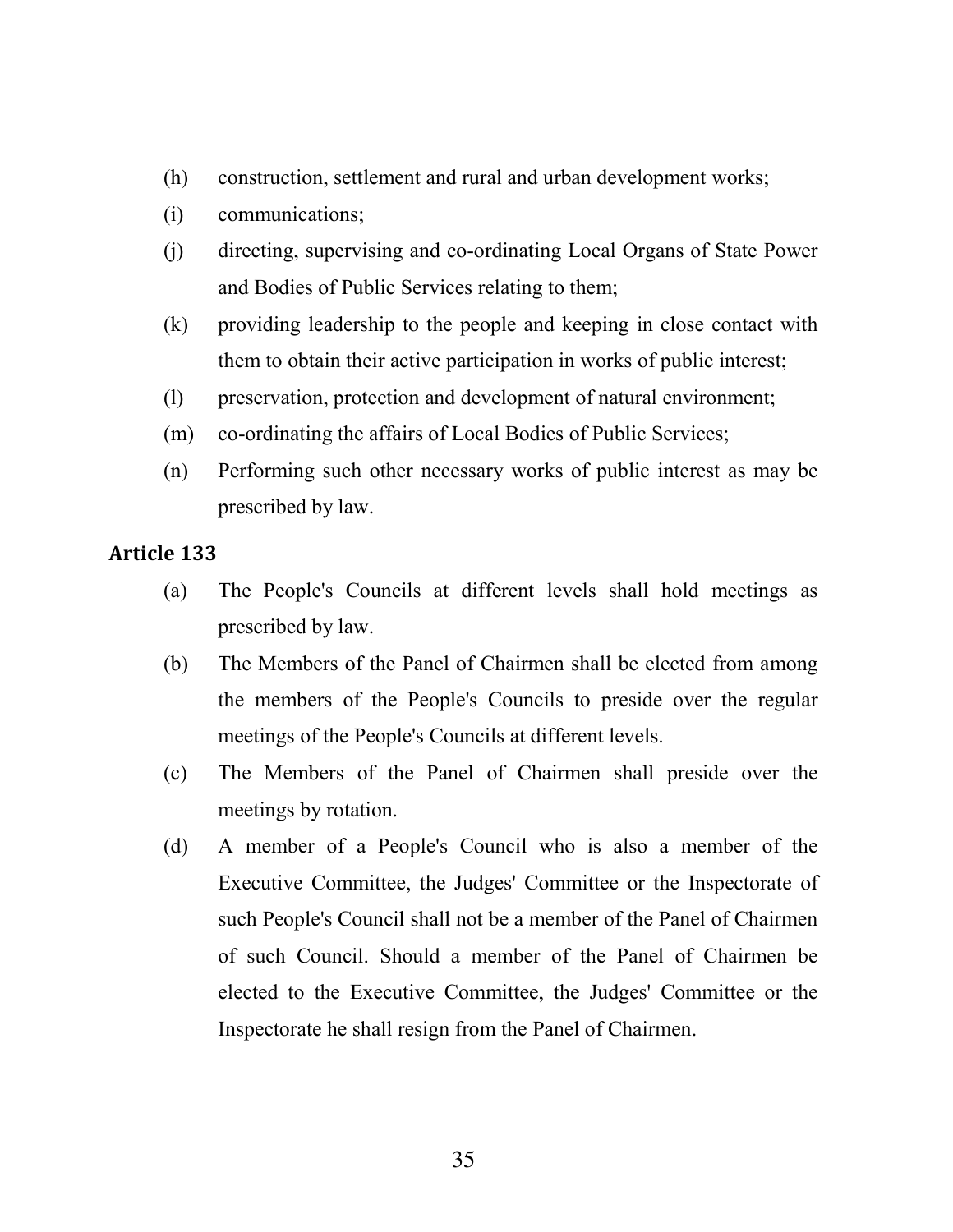- (e) The Panel of Chairmen shall continue to perform its duties till the next regular session of the People's Council is convened and a new Panel of Chairmen has been elected therefor.
- (f) The Executive Committee of a People's Council shall convene a meeting of the Council if 34 per cent of all the members of the Council so requisition. If the Executive Committee fails to convene the meeting within 30 days from the date of such a requisition, the Panel of Chairmen shall, as soon as possible, convene the meeting.

The State People's Council, Divisional People's Council- and Township People's Council shall form People's Council Affairs Committees with members of the People's Council concerned.

#### Article 135

An Executive Committee shall be elected from among its members by each of the People's Councils at different levels, to implement the tasks decided upon by the People's Council. The members of the Executive Committee shall elect a chairman and a secretary from among themselves. The chairman and the secretary so elected shall concurrently be the Chairman and the Secretary of the People's Council concerned.

#### Article 136

The Chairman of each of the People's Councils shall concurrently be the Chairman of the State, Division, Township, Ward or Village-tract concerned.

#### Article 137

The Executive Committee of each of the People's Councils at different levels shall be responsible to the People's Council concerned.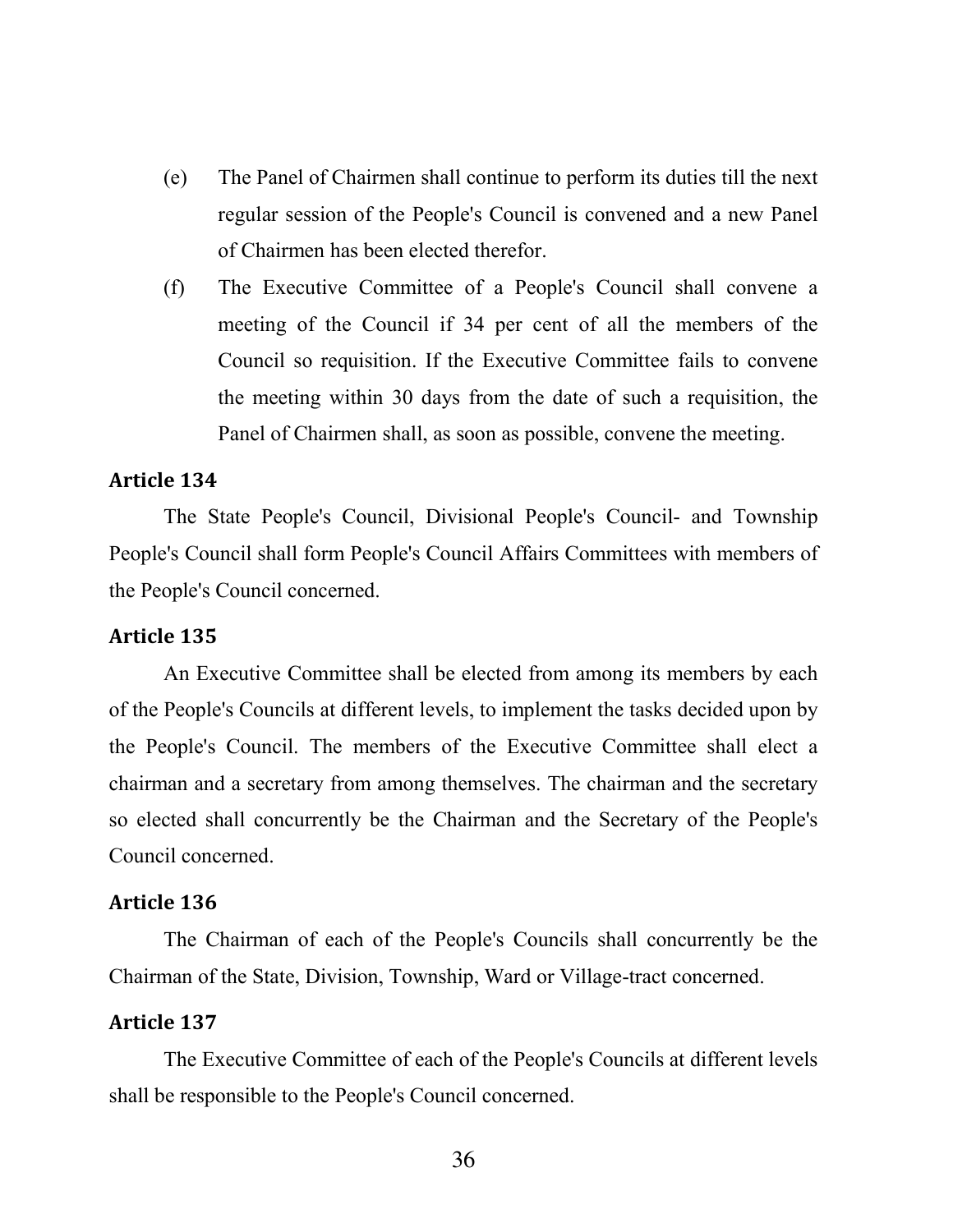The Executive Committees of the People's Councils at different levels shall perform the following duties-

- (a) convening meetings of the People's Council in consultation with the Panel of Chairmen;
- (b) promulgation and implementation of decisions, orders and directives of the People's Councils;
- (c) implementation of the tasks laid down by the Council of Ministers as well as by the People's Councils concerned;
- (d) maintaining intercommunications between the Executive Committees at different levels and co-ordinating their activities; directing and supervising of the Executive Committee at the lower level by the one at the higher level;
- (e) directing, supervising and co-ordinating the work of Local Bodies of Public Services, co-ordinating the affairs of Public Services;
- (f) submitting to the People's Council concerned, reports on the activities carried out during the interval between meetings of the People's Council;
- (g) the temporary suspension from duty or attendance of any session of any member of the People's Council against whom action for high treason may be called for, provided that approval therefor shall be obtained from the nearest session of the People's Council.

## Article 139

The term of office of the Executive Committees of the People's Councils at different levels is the same as that of the People's Councils. On the expiry of the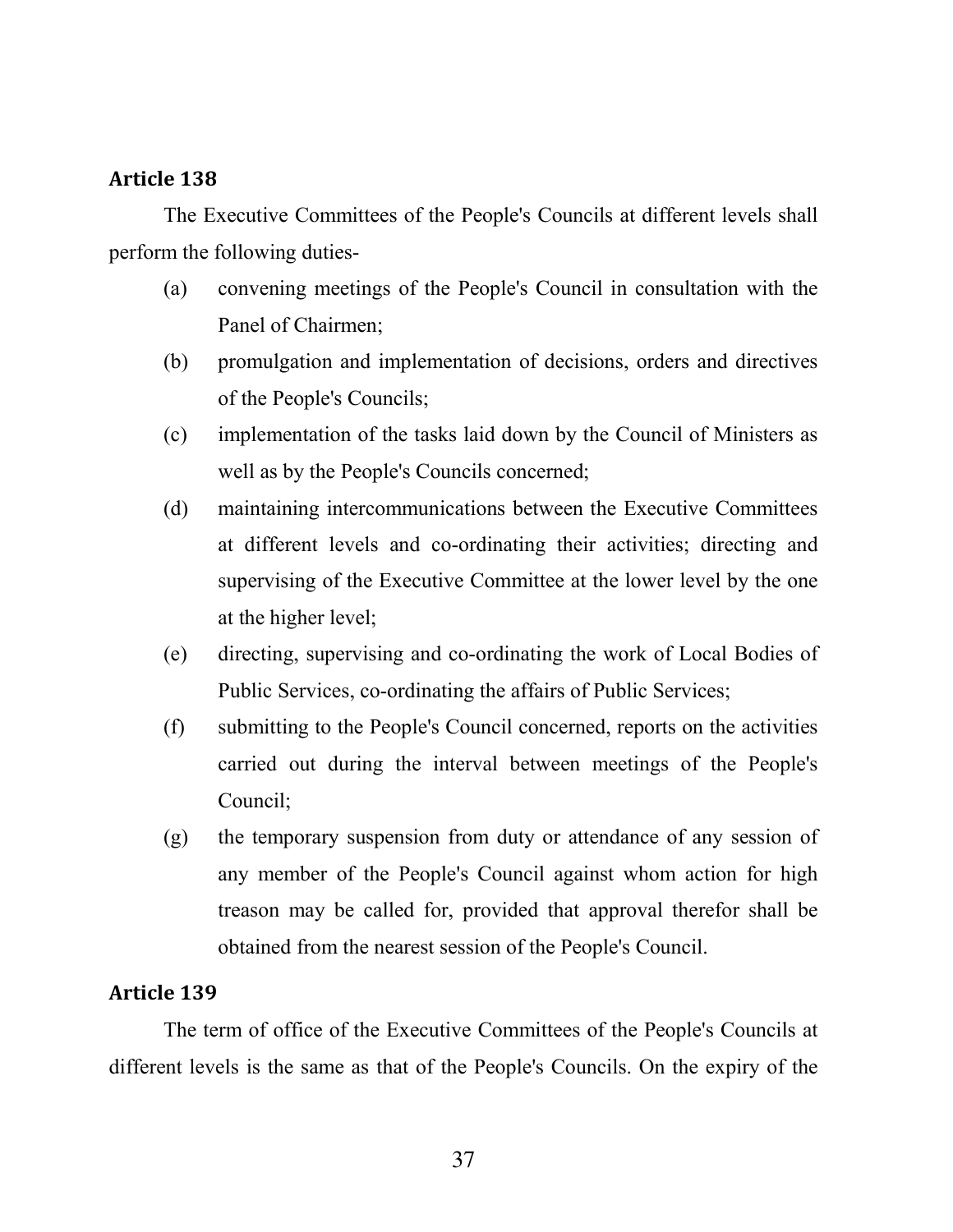term of the People's Council, the Executive Committee shall continue to perform its duties and functions till a new Executive Committee has been elected.

#### Article 140

- (a) If need should arise to arrest any member of a People's Council in session, reliable evidence in support of such need shall be produced before the Panel of Chairmen of the People's Council. No arrest shall be made without the prior approval of the Panel of Chairmen of the People's Council concerned.
- (b) If need should arise to arrest any member of an organ People's Council, while such organ is in session, reliable evidence in support of such need shall be produced before the Executive Committee concerned. No arrest shall be made without the prior approval of the Executive Committee.
- (c) If any member of a People's Council is arrested while the People's Council or any of its organs is not in session, reliable evidence in support of such arrest shall be produced before the Executive Committee as soon as possible.

#### Article 141

All deliberations and actions at the meetings of a People's Council and of any of its organs are absolutely privileged. No member shall be liable or punishable therefor except under the laws, rules and bye-laws of the People's Council.

#### Article 142

Members of the People's Councils shall maintain contacts with their electorate and shall report back on their activities and keep them informed from time to time on questions of policy.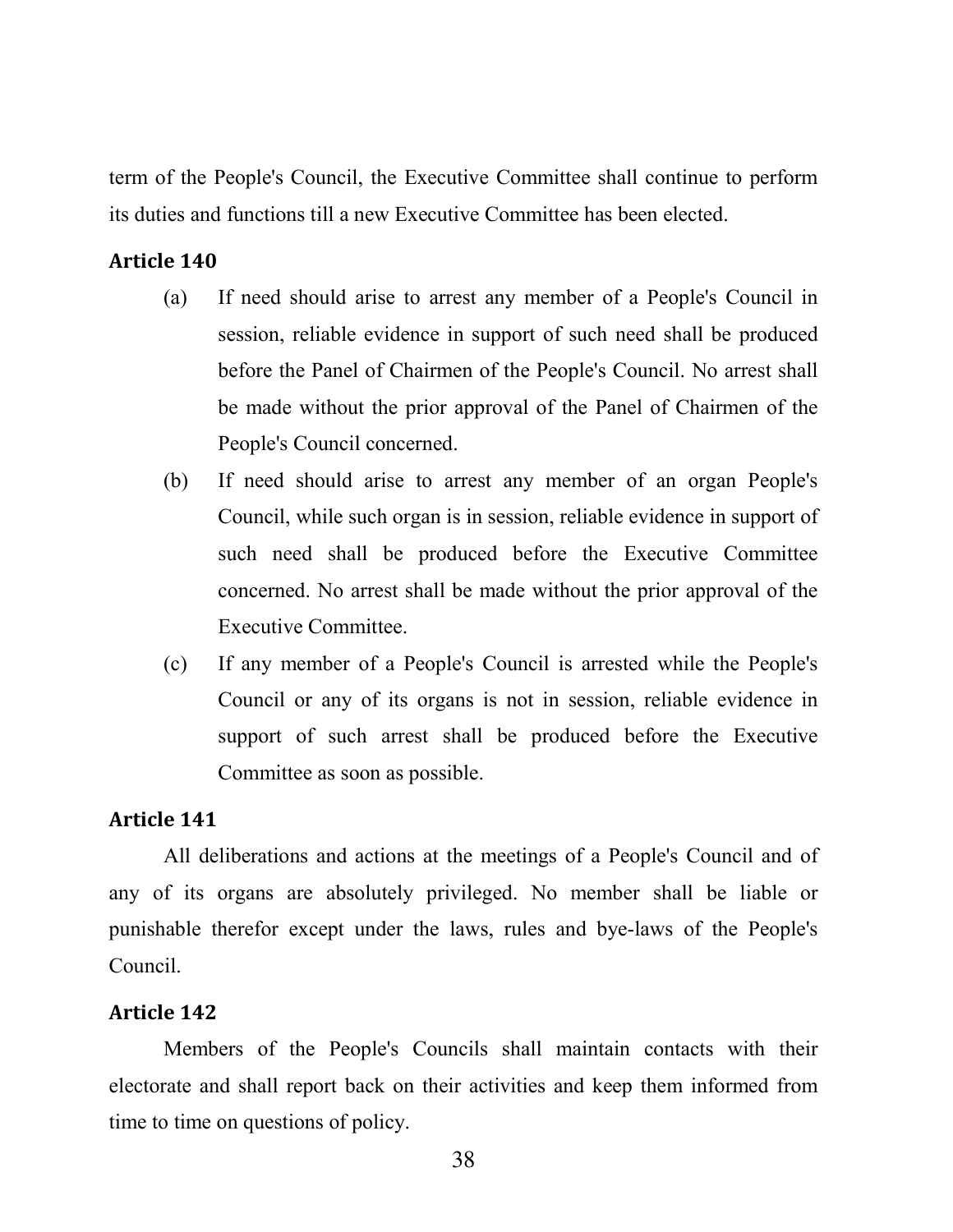Members of the People's Councils shall seek, and submit, the wishes, opinions and proposals of the people to the People's Council concerned and work for their realisation.

#### Article 144

The People's Councils may report on local matters of importance and submit advice for the benefit of the public, from the lower to the higher levels of the People's Councils, up to the Council of State.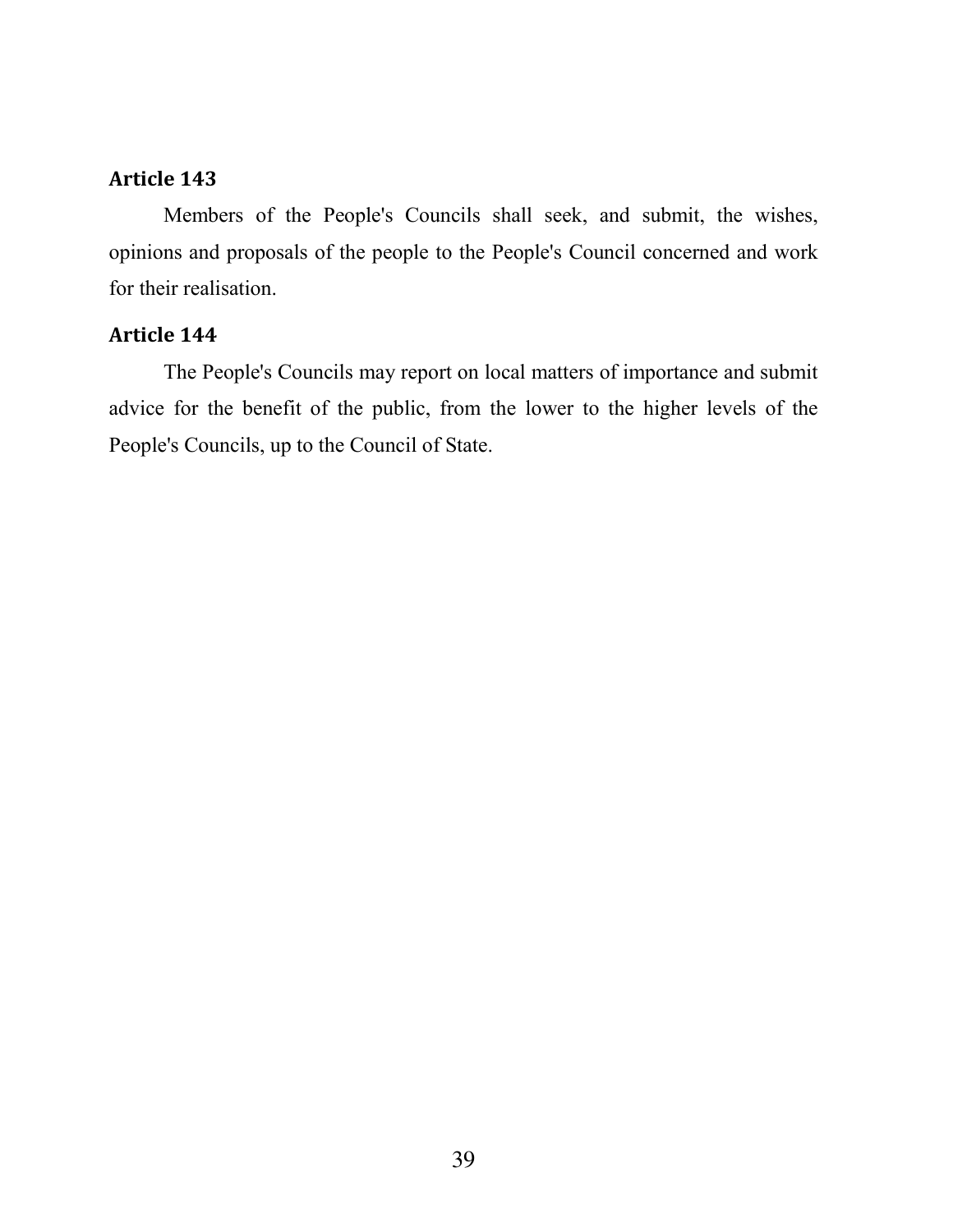## CHAPTER XI

## FUNDAMENTAL RIGHTS AN DUTIES OF CITIZENS

### Article 145

- (a) All persons born of parents both of whom are nationals or the Socialist Republic of the Union of Burma are citizens of the Union.
- (b) Persons who are vested with citizenship according to existing laws on the date this Constitution comes into force are also citizens.

### Article 146

Citizenship, naturalisation and revocation of citizenship shall be as prescribed by law.

### Article 147

All citizens are equal be before the law irrespective of race status official position wealth, culture birth religion or sex.

### Article 148

Every citizen shall have the right to-

- (a) enjoy the benefits derived from his labour in proportion to is contribution in manual or mental labour and diligence;
- (b) freely undertake any vocation permitted by the State within the framework of the Socialist economy;
- (c) settle a reside in any place within the State according to the law.

### Article 149

Every citizen in sickness shall have the right t to medical treatment as arranged by the State.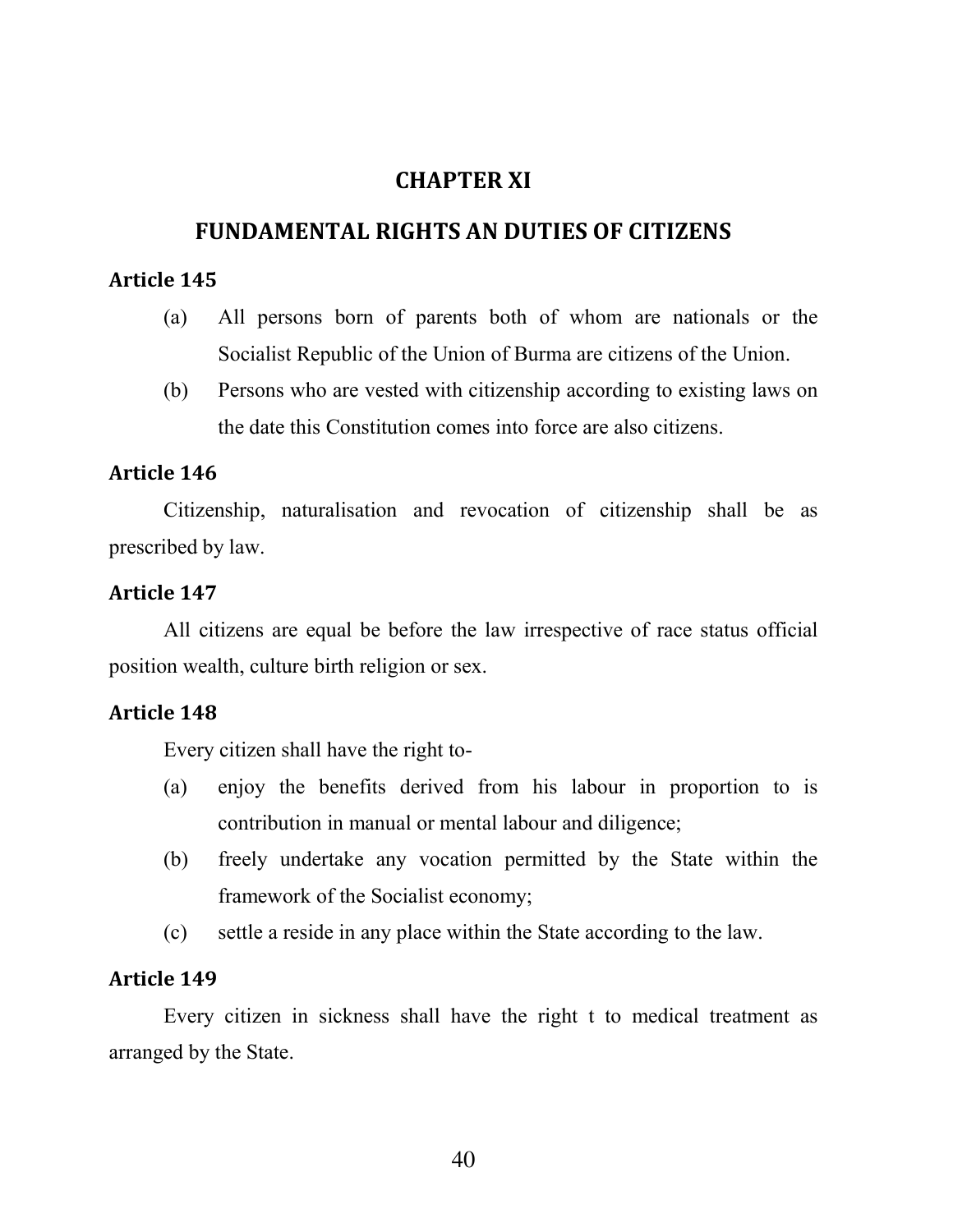Every working citizen has the right to-

- (a) rest and recreation,
- (b) fixed working hours and leave as prescribed by law.

## Article 151

- (a) Every working citizen shall e enjoy benefits as prescribed by law for injury due to occupational accidents or when disabled or sick or old.
- (b) Heirs to any working citizen shall e enjoy benefits as prescribed by law on his death.

## Article 152

- (a) Every citizen shall have the right to education.
- (b) Burmese is the common language Languages of the other national races may also be taught.
- (c) Every citizen shall be given bask education which the State prescribes by law as compulsory.

- (a) Every citizen shall have the right to freely conduct scientific research, work with creativity and initiative to develop the arts, literature and other branches of culture.
- (b) Every citizen shall have the right to freely use one's language and literature follow one's customs, culture and traditions and profess the religion of his choice The exercise of this right shall not, however, be to the detriment of national solidarity and the socialist social order which are the basic requirements of the entire Union Any particular action in this respect which might adversely affect the interests of one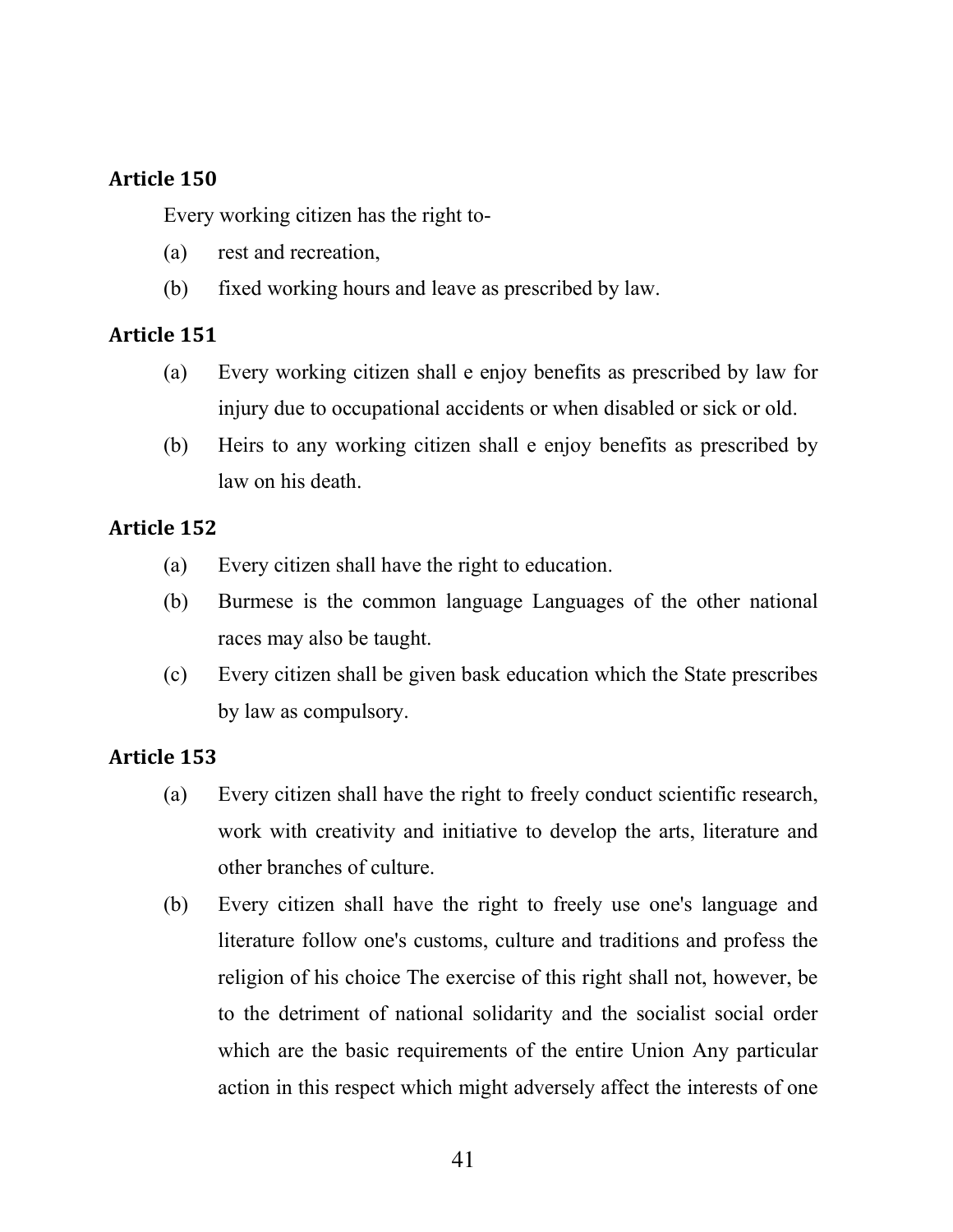or several other national races shall be taken only after consulting with and obtaining the consent of those affected.

(c) Notwithstanding the rights enjoyed under Clauses (a) and (b) acts which undermine the unity and solidarity of the national races, national security or the socialist social order arc prohibited. Persons who violate this prohibition shall be punished according to law.

### Article 154

- (a) Women shall enjoy equal political, economic, social and cultural rights as men.
- (b) Mothers, children and expectant mothers shall enjoy those rights prescribed by law.
- (c) Children born of citizens shall enjoy equal rights.
- (d) Women shall enjoy freedoms and rights guaranteed by law as regards marriage, divorce, partition of property, succession and custody of their children.

## Article 155

Every citizen shall have the right-

- (a) subject to the provisions of this Constitution, to elect and be elected to the Pyithu Hluttaw and the People's Councils at different levels;
- (b) to submit in accordance with law a list of candidates for election as people's representatives to the Pyithu Hluttaw and the People's Councils at different levels;
- (c) to recall in accordance with law people's representatives elected to the Pyithu Hluttaw and the People's Councils at different levels.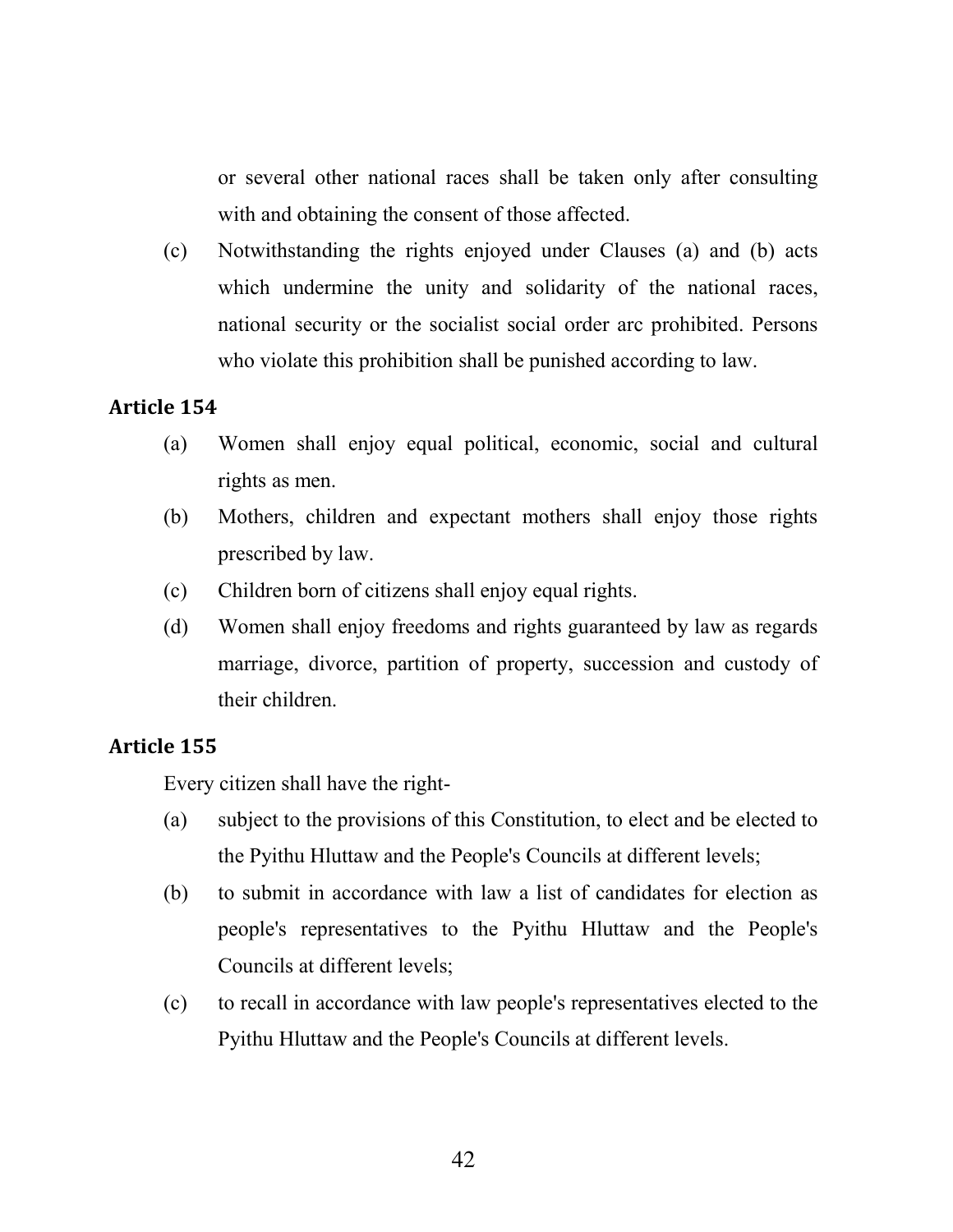- (a) Every citizen shall have the right to freedom of thought, and of conscience, and to freely profess any religion.
- (b) Notwithstanding the rights and freedoms granted under Clause (a), the State may enact laws in the interests either of the working people or of law and order.
- (c) Religion and religious organisations shall not be used for political purposes. Laws shall be enacted to this effect.

## Article 157

Every citizen shall have freedom of speech, expression and publication to the extent that the enjoyment of such freedom is not contrary to the interests of the working people and of socialism.

## Article 158

Every citizen shall have the right freely to take part in political, social, class and mass organisations permitted by law and to enjoy freedom of association, assembly and procession. The State shall provide necessary assistance to the people to enable them to enjoy fully these rights and freedoms.

- (a) Personal freedom and security of every citizen shall be guaranteed.
- (b) No citizen shall be placed in custody for more than 24 hours without the sanction of a competent judicial organ.
- (c) The State shall be responsible for the protection, in accordance with law, of citizens of the Socialist Republic of the Union of Burma who are abroad.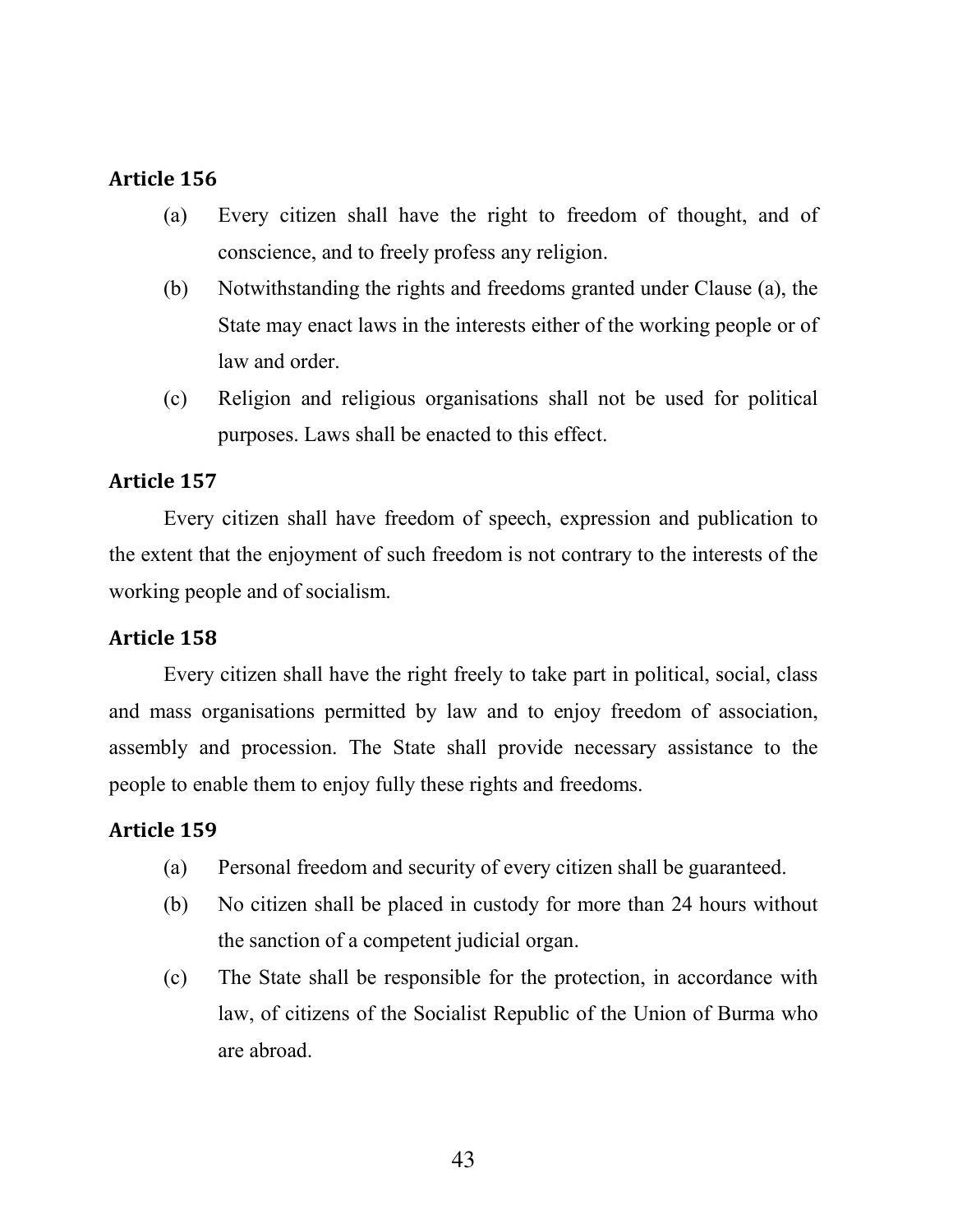The privacy and security of the home, property, correspondence and other communications of citizens shall be protected by law subject to the provisions of this Constitution.

### Article 161

Every citizen's income, savings, property and residential buildings lawfully earned and acquired by his diligence and manual and mental contribution, instruments of production permitted to be owned within the framework of the socialist economic system, and other lawful possessions shall be protected by law.

### Article 162

The right of every citizen to inheritance shall be recognised by law.

## Article 163

- (a) Every citizen shall fully e enjoy the rights provided by this Constitution.
- (b) Laws shall be enacted to ensure the most expeditious and effective protection of the rights of citizens and prevent their violation.

## Article 164

- (a) Every citizen shall have the right to lodge complaints concerning their grievances to the competent organ of State power.
- (b) The organ of State power shall investigate the complaints expeditiously and take such action as in be necessary.

## Article 165

The right to sue for compensation any member of an organ of State power or any of the organs of State power or any public servant or any body of Public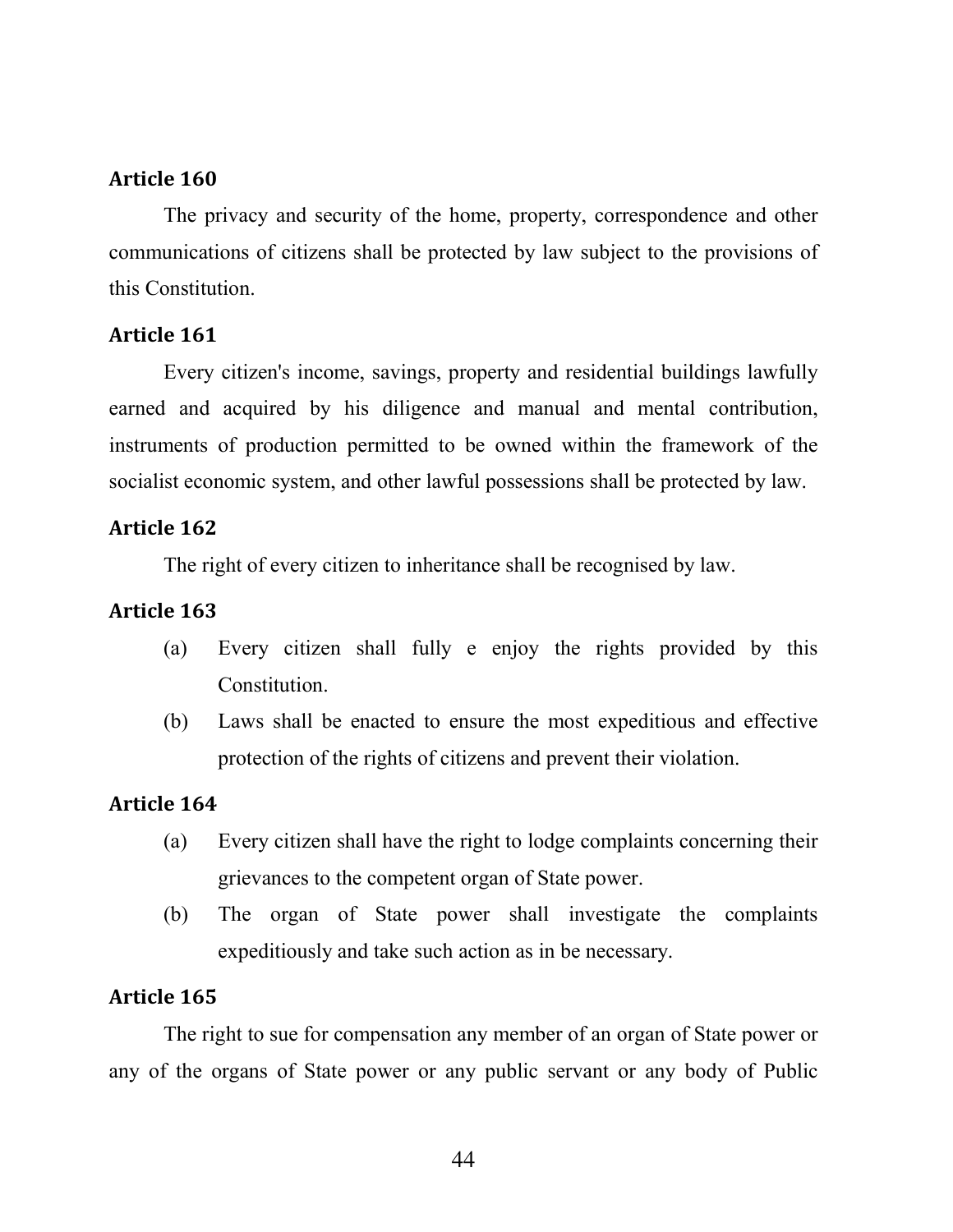Services for abuse of authority entrusted by the people in violation of the rights or interests of any citizen shall be guaranteed and prescribed by law.

### Article 166

Every citizen shall be under a duty in the exercise of his rights and freedom to abstain from undermining any of the following-

- (a) the sovereignty and security of the State;
- (b) the essence of the socialist system prescribed by this Constitution;
- (c) the unity and solidarity of the national races;
- (d) public peace and tranquillity;
- (e) public morality.

#### Article 167

- (a) Laws may be enacted imposing necessary restriction on the rights and freedoms of citizens to prevent in infringements of the sovereignty and security of the State the essence of the socialist system prescribed by this Cons the unity and solidarity of the national races public pence and tranquillity or public morality.
- (b) Such a preventive e law shall provide that the restrictive order shall only be made collectively by a body and that the order shall be regularly reviewed and modified as necessary and that e a aggrieved person shall have the right of appeal to a higher organ.

#### Article 168

Every citizen shall be under a duty to abide by the provisions of this Constitution as well as the laws work discipline and local rules made for the building of a socialist society and discharge efficiently such duties as may be assigned to him by the State.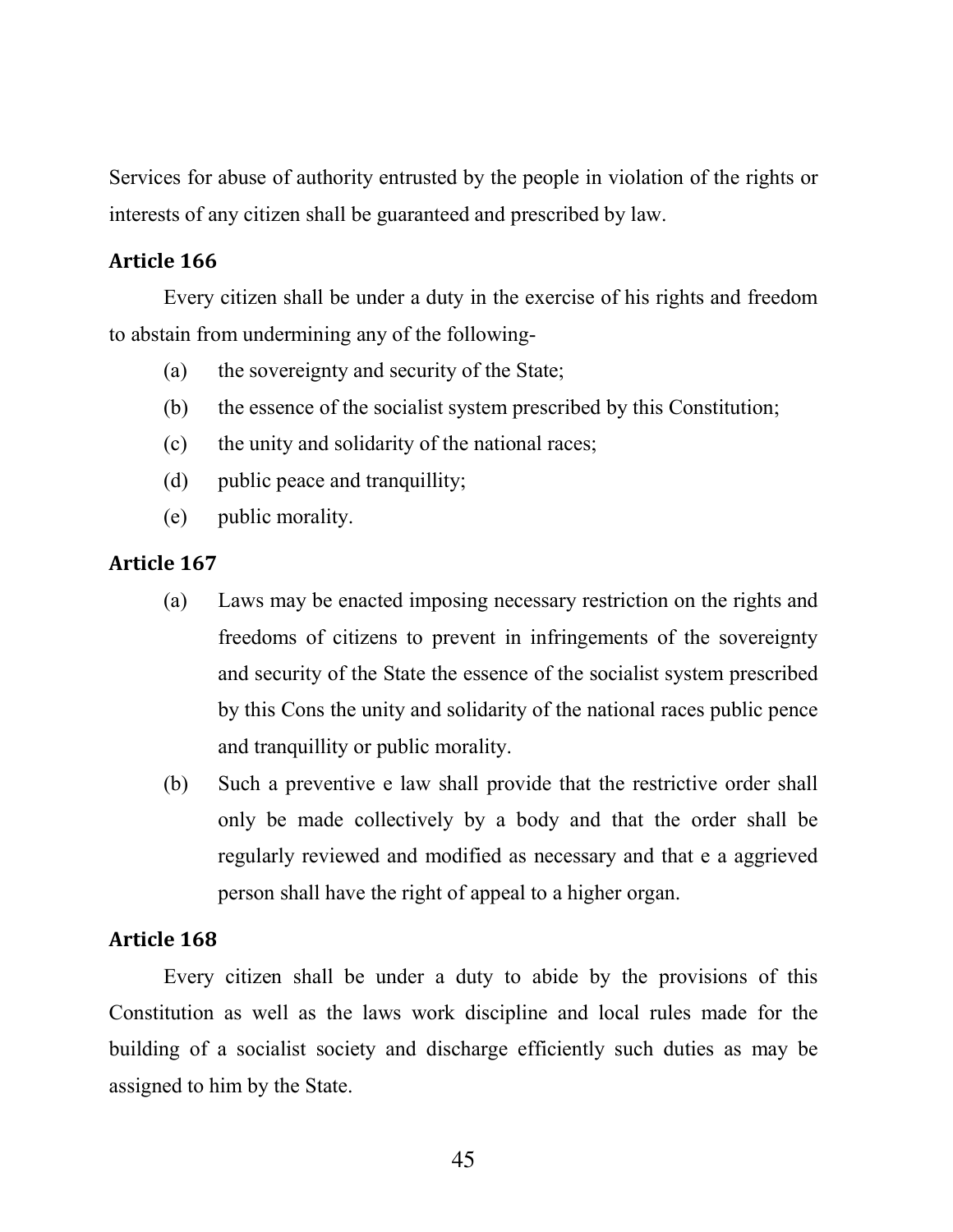Every citizen shall be under a duty to protect nationalised property cooperative owned property and public property and strive to the best of his ability for socialist capital accumulation for strengthening the defensive capacity of the State and enhancing the standards of living of the people.

## Article 170

Every citizen shall be under a duty to protect and safeguard the independence sovereignty and territorial integrity of the Socialist Republic of the Union of Burma. This is a noble duty.

## Article 171

Every citizen shall in accordance with law-

- (a) undergo military training, and
- (b) undertake military service for the defence of the State.

### Article 172

Every citizen shall be under a duty to pay taxes and duties as prescribed by law.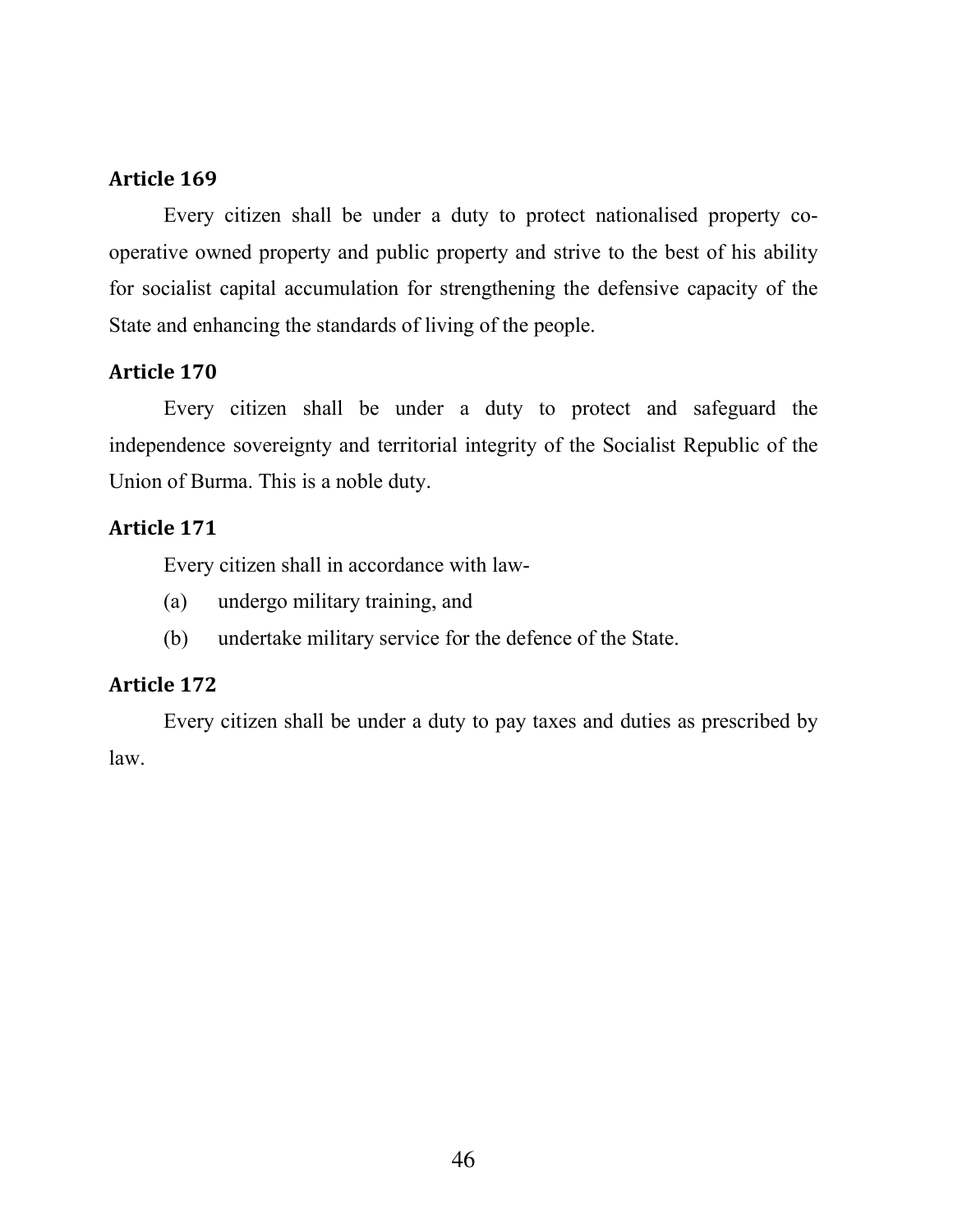## CHAPTER XII

## ELECTORAL SYSTEM

## Article 173

The basic aims of the electoral system are as follows-

- (a) to elect people's representatives who will truly represent the working people;
- (b) to secure a broad participation of citizens in the electoral process;
- (c) to elect Organs of the Pyithu Hluttaw and of the People's Councils at different levels that will truly represent the working people.

## Article 174

- (a) Citizens shall directly elect people's representatives by secret ballot.
- (b) Every citizen who has attained the age of eighteen years shall have the right to vote.
- (c) All citizens who have the right to vote shall enjoy equal voting rights.

## Article 175

Constituencies for the election of people's representatives to the Pyithu Hluttaw and the People's Councils at different levels shall be formed as follows-

- (a) constituency for Ward or Village-tract People's Council;
- (b) constituency for Township People's Council;
- (c) constituency for State or Divisional People's Council;
- (d) constituency for the Pyithu Hluttaw.

- (a) Constituencies for the Pyithu Hluttaw shall be delimited on township basis.
- (b) Each township shall elect one representative to the Pyithu Hluttaw.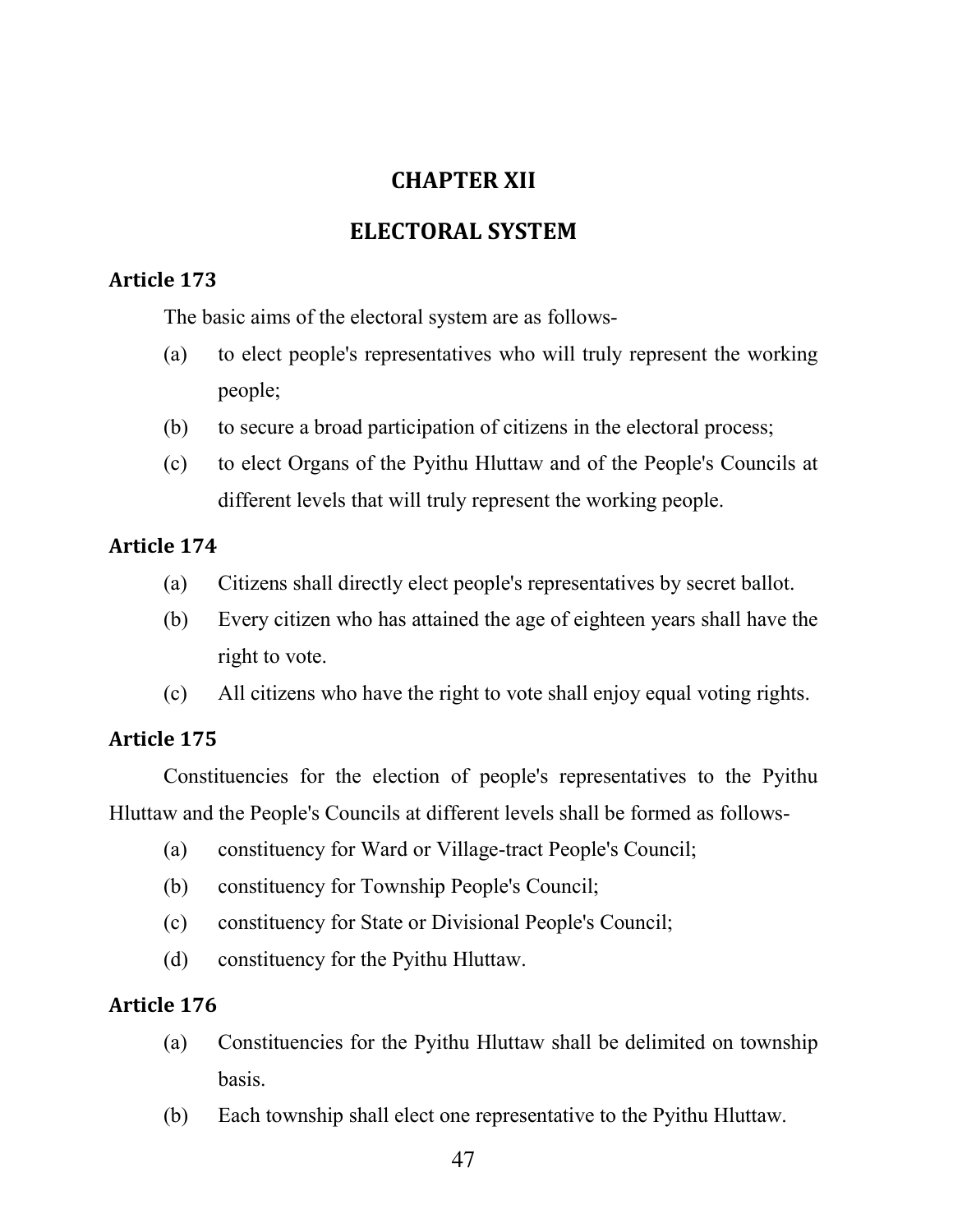- (c) Townships with large populations shall, in addition to the right granted under Clause (b), elect representatives in proportion to population as prescribed by electoral law.
- (d) Additional members of the Pyithu Hluttaw shall, by law, be allotted to States or Divisions having less than 10 townships and less than 10 lakhs in population.

Persons having the right to vote and possessing the following qualifications are eligible to stand for election as people's representatives to the Pyithu Hluttaw and to the People's Councils at different levels-

- (a) being a citizen born of parents both of whom are also citizens;
- (b) having attained the age of 20 years to stand for election to Ward, Village-tract and Township People's Councils;
- (c) having attained the age of 24 years to stand for election to State and Divisional People's Councils;
- (d) having attained the age of 28 years to stand for election to the Pyithu Hluttaw.

#### Article 178

The following persons shall not have the right to vote or to stand for election-

- (a) members of religious orders, and
- (b) persons disqualified by electoral law.

#### Article 179

The Burma Socialist Programme Party, in consultation with mass and class organisations formed under its leadership and with the electorate of the constituency concerned, and respecting their wishes, shall submit lists of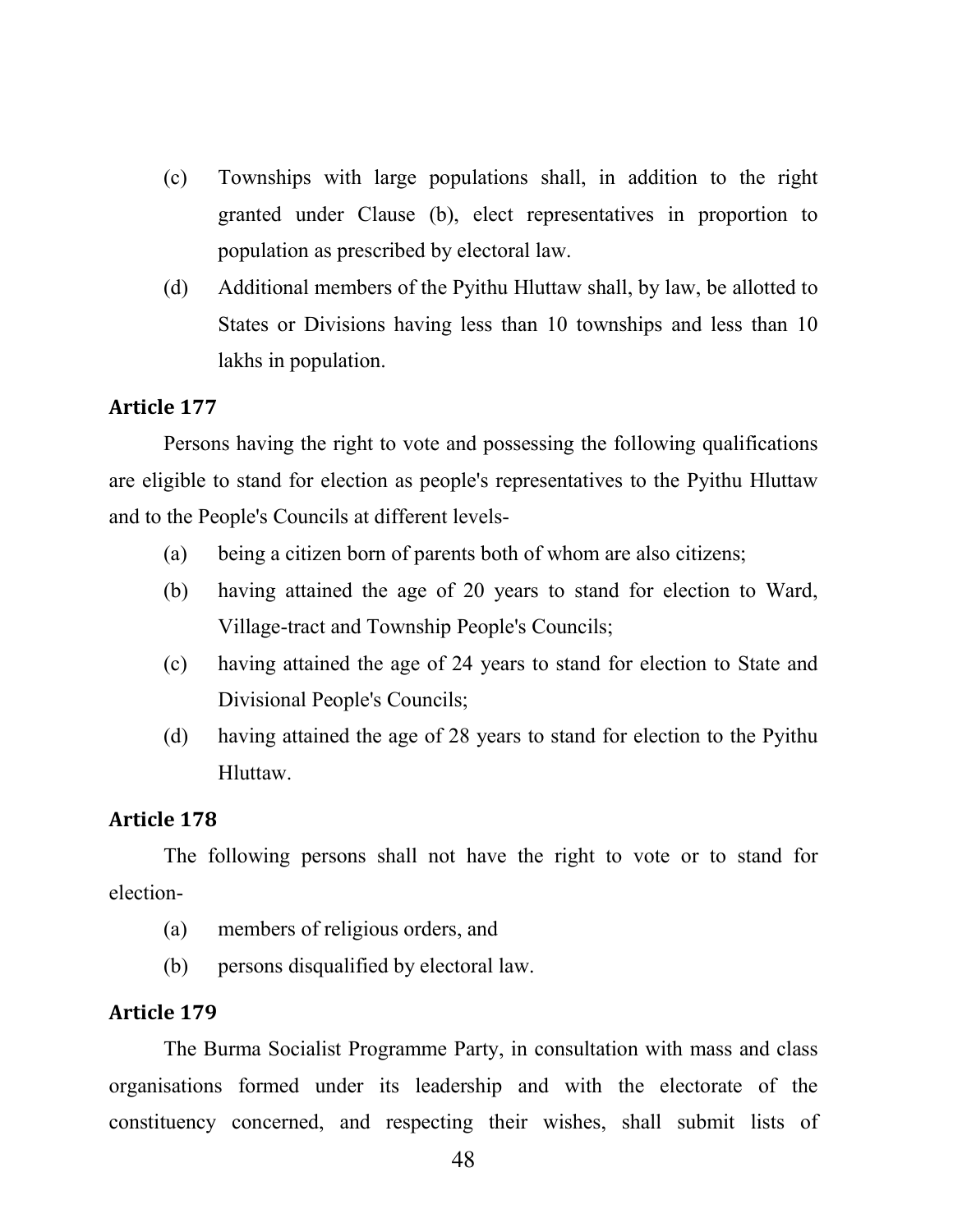candidates for election as people's representatives to the Pyithu Hluttaw and to the People's Councils at different levels.

### Article 180

A candidate for election as a people's representative-

- (a) shall stand for election to the Pyithu Hluttaw to the People's Council at one level only and
- (b) from only one constituency.

## Article 181

- (a) The elections of people's representatives to the Pyithu Hluttaw and the People's Councils at different levels shall be valid only if more than half of all the persons from the respective constituencies having the right to vote have cast their votes.
- (b) A candidate for election as a people's representative shall be duly elected only if he obtains more than half of the votes cast in an election found valid under Clause (a) above.

- (a) The Pyithu Hluttaw shall form an Election Commission six months before the expiry of the terms of the Pyithu Hluttaw and the People's Councils for the purpose of electing a new Pyithu Hluttaw and new People's Councils at different levels.
- (b) The Council of State shall submit to the Pyithu Hluttaw, a list of names of citizens who are qualified by law, other than members of the Council of State and of the Council of Ministers, from among whom the Election Commission may be formed.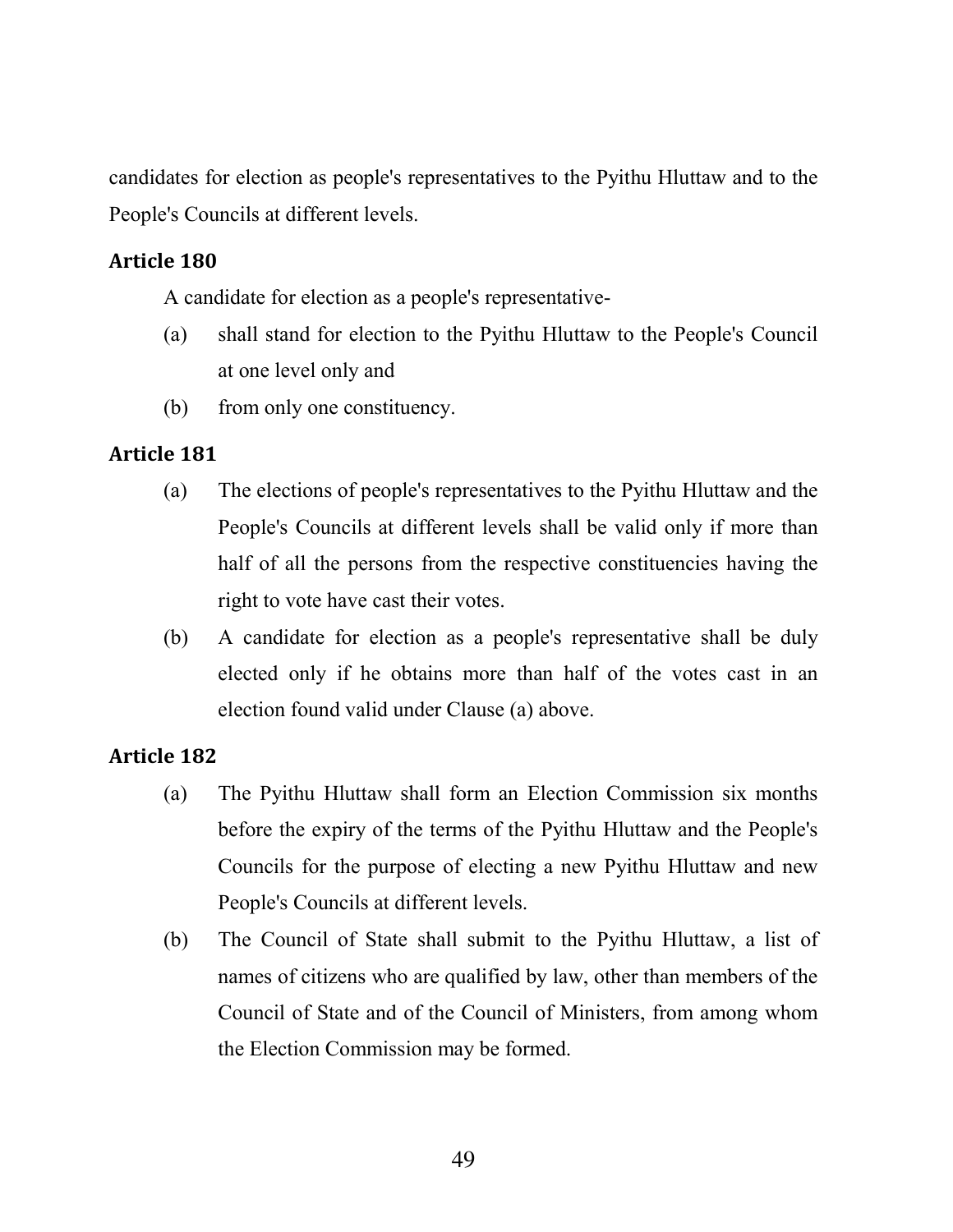- (c) The Pyithu Hluttaw which decides to dissolve itself under Article 62, shall form, in accordance with Clause (b), an Election Commission for the election of a new Pyithu Hluttaw.
- (d) Elections for the Pyithu Hluttaw and the People's Councils at different levels shall be held as prescribed by law, prior to the expiry of the terms of the Pyithu Hluttaw and the respective People's Councils.
- (e) Sessions of the new Pyithu Hluttaw and of the new People's Councils at different levels shall be converted with the newly elected people's representatives on the date of expiry of the term of the old Pyithu Hluttaw and the old People's Councils.

- (a) If the Pyithu Hluttaw or any People's Council is dissolved before the expiry of its term elections shall be held as prescribed by law and sessions of the Pyithu Hluttaw or of the People's Council concerned shall be convened.
- (b) If any State, Divisional or Township People's Council is dissolved, the Council of State shall form with suitable citizens, an Executive Committee, a Committee of Judges and a Local Inspectorate and temporarily assign duties to them pending the election of the respective new People's Council.
- (c) If a Ward or Village-tract People's Council is dissolved, the Council of State shall form with suitable citizens, an Executive Committee and a Committee of Judges and temporarily assign duties to them pending the election of the respective new People's Council.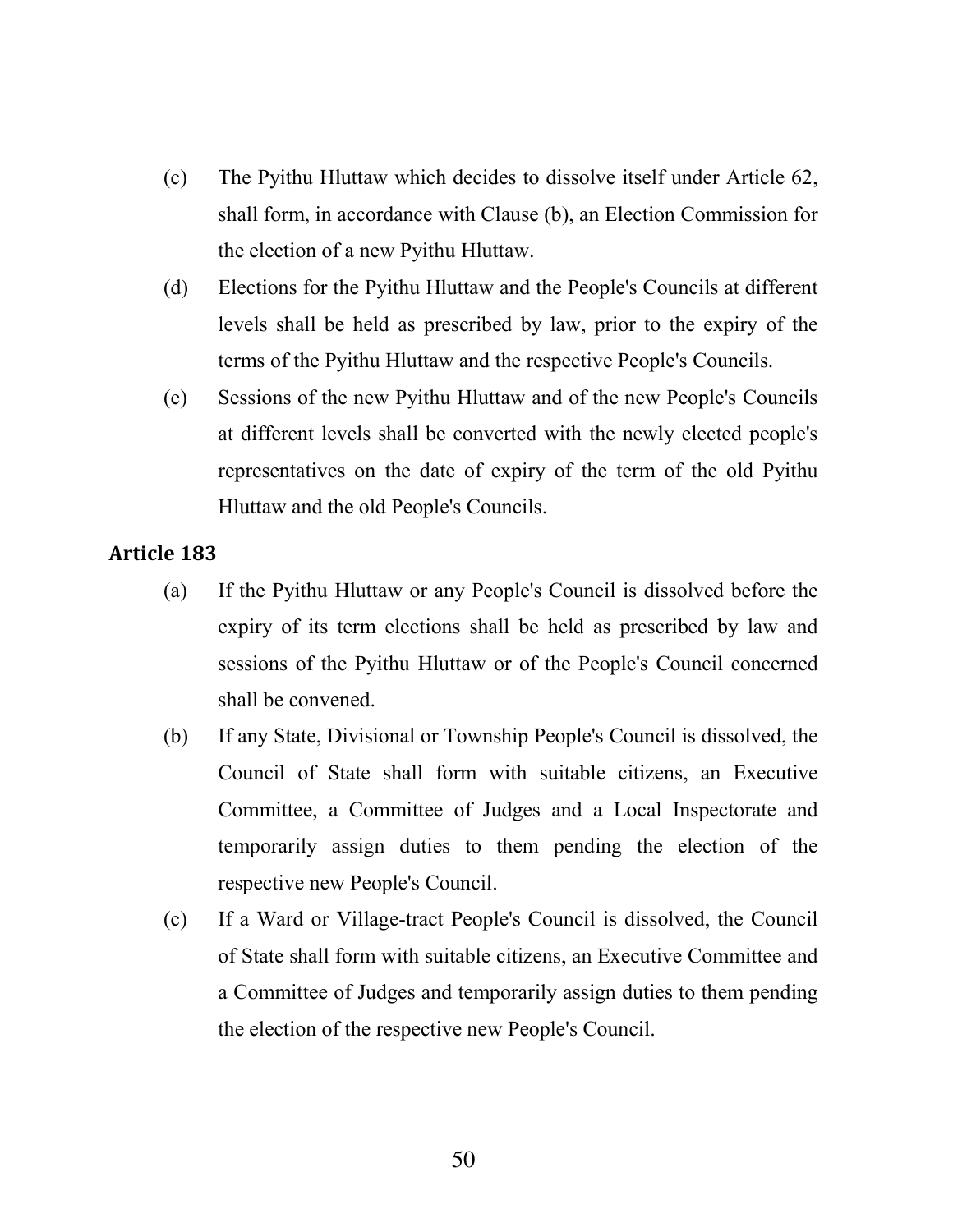Expenses incurred in the elections of people's representatives to the Pyithu Hluttaw and to the People's Councils at different levels shall be met out of State funds.

### Article 185

- (a) If the situation is not yet ripe for the election of any State, Divisional or Township People's Council, the Council of State shall form, with suitable citizens, an Executive Committee, a Committee of Judges and a Local Inspectorate and temporarily assign duties to them for the purpose of performing the functions of the People's Council concerned.
- (b) If the situation is not yet ripe for the election of any Ward or Villagetract People's Council, the Council of State shall form with suitable citizens, an Executive Committee and a Committee of Judges and temporarily assign duties to them for the purpose of performing the functions of the People's Council concerned.

### Article 186

The Pyithu Hluttaw shall enact such laws as may be necessary in connection with the election of people's representatives.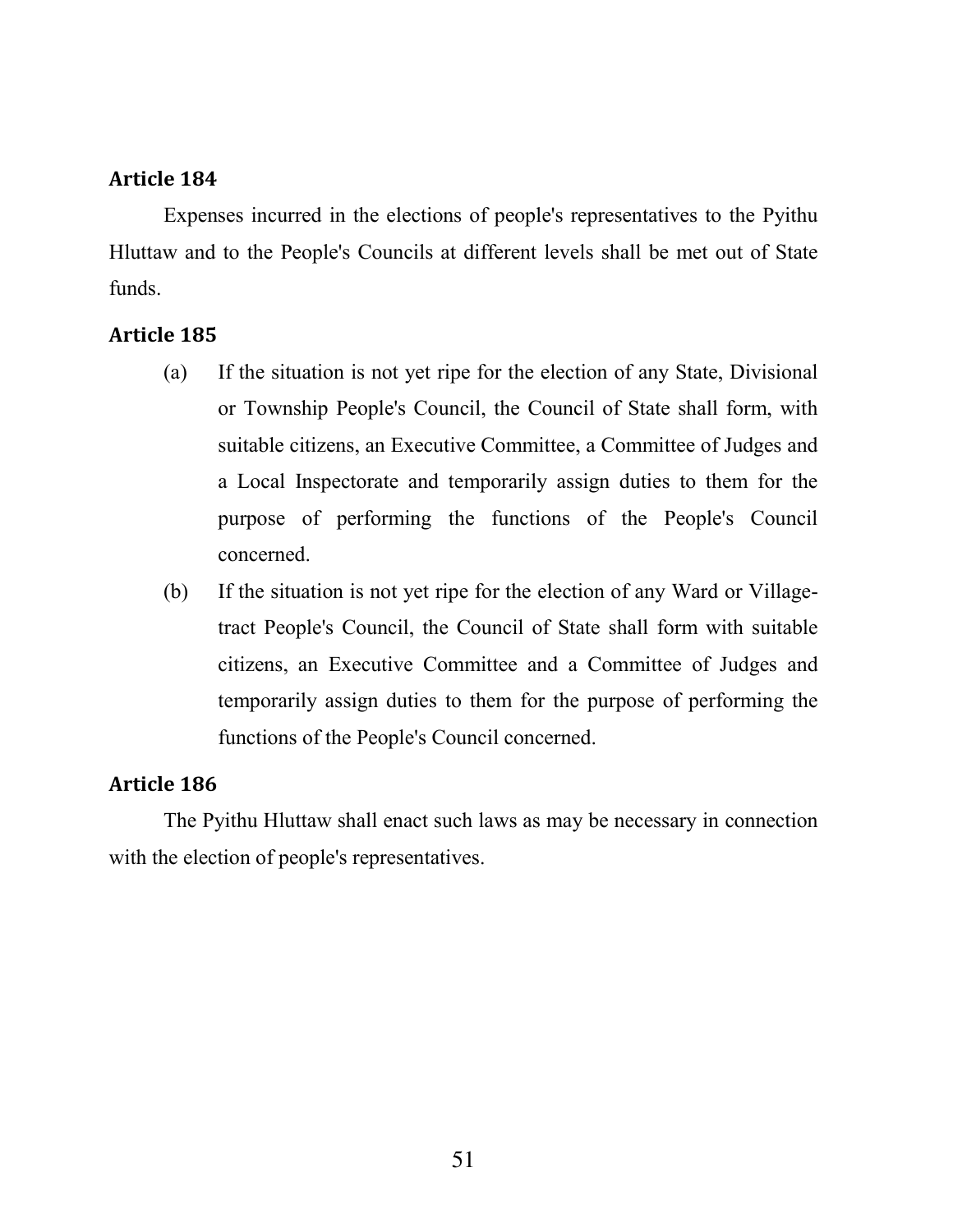## CHAPTER XIII

## RECALL, RESIGNATION AND REPLACEMENT

#### Article 187

Any organ of State or the people who have elected and assigned duties to a people's representative or an organ wishing to recall such representative or organ for any of the following reasons, shall have the right to do so in accordance with law-

- (a) violation of any provision of the Constitution;
- (b) inefficient discharge of duties or
- (c) misbehaviour.

### Article 188

Any people's representative who has been elected, or any representative who has been assigned duties in any organ of the Pyithu Hluttaw or of any People's Council, may submit his resignation to the respective organ in accordance with law.

### Article 189

A vacancy arising for any reason in the Pyithu Hluttaw or in any People's Council at any level or in an organ of the Pyithu Hluttaw or the Council concerned shall be filled by election in accordance with law.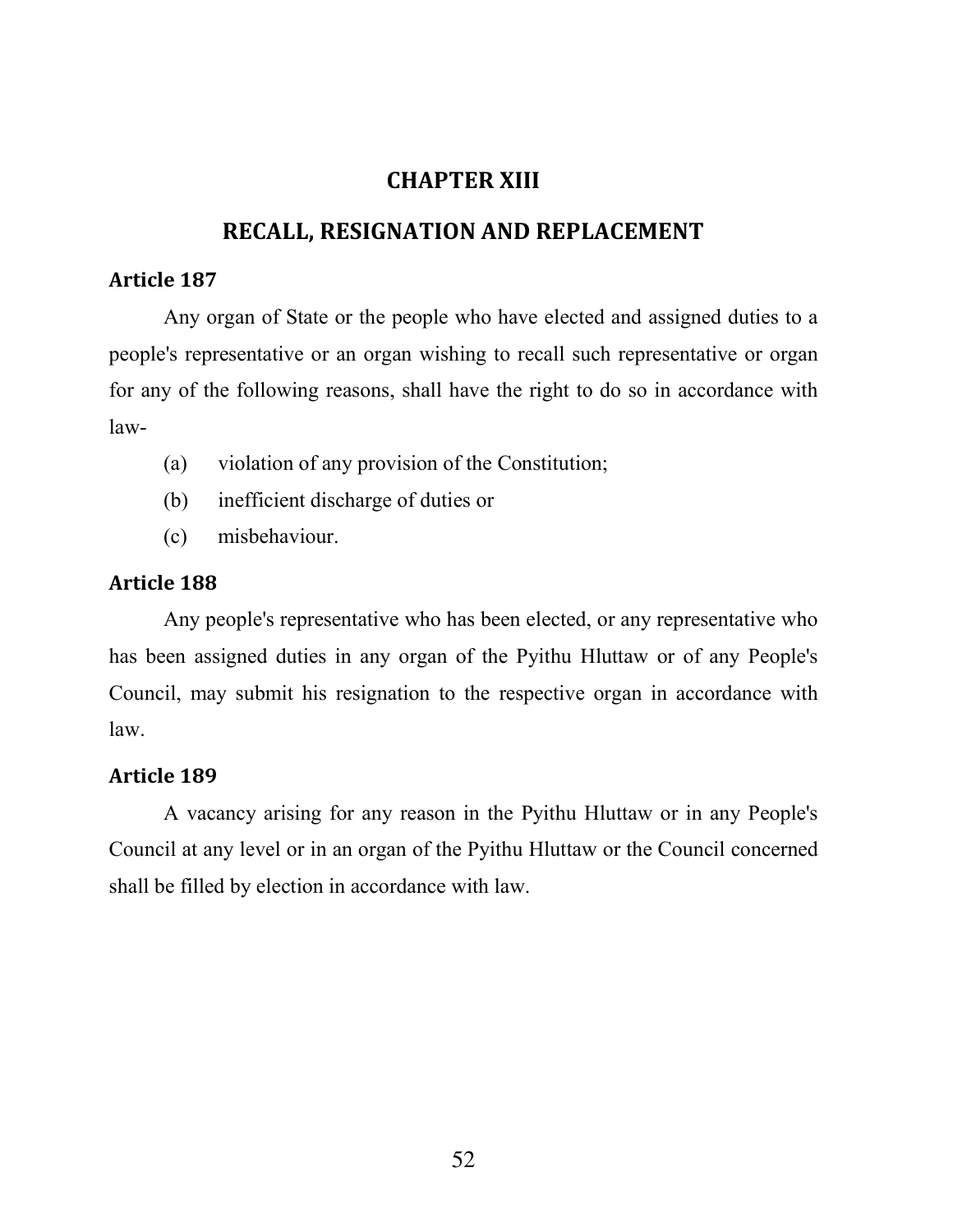## CHAPTER XIV

## STATE FLAG, STATE SEAL, NATIONAL ANTHEM, AND STATE CAPITAL

#### Article 190

The State Flag shall be as shown below:- [Image pending].

[ The flag has a red background with a blue rectangle top left containing 14 white stars surrounding a white wheel with 15 outward-pointing cogs, at the centre of which is a yellow rice stalk - unofficial description

#### Article 191

State Seal shall he as shown below: [image pending]

#### Article 192

The Pyithu Hluttaw shall prescribe the National Anthem Until a new National Anthem is prescribed the present National Anthem shall be used.

#### Article 193

The capital of the Republic is Rangoon.

## Article 194

(a) The Preamble of this Constitution Articles I and 4 of Chapter I Articles 5, 6, 7, 8, 9, II, I2, I4, I8 and 2I of Chapter II Articles 28, 29 and 32 of Chapter III Articles 4I, 44 and 46 of Chapter IV and Article I94 of Chapter XV shall be amended with the prior approval of 75 per cent of all the members of the Pyithu Hluttaw in a nation-wide referendum only with a majority vote of more than half of those who have the right to vote.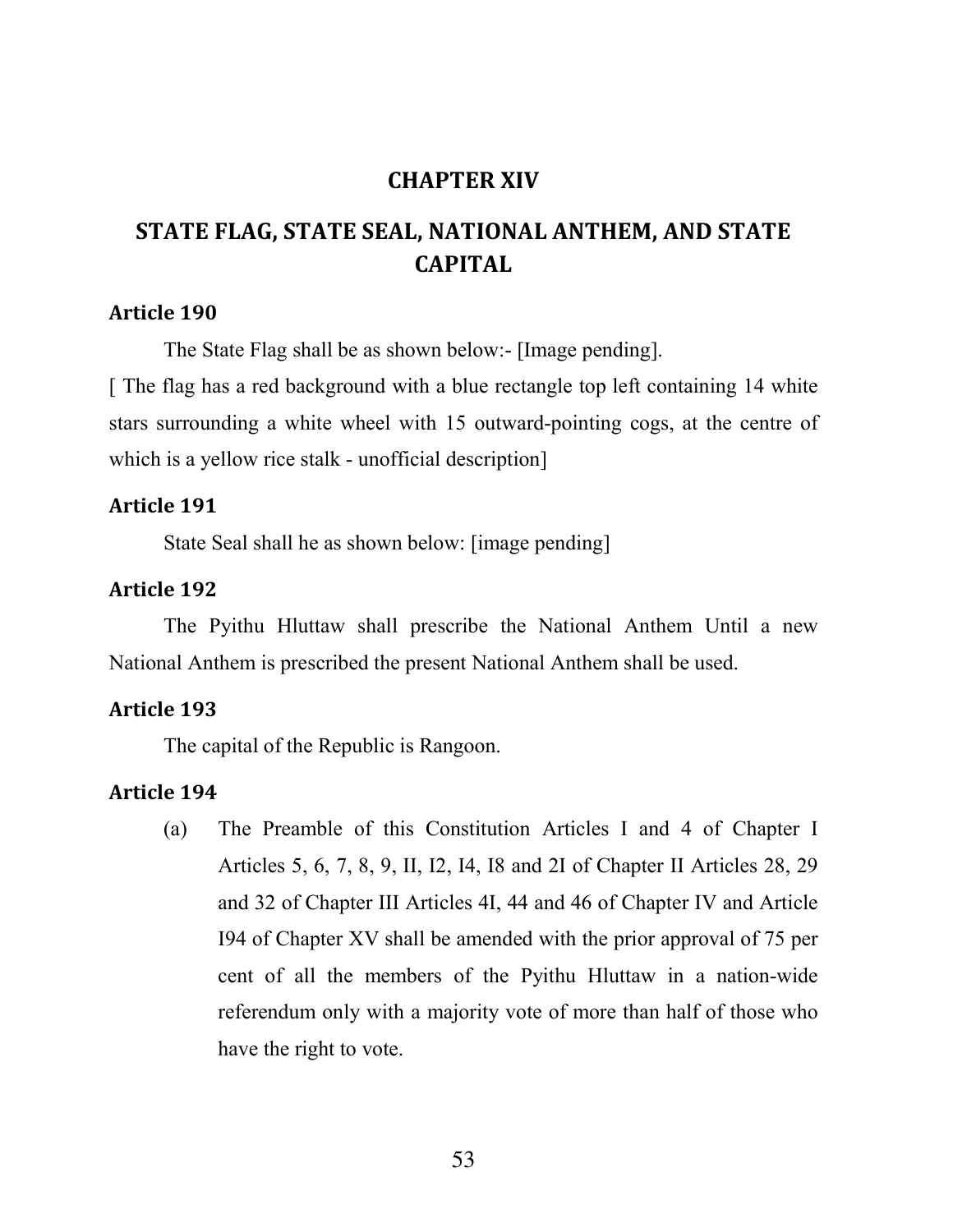- (b) Provisions other than those mentioned in Clause (a) shall be amended only with a majority vote of 75 per cent of all the members of the Pyithu Hluttaw.
- (c) Members of the Pyithu Hluttaw may submit to the Pyithu Hluttaw motions for amending this Constitution.
- (d) If a People's Council wishes to submit a motion for amending this Constitution such a motion shall be submitted stage by stage from the lower to the higher levels and finally to the Pyithu Hluttaw.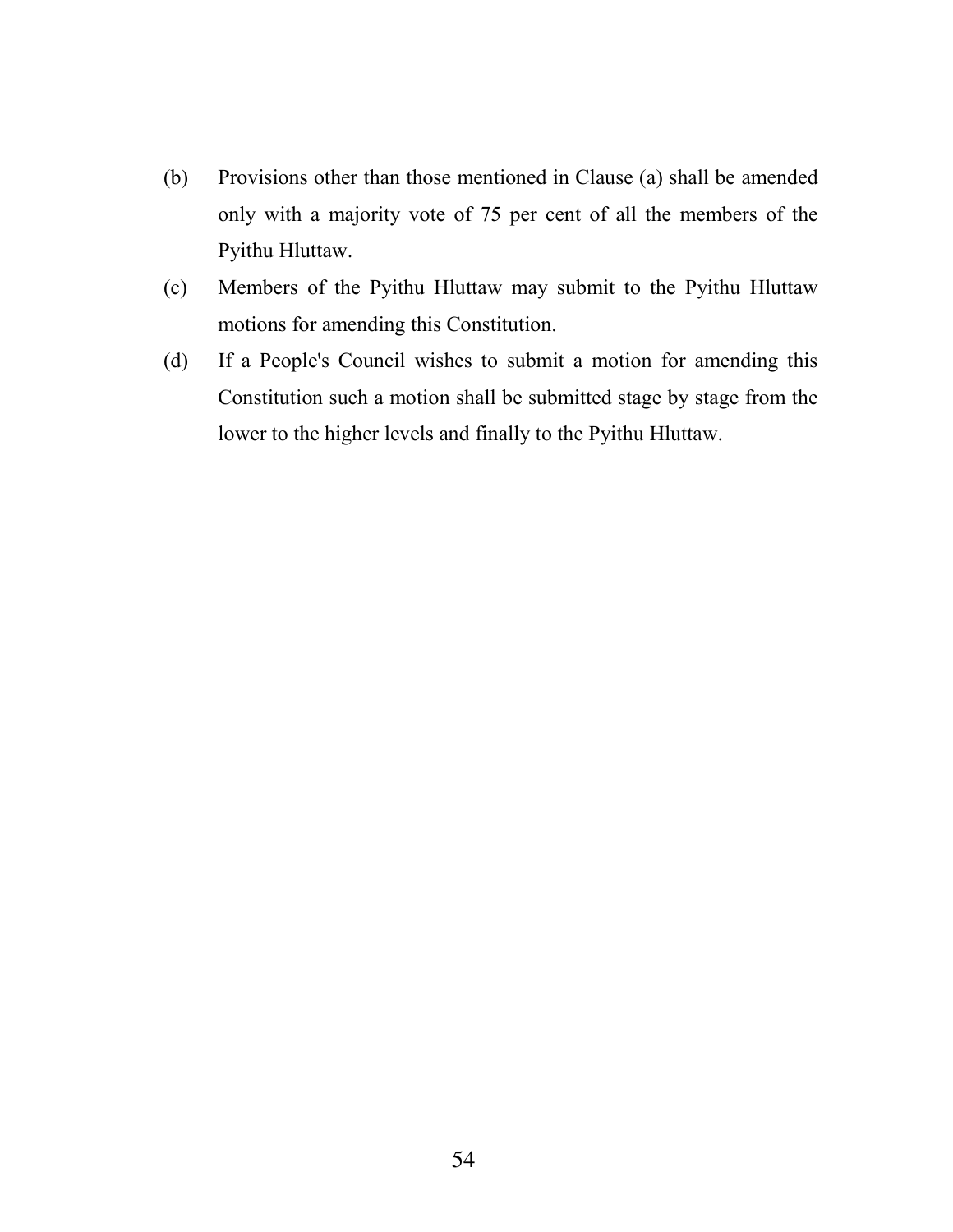### CHAPTER XVI

### GENERAL PROVISIONS

#### Article 195

This Constitution shall come into force throughout the Union after its adoption in a nation-wide referendum by more than half of all the people who have the right to vote.

#### Article 196

The Revolutionary Council of the Union of Burma shall, continuing to exercise State sovereignty, carry out during the interval between the coming into force of this Constitution and the day the first session of the Pyithu Hluttaw is convened, all the functions of the Pyithu Hluttaw under the Constitution The work done by the Revolutionary Council to bring the Constitution into force shall be deemed to have been carried out In accordance with this Constitution.

### Article 197

Interpretation of the preamble, articles, clauses, words and expressions contained in this Constitution shall be based only on the Burmese text.

#### Article 198

Burmese shall be used as the official language for the purpose of uniformity and clarity in communications between the higher and lower level organs of the State and between such organs at the same level. If necessary the language of the national race concerned may be used.

#### Article 199

All policy guidelines, laws, rules, regulations, notifications proclamations, measures, responsibilities and rights of the Revolutionary Council of the Union of Burma shall devolve on the Socialist Republic of the Union of Burma.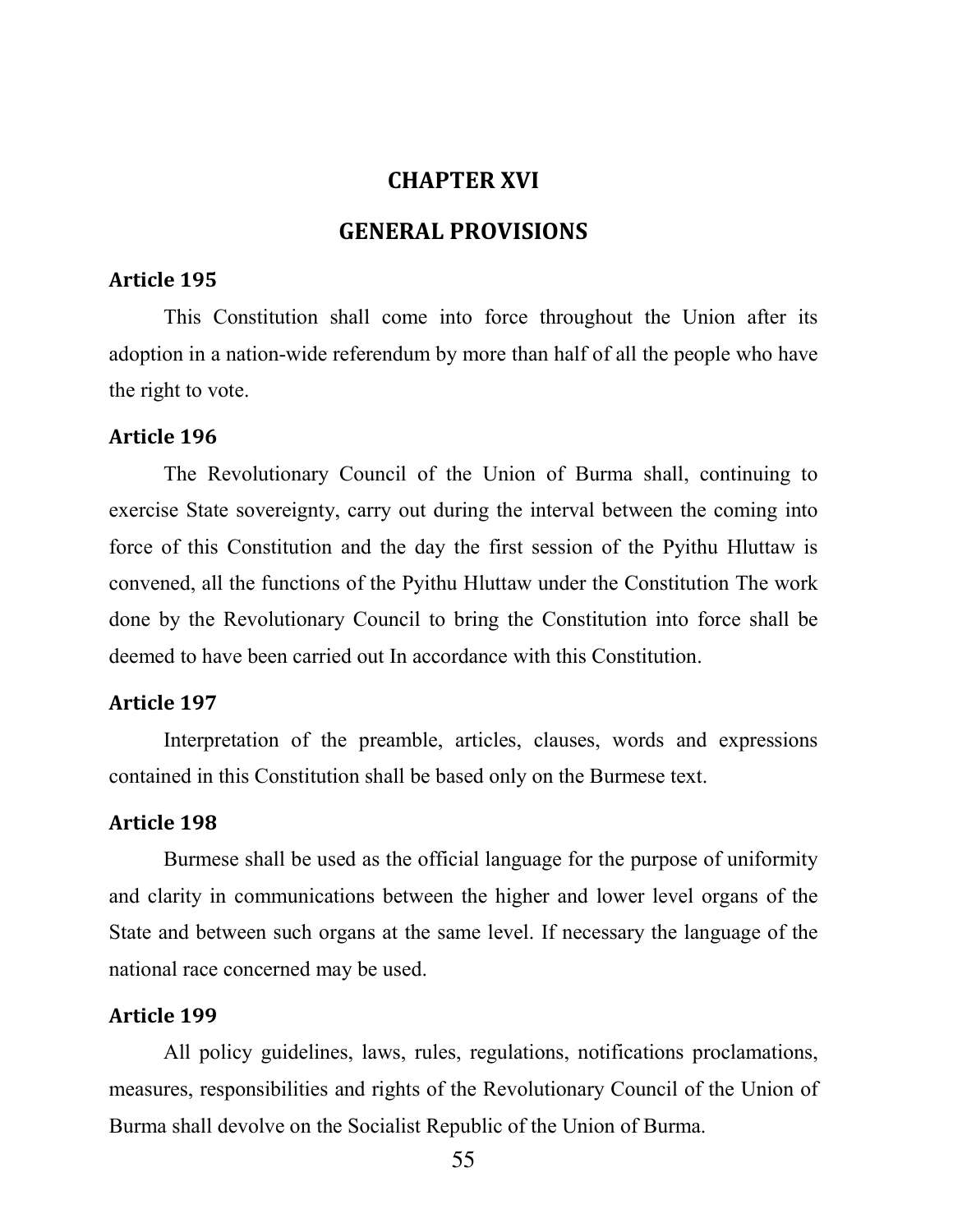- (a) In interpreting the expressions contained in this Constitution, reference shall be made to the Interpretation Law promulgated by the Revolutionary Council of the Union of Burma.
- (b) Amendments to and further interpretation of expressions contained in the Law mentioned in Clause (a), shall only be made by the Pyithu Hluttaw.
- (c) The validity of the acts of the Council of State, or of the Central or Local Organs of State Power under this Constitution shall only be determined by the Pyithu Hluttaw.

## Article 201

The Pyithu Hluttaw may publish interpretations of this Constitution from time to time as may be necessary.

- (a) This Constitution is the basic law of all laws of the State.
- (b) Existing laws and rules shall remain in force in so far as they are not contrary to this Constitution until and unless they are repealed or amended by the Pyithu Hluttaw.
- (c) Existing regulations, bye-laws, notifications, orders, directives and procedures shall remain in force in so far as they are not contrary to this Constitution until and unless they are repealed or amended by the Council of State.
- (d) Existing laws and rules shall be repealed or amended by the Pyithu Hluttaw to bring them into consonance with this Constitution.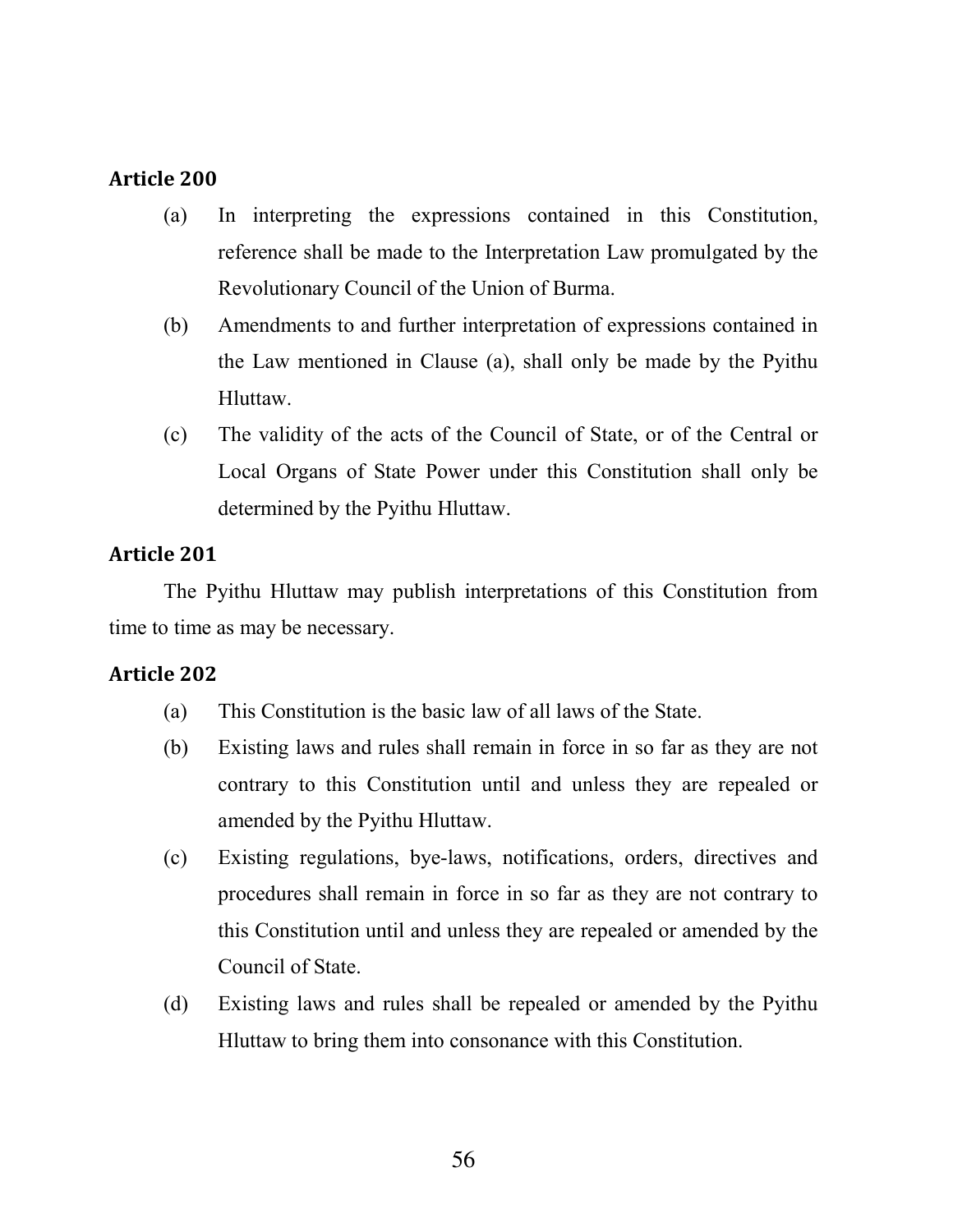- (e) Existing regulations, bye-laws, notifications, orders, directives and procedures shall be repealed or amended by the Council of State to bring them into consonance with this Constitution.
- (f) Existing laws, rules, regulations, bye-laws, notifications, orders, directives, and procedures shall, pending their repeal or amendment, be interpreted and acted upon by the Central and Local- Organs of State Power in the spirit of this Constitution.
- (g) The Bodies of Public Services shall perform their duties in the spirit of this Constitution.
- (h) All functioning organs and all public servants and workers serving under the Revolutionary Council of the Union of Burma on the day this Constitution comes into force shall continue in their functions unless otherwise prescribed by the Council of State.

- (a) The Council of State and the Central Organs of State Power may, subject to this Constitution and to laws, rules and resolutions passed by the Pyithu Hluttaw, promulgate such regulations, bye-laws, orders, directives and procedures as may be necessary.
- (b) The Local Organs of State Power may, subject to this Constitution and to laws, rules and resolutions passed by the Pyithu Hluttaw and to regulations, bye-laws, orders, directives and procedures promulgated by the respective Central Organs of State Power, promulgate such orders, directives and procedures for the respective local areas as may be necessary.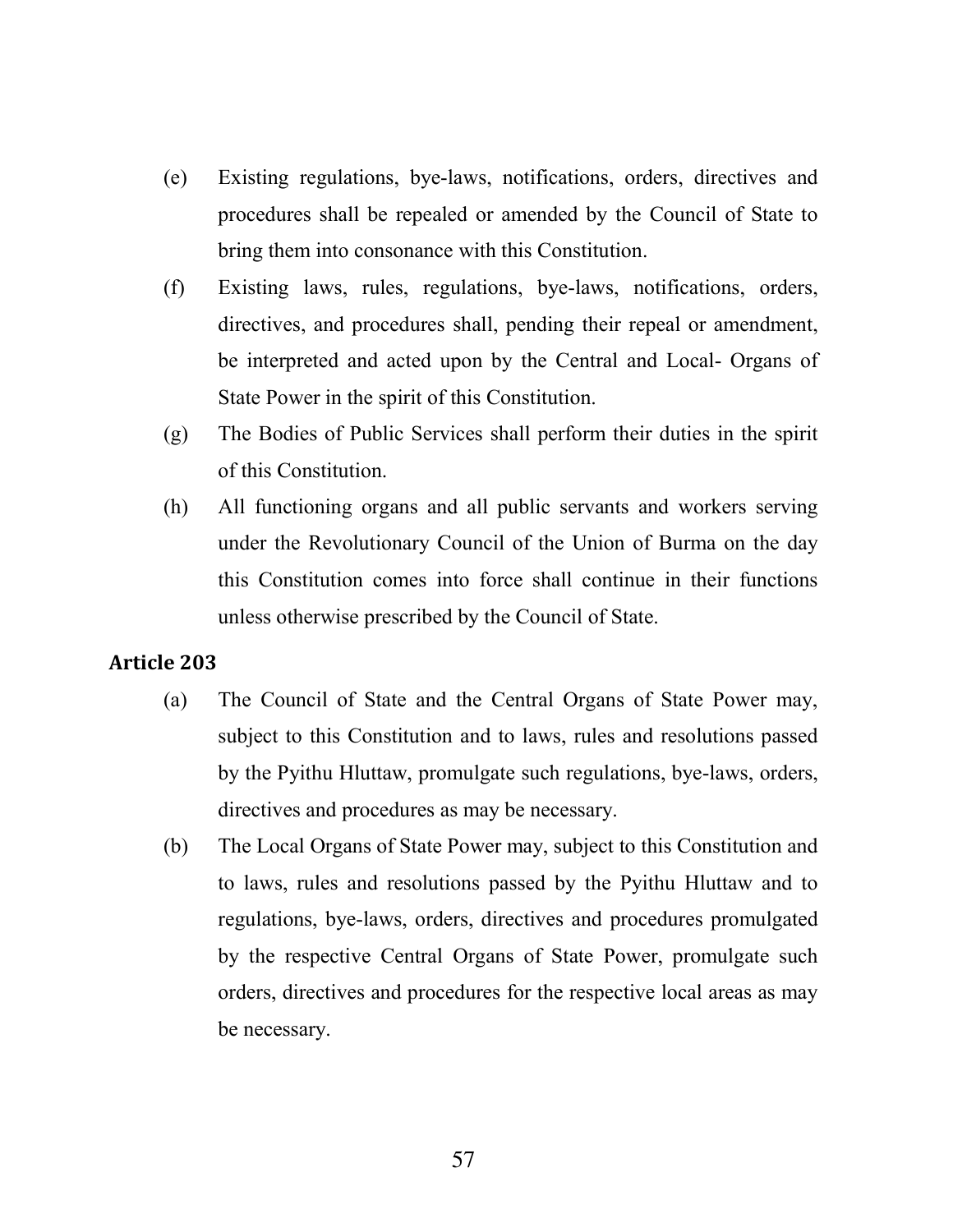- (a) Members of the Pyithu Hluttaw, the Council of State, the Council of People's Justices, the Council of People's Attorneys and the Council of People's Inspectors shall have the right to submit to the Pyithu Hluttaw draft legislation on matters other than those mentioned in Article 89.
- (b) The Council of Ministers shall have the right to submit to the Pyithu Hluttaw draft legislation on matters mentioned in Article 89 as well as on other matters.
- (c) The People's Councils at different levels may submit draft legislation on matters other than those mentioned in Article 89, stage by stage from the lower to the higher levels of the People's Councils and finally to the Pyithu Hluttaw.

### Article 205

The Burma Socialist Programme Party, mass and class organisations formed under its leadership, and the working people may submit suggestions and advice to the organs of State power at different levels, on legal matters, economic planning, the annual budget and other matters.

- (a) Members of tile Council of State, and of the Council of Ministers shall not serve on any other Organ of State Power other than the organ to which they belong, except in cases provided for in Clause (b) of Article 54 and in Clause (c) of Article 64.
- (b) Members of the Council of People's Justices, of the Council of People's Attorneys and of the Council of People's Inspectors shall not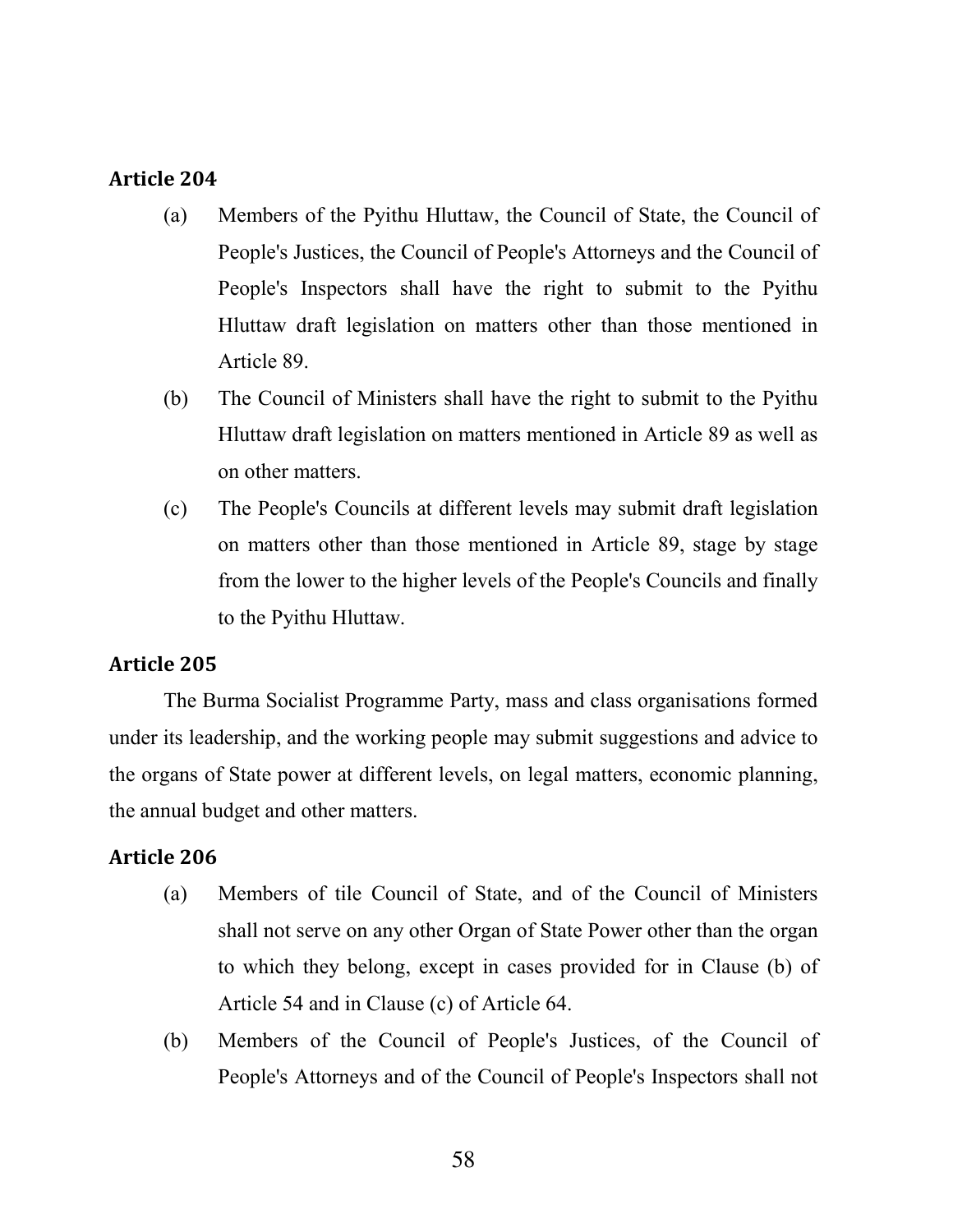serve on any Organ of State Power other than the organ to which they belong or on any other Organ of the Pyithu Hluttaw.

- (c) Members of the Executive Committee and of tile Inspectorates of the People's Councils at the State, Divisional and Township levels shall not serve on any Local Organ of State Power other than the organ to which they belong or on any Affairs Committee.
- (d) Members of the Committee of Judges of the People's Councils at different levels shall not serve on any Local Organ of State Power other than the organ to which they belong. They may, however, serve on the Affairs Committees of the People's Council concerned.

#### Article 207

The number of people's representatives which shall constitute the quorum at meetings of the Pyithu Hluttaw and the People's Councils at different levels shall be 75 per cent of all the people's representatives.

#### Article 208

The Council of State or an Affairs Committee of the Pyithu Hluttaw may invite any Central Organ of State Power to attend and answer questions, and such organ shall be under a duty to respond.

#### Article 209

(a) Should the Pyithu Hluttaw or any People's Council at any level be dissolved before the expiry of its regular term, the term of office of the newly elected Pyithu Hluttaw or People's Council shall be for the remaining period of the term of the dissolved Pyithu Hluttaw or People's Council.